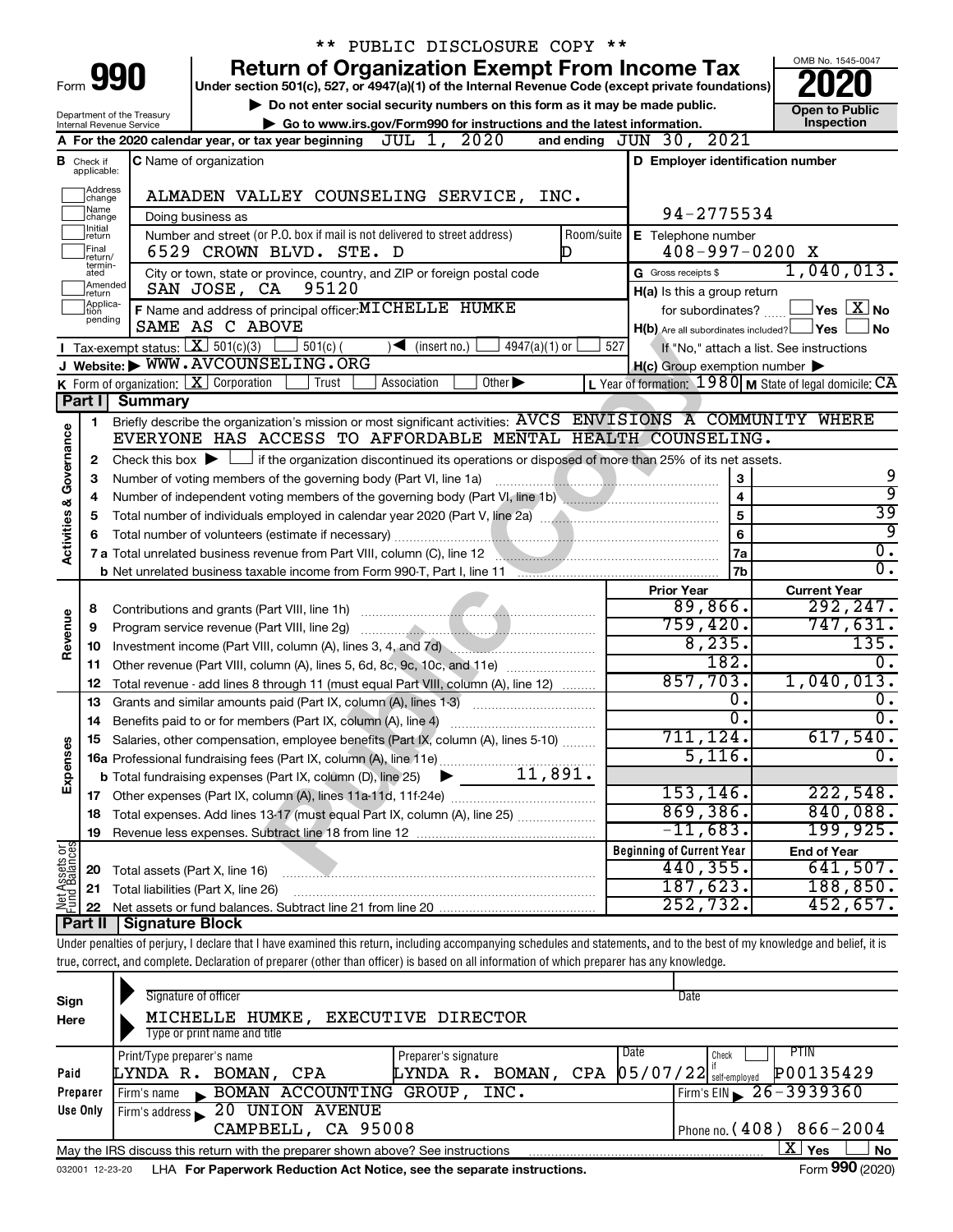|              | 94-2775534<br>ALMADEN VALLEY COUNSELING SERVICE, INC.<br>Page 2<br>Form 990 (2020)                                                                  |
|--------------|-----------------------------------------------------------------------------------------------------------------------------------------------------|
|              | <b>Part III   Statement of Program Service Accomplishments</b>                                                                                      |
|              | $\boxed{\text{X}}$                                                                                                                                  |
| 1            | Briefly describe the organization's mission:<br>AVCS IS COMMITTEED TO MEETING THE MENTAL HEALTH CONCERNS OF ALL AGES                                |
|              | AVCS OFFERS A FULL RANGE OF COUNSELING<br>WITH AN EMPHASIS ON YOUTH.                                                                                |
|              | SERVICES WHICH SUPPORTS AND PROMOTES PERSONAL GROWTH, POSITIVE FAMILY<br>RELATIONSHIPS AND EMOTIONAL WELL-BEING.                                    |
| $\mathbf{2}$ | Did the organization undertake any significant program services during the year which were not listed on the                                        |
|              | $\overline{\ }$ Yes $\overline{\rm X}$ No<br>prior Form 990 or 990-EZ?                                                                              |
|              | If "Yes," describe these new services on Schedule O.                                                                                                |
| 3            | $\exists$ Yes $\boxed{\text{X}}$ No<br>Did the organization cease conducting, or make significant changes in how it conducts, any program services? |
|              | If "Yes," describe these changes on Schedule O.                                                                                                     |
| 4            | Describe the organization's program service accomplishments for each of its three largest program services, as measured by expenses.                |
|              | Section 501(c)(3) and 501(c)(4) organizations are required to report the amount of grants and allocations to others, the total expenses, and        |
|              | revenue, if any, for each program service reported.<br>747,631.<br>646,719.                                                                         |
| 4a           | ) (Revenue \$<br>including grants of \$<br>) (Expenses \$<br>(Code:<br>THE ORGANIZATION OFFERS A FULL RANGE OF COUNSELING SERVICES WHICH            |
|              | SUPPORT AND PROMOTE PERSONAL GROWTH, POSITIVE FAMILY RELATIONSHIPS AND                                                                              |
|              | EMOTIONAL WELL-BEING. THE ORGANIZATION PROVIDES: SHORT AND LONG-TERM                                                                                |
|              | ON-SITE COUNSELING FOR CHILDREN, ADOLESCENTS, INDIVIDUAL ADULTS,                                                                                    |
|              | COUPLES AND FAMILIES. FEES ARE BASED ON A SLIDING SCALE AS DETERMINED                                                                               |
|              | BY INCOME. COUNSELORS CONDUCT OUTREACH AND INTERVENTION SESSIONS ON                                                                                 |
|              | SCHOOL CAMPUSES, INCLUDING EMERGENCY SERVICES, TO APPROXIMATELY 30                                                                                  |
|              | SOUTH SAN JOSE SCHOOLS. PARENTING CLASSES, INCLUDING CO-PARENTING<br>CLASSES, ARE OFFERED QUARTERLY. THE ORGANIZATION ALSO PROVIDES                 |
|              | INTERNSHIPS FOR MASTER LEVEL CLINICAL COUNSELING PROGRAMS.                                                                                          |
|              |                                                                                                                                                     |
|              | IN RESPONSE TO THE COVID PANDEMIC, A RAPID SWITCH WAS MADE TO                                                                                       |
| 4b           | $\left(\text{Code:} \right)$ $\left(\text{Expenses $}\right)$<br>including grants of \$<br>) (Revenue \$                                            |
|              |                                                                                                                                                     |
|              |                                                                                                                                                     |
|              |                                                                                                                                                     |
|              |                                                                                                                                                     |
|              |                                                                                                                                                     |
|              |                                                                                                                                                     |
|              |                                                                                                                                                     |
|              |                                                                                                                                                     |
|              |                                                                                                                                                     |
|              |                                                                                                                                                     |
|              |                                                                                                                                                     |
| 4с           | $\left(\text{Code:} \right)$ $\left(\text{Expenses $}\right)$<br>) (Revenue \$<br>including grants of \$                                            |
|              |                                                                                                                                                     |
|              |                                                                                                                                                     |
|              |                                                                                                                                                     |
|              |                                                                                                                                                     |
|              |                                                                                                                                                     |
|              |                                                                                                                                                     |
|              |                                                                                                                                                     |
|              |                                                                                                                                                     |
|              |                                                                                                                                                     |
|              |                                                                                                                                                     |
|              | <b>4d</b> Other program services (Describe on Schedule O.)                                                                                          |
|              | (Expenses \$<br>Revenue \$<br>including grants of \$                                                                                                |
| 4е           | 646, 719.<br>Total program service expenses                                                                                                         |
|              | Form 990 (2020)                                                                                                                                     |
|              | SEE SCHEDULE O FOR CONTINUATION(S)<br>032002 12-23-20                                                                                               |
|              |                                                                                                                                                     |
|              | 14570507 133233 AVCS<br>2020.05093 ALMADEN VALLEY COUNSELING S AVCS                                                                                 |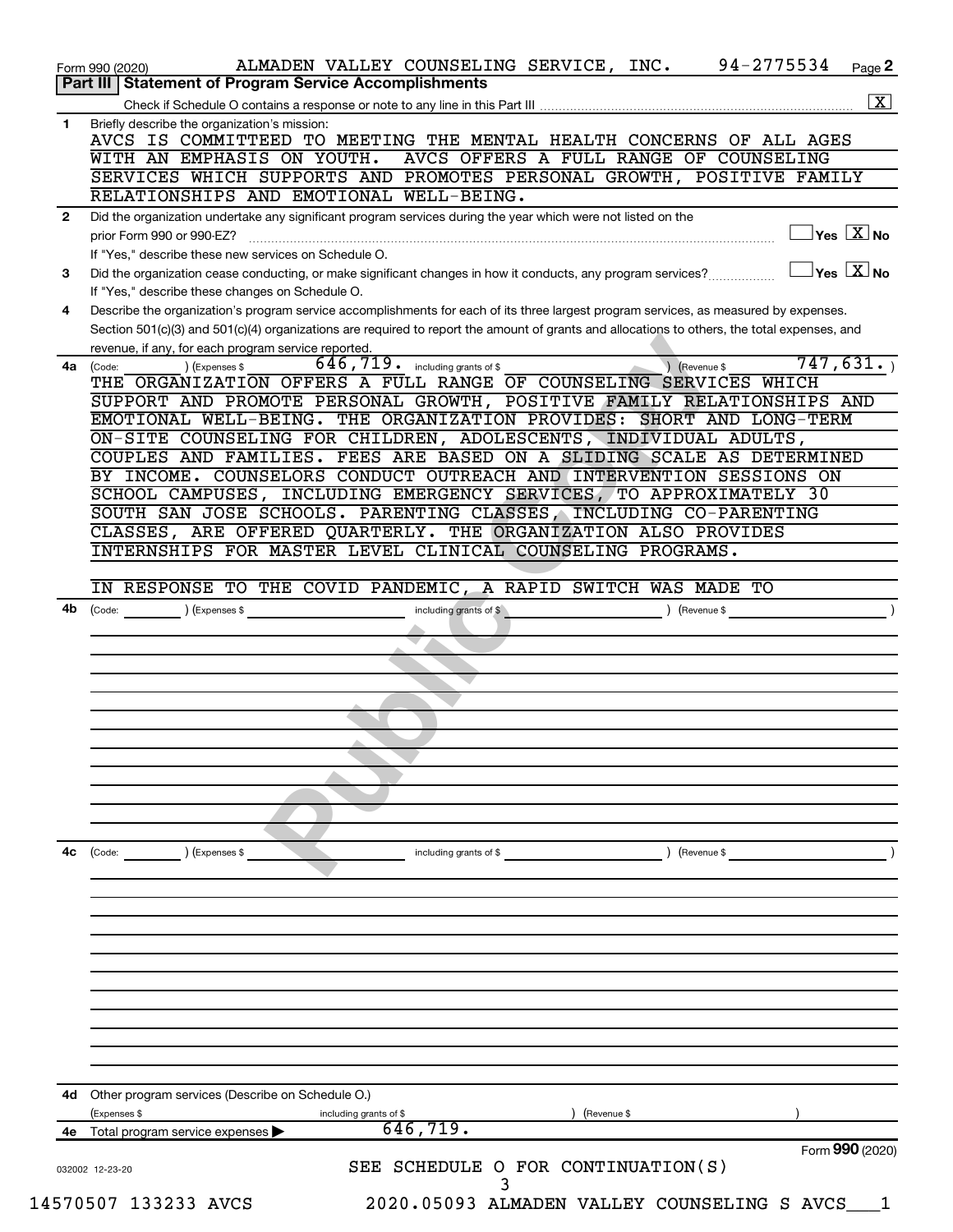|  | Form 990 (2020) |
|--|-----------------|

|     | ALMADEN VALLEY COUNSELING SERVICE, INC.<br>94-2775534<br>Form 990 (2020)                                                                                                                                                                           |                 |                         | Page 3          |
|-----|----------------------------------------------------------------------------------------------------------------------------------------------------------------------------------------------------------------------------------------------------|-----------------|-------------------------|-----------------|
|     | <b>Part IV   Checklist of Required Schedules</b>                                                                                                                                                                                                   |                 |                         |                 |
|     |                                                                                                                                                                                                                                                    |                 | Yes                     | No              |
| 1.  | Is the organization described in section $501(c)(3)$ or $4947(a)(1)$ (other than a private foundation)?<br>If "Yes," complete Schedule A                                                                                                           | 1               | х                       |                 |
| 2   | Is the organization required to complete Schedule B, Schedule of Contributors? [111] [12] the organization required to complete Schedule B, Schedule of Contributors?                                                                              | $\overline{2}$  | $\overline{\textbf{x}}$ |                 |
| 3   | Did the organization engage in direct or indirect political campaign activities on behalf of or in opposition to candidates for                                                                                                                    |                 |                         |                 |
|     |                                                                                                                                                                                                                                                    | З               |                         | x               |
| 4   | Section 501(c)(3) organizations. Did the organization engage in lobbying activities, or have a section 501(h) election in effect                                                                                                                   |                 |                         |                 |
|     |                                                                                                                                                                                                                                                    | 4               |                         | x               |
| 5   | Is the organization a section 501(c)(4), 501(c)(5), or 501(c)(6) organization that receives membership dues, assessments, or                                                                                                                       |                 |                         |                 |
|     |                                                                                                                                                                                                                                                    | 5               |                         | x               |
| 6   | Did the organization maintain any donor advised funds or any similar funds or accounts for which donors have the right to                                                                                                                          |                 |                         |                 |
|     | provide advice on the distribution or investment of amounts in such funds or accounts? If "Yes," complete Schedule D, Part I                                                                                                                       | 6               |                         | x               |
| 7   | Did the organization receive or hold a conservation easement, including easements to preserve open space,                                                                                                                                          |                 |                         |                 |
|     | .                                                                                                                                                                                                                                                  | $\overline{7}$  |                         | x               |
| 8   | Did the organization maintain collections of works of art, historical treasures, or other similar assets? If "Yes," complete                                                                                                                       | 8               |                         | x               |
| 9   | Did the organization report an amount in Part X, line 21, for escrow or custodial account liability, serve as a custodian for                                                                                                                      |                 |                         |                 |
|     | amounts not listed in Part X; or provide credit counseling, debt management, credit repair, or debt negotiation services?                                                                                                                          |                 |                         |                 |
|     |                                                                                                                                                                                                                                                    | 9               |                         | x               |
| 10  | Did the organization, directly or through a related organization, hold assets in donor-restricted endowments                                                                                                                                       | 10              |                         | x               |
| 11  | If the organization's answer to any of the following questions is "Yes," then complete Schedule D, Parts VI, VII, VIII, IX, or X                                                                                                                   |                 |                         |                 |
|     | as applicable.                                                                                                                                                                                                                                     |                 |                         |                 |
|     | a Did the organization report an amount for land, buildings, and equipment in Part X, line 10? If "Yes," complete Schedule D,                                                                                                                      |                 |                         |                 |
|     | Part VI                                                                                                                                                                                                                                            | 11a             | х                       |                 |
|     | <b>b</b> Did the organization report an amount for investments - other securities in Part X, line 12, that is 5% or more of its total                                                                                                              |                 |                         |                 |
|     | assets reported in Part X, line 16? If "Yes," complete Schedule D, Part VII                                                                                                                                                                        | 11b             |                         | х               |
|     | c Did the organization report an amount for investments - program related in Part X, line 13, that is 5% or more of its total                                                                                                                      |                 |                         |                 |
|     | assets reported in Part X, line 16? If "Yes," complete Schedule D, Part VIII [[[[[[[[[[[[[[[[[[[[[[[[[[[[[[[[                                                                                                                                      | 11c             |                         | х               |
|     | d Did the organization report an amount for other assets in Part X, line 15, that is 5% or more of its total assets reported in<br>Part X, line 16? If "Yes," complete Schedule D, Part IX <b>Communication and Contract Automobile Schedule A</b> | 11d             |                         | х               |
|     |                                                                                                                                                                                                                                                    | 11e             |                         | $\mathbf{x}$    |
| f   | Did the organization's separate or consolidated financial statements for the tax year include a footnote that addresses                                                                                                                            |                 |                         |                 |
|     | the organization's liability for uncertain tax positions under FIN 48 (ASC 740)? If "Yes," complete Schedule D, Part X                                                                                                                             | 11f             | x                       |                 |
|     | 12a Did the organization obtain separate, independent audited financial statements for the tax year? If "Yes," complete                                                                                                                            |                 |                         |                 |
|     |                                                                                                                                                                                                                                                    | 12a             | X                       |                 |
|     | <b>b</b> Was the organization included in consolidated, independent audited financial statements for the tax year?                                                                                                                                 |                 |                         |                 |
|     | If "Yes," and if the organization answered "No" to line 12a, then completing Schedule D, Parts XI and XII is optional                                                                                                                              | 12 <sub>b</sub> |                         | x               |
| 13  |                                                                                                                                                                                                                                                    | 13              |                         | x               |
| 14a |                                                                                                                                                                                                                                                    | 14a             |                         | x               |
|     | <b>b</b> Did the organization have aggregate revenues or expenses of more than \$10,000 from grantmaking, fundraising, business,                                                                                                                   |                 |                         |                 |
|     | investment, and program service activities outside the United States, or aggregate foreign investments valued at \$100,000                                                                                                                         | 14b             |                         | х               |
| 15  | Did the organization report on Part IX, column (A), line 3, more than \$5,000 of grants or other assistance to or for any                                                                                                                          |                 |                         |                 |
|     |                                                                                                                                                                                                                                                    | 15              |                         | х               |
| 16  | Did the organization report on Part IX, column (A), line 3, more than \$5,000 of aggregate grants or other assistance to                                                                                                                           |                 |                         |                 |
|     |                                                                                                                                                                                                                                                    | 16              |                         | х               |
| 17  | Did the organization report a total of more than \$15,000 of expenses for professional fundraising services on Part IX,                                                                                                                            |                 |                         |                 |
|     |                                                                                                                                                                                                                                                    | 17              |                         | х               |
| 18  | Did the organization report more than \$15,000 total of fundraising event gross income and contributions on Part VIII, lines                                                                                                                       | 18              |                         | х               |
| 19  | Did the organization report more than \$15,000 of gross income from gaming activities on Part VIII, line 9a? If "Yes,"                                                                                                                             |                 |                         |                 |
|     |                                                                                                                                                                                                                                                    | 19              |                         | х               |
| 20a |                                                                                                                                                                                                                                                    | 20a             |                         | x               |
|     |                                                                                                                                                                                                                                                    | 20 <sub>b</sub> |                         |                 |
| 21  | Did the organization report more than \$5,000 of grants or other assistance to any domestic organization or                                                                                                                                        |                 |                         |                 |
|     |                                                                                                                                                                                                                                                    | 21              |                         | x.              |
|     | 032003 12-23-20                                                                                                                                                                                                                                    |                 |                         | Form 990 (2020) |

14570507 133233 AVCS 2020.05093 ALMADEN VALLEY COUNSELING S AVCS\_\_\_1

4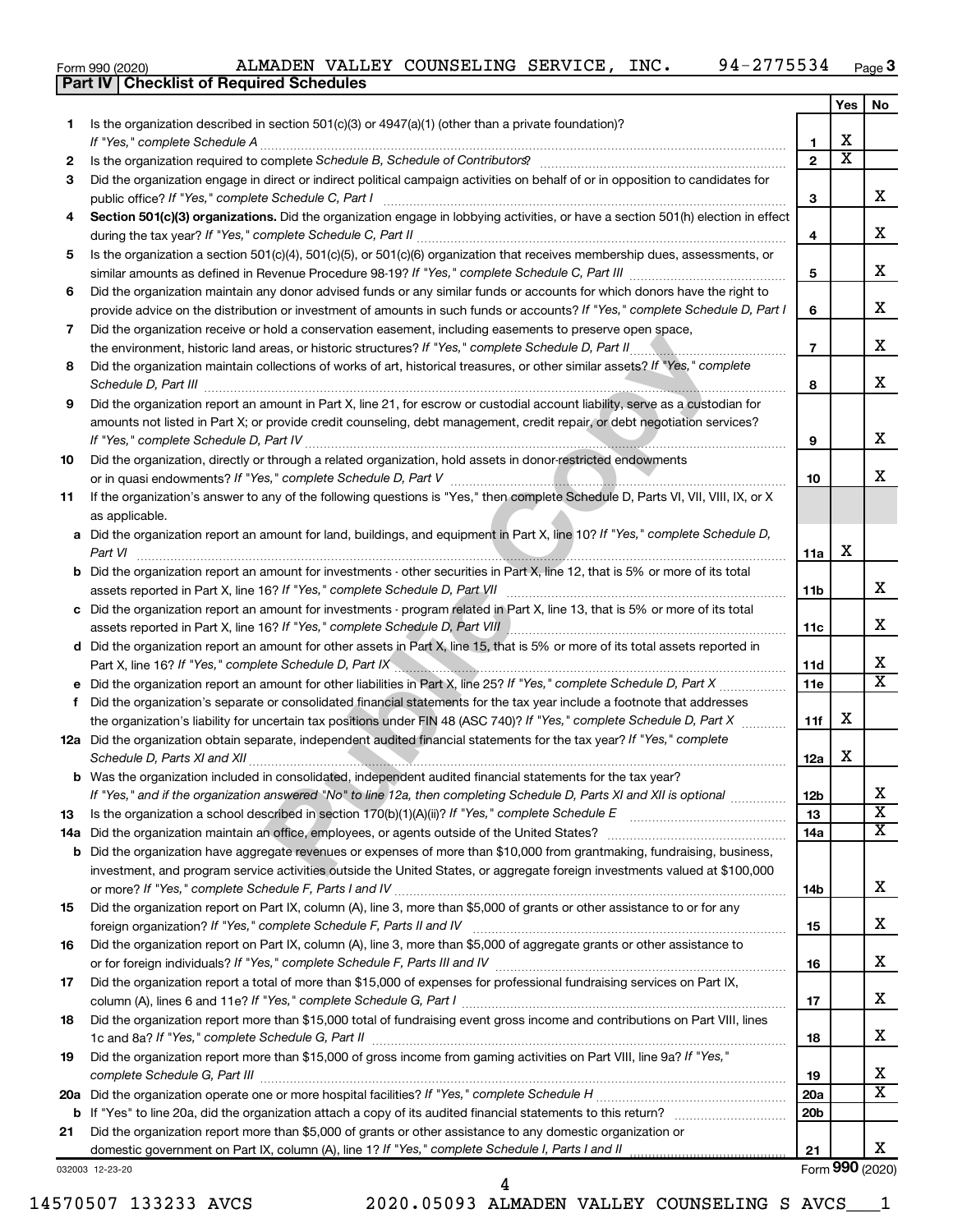| Form 990 (2020) |  |  |  | ALMADEN VALLEY COUNSELING SERVICE, |  | INC. | 94-2775534 | Page |
|-----------------|--|--|--|------------------------------------|--|------|------------|------|
|-----------------|--|--|--|------------------------------------|--|------|------------|------|

|               | ALMADEN VALLEY COUNSELING SERVICE, INC.<br>94-2775534<br>Form 990 (2020)                                                                                                                                                           |                 |            | Page 4          |
|---------------|------------------------------------------------------------------------------------------------------------------------------------------------------------------------------------------------------------------------------------|-----------------|------------|-----------------|
|               | <b>Part IV   Checklist of Required Schedules (continued)</b>                                                                                                                                                                       |                 |            |                 |
|               |                                                                                                                                                                                                                                    |                 | Yes        | No              |
| 22            | Did the organization report more than \$5,000 of grants or other assistance to or for domestic individuals on                                                                                                                      |                 |            |                 |
|               | Part IX, column (A), line 2? If "Yes," complete Schedule I, Parts I and III                                                                                                                                                        | 22              |            | x               |
| 23            | Did the organization answer "Yes" to Part VII, Section A, line 3, 4, or 5 about compensation of the organization's current                                                                                                         |                 |            |                 |
|               | and former officers, directors, trustees, key employees, and highest compensated employees? If "Yes," complete                                                                                                                     |                 |            | x               |
|               | Schedule J <b>Execute J Execute Contract Contract Contract Contract Contract Contract Contract Contract Contract Contract Contract Contract Contract Contract Contract Contract Contract Contract Contract Contract Contract C</b> | 23              |            |                 |
|               | 24a Did the organization have a tax-exempt bond issue with an outstanding principal amount of more than \$100,000 as of the                                                                                                        |                 |            |                 |
|               | last day of the year, that was issued after December 31, 2002? If "Yes," answer lines 24b through 24d and complete                                                                                                                 |                 |            | x               |
|               |                                                                                                                                                                                                                                    | 24a             |            |                 |
|               |                                                                                                                                                                                                                                    | 24 <sub>b</sub> |            |                 |
|               | c Did the organization maintain an escrow account other than a refunding escrow at any time during the year to defease                                                                                                             |                 |            |                 |
|               | any tax-exempt bonds?                                                                                                                                                                                                              | 24c             |            |                 |
|               | d Did the organization act as an "on behalf of" issuer for bonds outstanding at any time during the year?                                                                                                                          | 24d             |            |                 |
|               | 25a Section 501(c)(3), 501(c)(4), and 501(c)(29) organizations. Did the organization engage in an excess benefit                                                                                                                   |                 |            | x               |
|               | transaction with a disqualified person during the year? If "Yes," complete Schedule L, Part I manufactured in the subsequent                                                                                                       | 25a             |            |                 |
|               | <b>b</b> Is the organization aware that it engaged in an excess benefit transaction with a disqualified person in a prior year, and                                                                                                |                 |            |                 |
|               | that the transaction has not been reported on any of the organization's prior Forms 990 or 990-EZ? If "Yes," complete                                                                                                              |                 |            | x               |
|               | Schedule L, Part I                                                                                                                                                                                                                 | 25b             |            |                 |
| 26            | Did the organization report any amount on Part X, line 5 or 22, for receivables from or payables to any current                                                                                                                    |                 |            |                 |
|               | or former officer, director, trustee, key employee, creator or founder, substantial contributor, or 35%                                                                                                                            |                 |            | x               |
|               | controlled entity or family member of any of these persons? If "Yes," complete Schedule L, Part II                                                                                                                                 | 26              |            |                 |
| 27            | Did the organization provide a grant or other assistance to any current or former officer, director, trustee, key employee,                                                                                                        |                 |            |                 |
|               | creator or founder, substantial contributor or employee thereof, a grant selection committee member, or to a 35% controlled                                                                                                        |                 |            | x               |
|               | entity (including an employee thereof) or family member of any of these persons? If "Yes," complete Schedule L, Part III                                                                                                           | 27              |            |                 |
| 28            | Was the organization a party to a business transaction with one of the following parties (see Schedule L, Part IV                                                                                                                  |                 |            |                 |
|               | instructions, for applicable filing thresholds, conditions, and exceptions):                                                                                                                                                       |                 |            |                 |
| а             | A current or former officer, director, trustee, key employee, creator or founder, or substantial contributor? If                                                                                                                   |                 |            | х               |
|               |                                                                                                                                                                                                                                    | 28a             |            | X               |
|               |                                                                                                                                                                                                                                    | 28 <sub>b</sub> |            |                 |
|               | c A 35% controlled entity of one or more individuals and/or organizations described in lines 28a or 28b?/f                                                                                                                         |                 |            | х               |
|               |                                                                                                                                                                                                                                    | 28c             |            | X               |
| 29            |                                                                                                                                                                                                                                    | 29              |            |                 |
| 30            | Did the organization receive contributions of art, historical treasures, or other similar assets, or qualified conservation                                                                                                        |                 |            | х               |
|               | contributions? If "Yes," complete Schedule M <b>Contract Contributions</b> (Manual Contributions of the Ves," complete Schedule M                                                                                                  | 30              |            | X               |
| 31            | Did the organization liquidate, terminate, or dissolve and cease operations? If "Yes," complete Schedule N, Part I                                                                                                                 | 31              |            |                 |
| 32            | Did the organization sell, exchange, dispose of, or transfer more than 25% of its net assets? If "Yes," complete                                                                                                                   |                 |            | х               |
|               | Schedule N, Part II                                                                                                                                                                                                                | 32              |            |                 |
| 33            | Did the organization own 100% of an entity disregarded as separate from the organization under Regulations                                                                                                                         |                 |            | x.              |
|               |                                                                                                                                                                                                                                    | 33              |            |                 |
| 34            | Was the organization related to any tax-exempt or taxable entity? If "Yes," complete Schedule R, Part II, III, or IV, and                                                                                                          |                 |            | х               |
|               | Part V, line 1                                                                                                                                                                                                                     | 34              |            | x               |
|               | 35a Did the organization have a controlled entity within the meaning of section 512(b)(13)?                                                                                                                                        | 35a             |            |                 |
|               | b If "Yes" to line 35a, did the organization receive any payment from or engage in any transaction with a controlled entity                                                                                                        |                 |            |                 |
|               |                                                                                                                                                                                                                                    | 35 <sub>b</sub> |            |                 |
| 36            | Section 501(c)(3) organizations. Did the organization make any transfers to an exempt non-charitable related organization?                                                                                                         |                 |            | x.              |
|               | Did the organization conduct more than 5% of its activities through an entity that is not a related organization                                                                                                                   | 36              |            |                 |
| 37            |                                                                                                                                                                                                                                    | 37              |            | x.              |
|               | Did the organization complete Schedule O and provide explanations in Schedule O for Part VI, lines 11b and 19?                                                                                                                     |                 |            |                 |
| 38            |                                                                                                                                                                                                                                    | 38              | х          |                 |
| <b>Part V</b> | <b>Statements Regarding Other IRS Filings and Tax Compliance</b>                                                                                                                                                                   |                 |            |                 |
|               | Check if Schedule O contains a response or note to any line in this Part V [11] [12] Check if Schedule O contains a response or note to any line in this Part V                                                                    |                 |            |                 |
|               |                                                                                                                                                                                                                                    |                 | <b>Yes</b> | No              |
|               | 1a Enter the number reported in Box 3 of Form 1096. Enter -0- if not applicable <i>manumerane community</i><br>1a                                                                                                                  | ы               |            |                 |
|               | 1b                                                                                                                                                                                                                                 |                 |            |                 |
|               | c Did the organization comply with backup withholding rules for reportable payments to vendors and reportable gaming                                                                                                               |                 |            |                 |
|               |                                                                                                                                                                                                                                    | 1c              |            |                 |
|               | 032004 12-23-20                                                                                                                                                                                                                    |                 |            | Form 990 (2020) |
|               | 5                                                                                                                                                                                                                                  |                 |            |                 |
|               | 570507 133933 AVGC<br>2020 05093 ALMADEN VALLEY COUNCELING C AVCC                                                                                                                                                                  |                 |            |                 |

14570507 133233 AVCS 2020.05093 ALMADEN VALLEY COUNSELING S AVCS\_\_\_1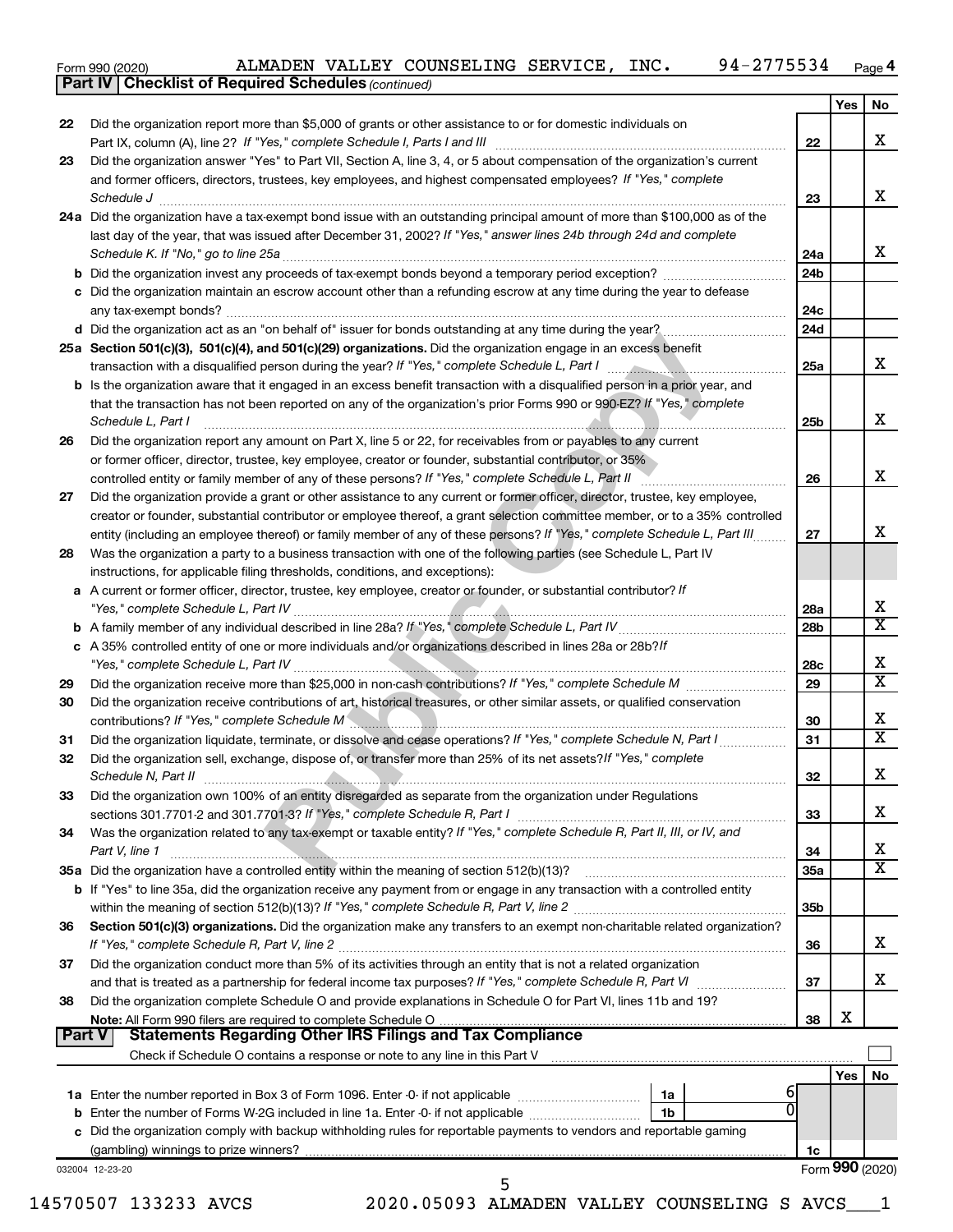| Form 990 (2020) |  | ALMADEN VALLEY COUNSELING SERVICE, INC.                                             |  | 94-2775534 $_{Page}$ |  |
|-----------------|--|-------------------------------------------------------------------------------------|--|----------------------|--|
|                 |  | <b>Part V</b> Statements Regarding Other IRS Filings and Tax Compliance (continued) |  |                      |  |

|     |                                                                                                                                                               |                | Yes | No                           |
|-----|---------------------------------------------------------------------------------------------------------------------------------------------------------------|----------------|-----|------------------------------|
|     | 2a Enter the number of employees reported on Form W-3, Transmittal of Wage and Tax Statements,                                                                |                |     |                              |
|     | 39<br>filed for the calendar year ending with or within the year covered by this return<br>2a                                                                 |                |     |                              |
|     |                                                                                                                                                               | 2 <sub>b</sub> | х   |                              |
|     |                                                                                                                                                               |                |     |                              |
|     | 3a Did the organization have unrelated business gross income of \$1,000 or more during the year?                                                              | За             |     | x                            |
|     |                                                                                                                                                               | 3 <sub>b</sub> |     |                              |
|     | 4a At any time during the calendar year, did the organization have an interest in, or a signature or other authority over, a                                  |                |     |                              |
|     | financial account in a foreign country (such as a bank account, securities account, or other financial account)?                                              | 4a             |     | х                            |
|     | <b>b</b> If "Yes," enter the name of the foreign country $\blacktriangleright$                                                                                |                |     |                              |
|     | See instructions for filing requirements for FinCEN Form 114, Report of Foreign Bank and Financial Accounts (FBAR).                                           |                |     |                              |
|     |                                                                                                                                                               | 5a             |     | X<br>$\overline{\mathtt{x}}$ |
| b   | Did any taxable party notify the organization that it was or is a party to a prohibited tax shelter transaction?                                              | 5 <sub>b</sub> |     |                              |
|     |                                                                                                                                                               | 5c             |     |                              |
|     | 6a Does the organization have annual gross receipts that are normally greater than \$100,000, and did the organization solicit                                |                |     | x                            |
|     |                                                                                                                                                               | 6a             |     |                              |
|     | <b>b</b> If "Yes," did the organization include with every solicitation an express statement that such contributions or gifts                                 |                |     |                              |
|     | were not tax deductible?                                                                                                                                      | 6b             |     |                              |
| 7   | Organizations that may receive deductible contributions under section 170(c).                                                                                 |                |     | x                            |
| a   | Did the organization receive a payment in excess of \$75 made partly as a contribution and partly for goods and services provided to the payor?               | 7a<br>7b       |     |                              |
| b   | c Did the organization sell, exchange, or otherwise dispose of tangible personal property for which it was required                                           |                |     |                              |
|     | to file Form 8282?                                                                                                                                            | 7c             |     | x                            |
|     | 7d                                                                                                                                                            |                |     |                              |
| е   | Did the organization receive any funds, directly or indirectly, to pay premiums on a personal benefit contract?                                               | 7е             |     | x                            |
| Ť.  |                                                                                                                                                               | 7f             |     | $\overline{\texttt{x}}$      |
| g   | If the organization received a contribution of qualified intellectual property, did the organization file Form 8899 as required?                              | 7g             |     |                              |
| h   | If the organization received a contribution of cars, boats, airplanes, or other vehicles, did the organization file a Form 1098-C?                            | 7h             |     |                              |
| 8   | Sponsoring organizations maintaining donor advised funds. Did a donor advised fund maintained by the                                                          |                |     |                              |
|     | sponsoring organization have excess business holdings at any time during the year?                                                                            | 8              |     |                              |
| 9   | Sponsoring organizations maintaining donor advised funds.                                                                                                     |                |     |                              |
| а   | Did the sponsoring organization make any taxable distributions under section 4966?                                                                            | 9а             |     |                              |
| b   |                                                                                                                                                               | 9b             |     |                              |
| 10  | Section 501(c)(7) organizations. Enter:                                                                                                                       |                |     |                              |
| а   | 10a                                                                                                                                                           |                |     |                              |
|     | 10 <sub>b</sub><br>Gross receipts, included on Form 990, Part VIII, line 12, for public use of club facilities                                                |                |     |                              |
| 11  | Section 501(c)(12) organizations. Enter:                                                                                                                      |                |     |                              |
|     | 11a                                                                                                                                                           |                |     |                              |
|     | <b>b</b> Gross income from other sources (Do not net amounts due or paid to other sources against                                                             |                |     |                              |
|     | amounts due or received from them.)<br>11b                                                                                                                    |                |     |                              |
|     | 12a Section 4947(a)(1) non-exempt charitable trusts. Is the organization filing Form 990 in lieu of Form 1041?                                                | 12a            |     |                              |
| b   | If "Yes," enter the amount of tax-exempt interest received or accrued during the year<br>12b                                                                  |                |     |                              |
| 13  | Section 501(c)(29) qualified nonprofit health insurance issuers.                                                                                              |                |     |                              |
|     |                                                                                                                                                               | 13a            |     |                              |
|     | Note: See the instructions for additional information the organization must report on Schedule O.                                                             |                |     |                              |
|     | <b>b</b> Enter the amount of reserves the organization is required to maintain by the states in which the                                                     |                |     |                              |
|     | 13 <sub>b</sub>                                                                                                                                               |                |     |                              |
| с   | 13c                                                                                                                                                           |                |     | X                            |
| 14a |                                                                                                                                                               | 14a            |     |                              |
| b   | If "Yes," has it filed a Form 720 to report these payments? If "No," provide an explanation on Schedule O                                                     | 14b            |     |                              |
| 15  | Is the organization subject to the section 4960 tax on payment(s) of more than \$1,000,000 in remuneration or<br>excess parachute payment(s) during the year? | 15             |     | х                            |
|     | If "Yes," see instructions and file Form 4720, Schedule N.                                                                                                    |                |     |                              |
| 16  | Is the organization an educational institution subject to the section 4968 excise tax on net investment income?                                               | 16             |     | x                            |
|     | If "Yes," complete Form 4720, Schedule O.                                                                                                                     |                |     |                              |

Form (2020) **990**

032005 12-23-20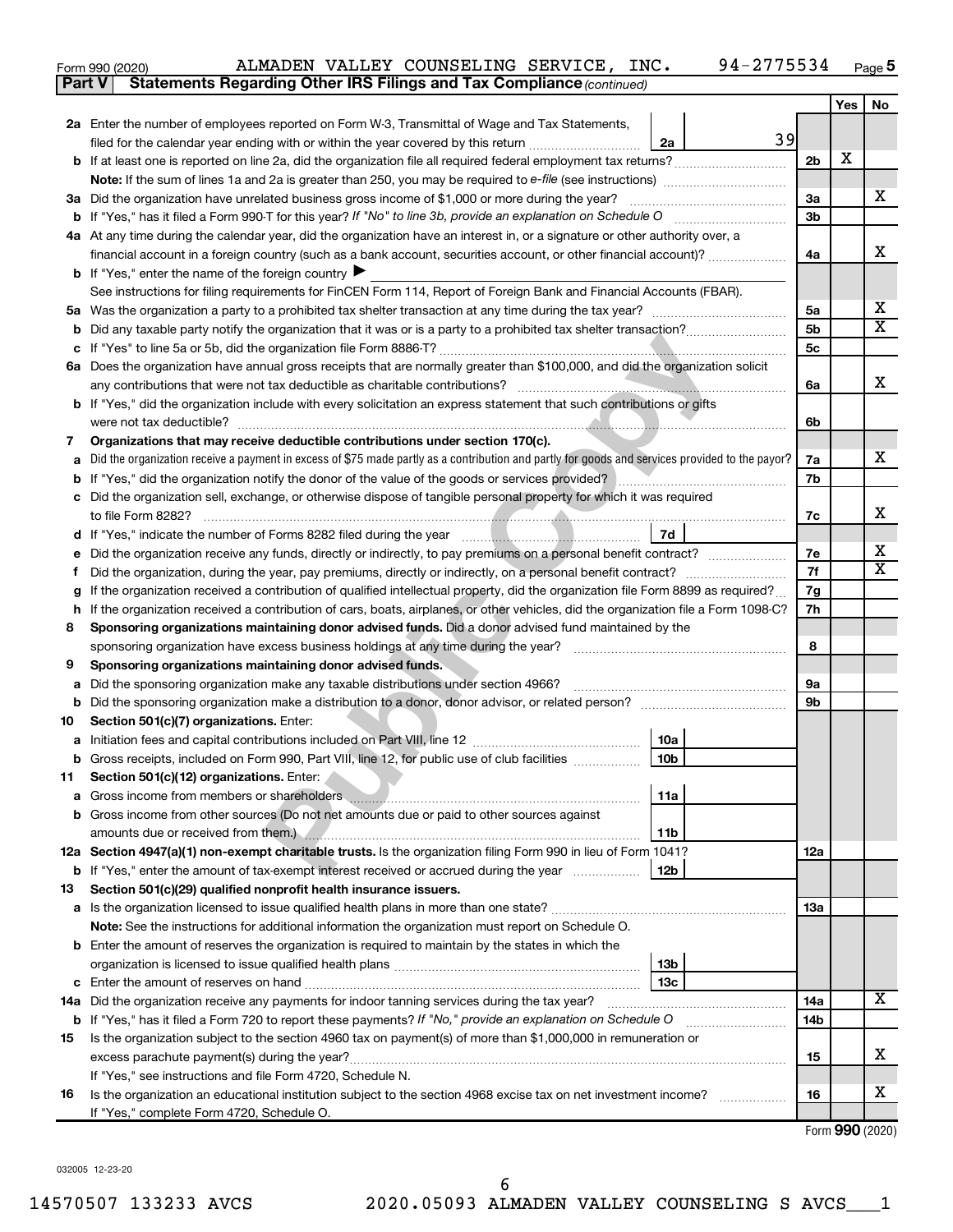| Form 990 (2020) |  |
|-----------------|--|
|-----------------|--|

#### Form 990 (2020) Page ALMADEN VALLEY COUNSELING SERVICE, INC. 94-2775534

**Part VI** Governance, Management, and Disclosure For each "Yes" response to lines 2 through 7b below, and for a "No" response *to line 8a, 8b, or 10b below, describe the circumstances, processes, or changes on Schedule O. See instructions.* **6**

|                | <b>Section A. Governing Body and Management</b>                                                                                                                                           |                               |                 |                         | $\mathbf{X}$ |
|----------------|-------------------------------------------------------------------------------------------------------------------------------------------------------------------------------------------|-------------------------------|-----------------|-------------------------|--------------|
|                |                                                                                                                                                                                           |                               |                 | Yes                     | No           |
|                | 1a Enter the number of voting members of the governing body at the end of the tax year                                                                                                    | 1a                            | 9               |                         |              |
|                | If there are material differences in voting rights among members of the governing body, or if the governing                                                                               |                               |                 |                         |              |
|                | body delegated broad authority to an executive committee or similar committee, explain on Schedule O.                                                                                     |                               |                 |                         |              |
|                | <b>b</b> Enter the number of voting members included on line 1a, above, who are independent                                                                                               | 1b                            | 9               |                         |              |
|                | Did any officer, director, trustee, or key employee have a family relationship or a business relationship with any other                                                                  |                               |                 |                         |              |
| 2              |                                                                                                                                                                                           |                               | $\mathbf{2}$    |                         |              |
|                |                                                                                                                                                                                           |                               |                 |                         |              |
| 3              | Did the organization delegate control over management duties customarily performed by or under the direct supervision                                                                     |                               |                 |                         |              |
|                |                                                                                                                                                                                           |                               | 3               |                         |              |
| 4              | Did the organization make any significant changes to its governing documents since the prior Form 990 was filed?                                                                          |                               | 4               |                         |              |
| 5              |                                                                                                                                                                                           |                               | 5               |                         |              |
| 6              |                                                                                                                                                                                           |                               | 6               |                         |              |
| 7a             | Did the organization have members, stockholders, or other persons who had the power to elect or appoint one or                                                                            |                               |                 |                         |              |
|                |                                                                                                                                                                                           |                               | 7a              |                         |              |
|                | <b>b</b> Are any governance decisions of the organization reserved to (or subject to approval by) members, stockholders, or                                                               |                               |                 |                         |              |
|                |                                                                                                                                                                                           |                               | 7b              |                         |              |
| 8              | Did the organization contemporaneously document the meetings held or written actions undertaken during the year by the following:                                                         |                               |                 |                         |              |
| a              |                                                                                                                                                                                           |                               | 8а              | х                       |              |
|                | b Each committee with authority to act on behalf of the governing body?<br>manager management communication communication communication and the second tensor of the second of the govern |                               | 8b              | $\overline{\mathbf{x}}$ |              |
| 9              | Is there any officer, director, trustee, or key employee listed in Part VII, Section A, who cannot be reached at the                                                                      |                               |                 |                         |              |
|                |                                                                                                                                                                                           |                               | 9               |                         |              |
|                | <b>Section B. Policies</b> (This Section B requests information about policies not required by the Internal Revenue Code.)                                                                |                               |                 |                         |              |
|                |                                                                                                                                                                                           |                               |                 | Yes                     |              |
|                |                                                                                                                                                                                           |                               | 10a             |                         |              |
|                | <b>b</b> If "Yes," did the organization have written policies and procedures governing the activities of such chapters, affiliates,                                                       |                               |                 |                         |              |
|                |                                                                                                                                                                                           |                               | 10 <sub>b</sub> |                         |              |
|                | 11a Has the organization provided a complete copy of this Form 990 to all members of its governing body before filing the form?                                                           |                               | 11a             | X                       |              |
|                | <b>b</b> Describe in Schedule O the process, if any, used by the organization to review this Form 990.                                                                                    |                               |                 |                         |              |
|                |                                                                                                                                                                                           |                               | 12a             | х                       |              |
|                | <b>b</b> Were officers, directors, or trustees, and key employees required to disclose annually interests that could give rise to conflicts?                                              |                               | 12 <sub>b</sub> | $\overline{\textbf{x}}$ |              |
|                | c Did the organization regularly and consistently monitor and enforce compliance with the policy? If "Yes," describe                                                                      |                               |                 |                         |              |
|                |                                                                                                                                                                                           |                               | 12c             | х                       |              |
| 13             |                                                                                                                                                                                           |                               | 13              | $\overline{\textbf{x}}$ |              |
| 14             |                                                                                                                                                                                           |                               | 14              | $\overline{\mathbf{X}}$ |              |
| 15             | Did the process for determining compensation of the following persons include a review and approval by independent                                                                        |                               |                 |                         |              |
|                | persons, comparability data, and contemporaneous substantiation of the deliberation and decision?                                                                                         |                               |                 |                         |              |
|                | The organization's CEO, Executive Director, or top management official [111] [11] manument manument contracts                                                                             |                               | 15a             |                         |              |
|                |                                                                                                                                                                                           |                               | 15b             |                         |              |
|                | If "Yes" to line 15a or 15b, describe the process in Schedule O (see instructions).                                                                                                       |                               |                 |                         |              |
|                | 16a Did the organization invest in, contribute assets to, or participate in a joint venture or similar arrangement with a                                                                 |                               |                 |                         |              |
|                | taxable entity during the year?                                                                                                                                                           |                               | <b>16a</b>      |                         |              |
|                | b If "Yes," did the organization follow a written policy or procedure requiring the organization to evaluate its participation                                                            |                               |                 |                         |              |
|                | in joint venture arrangements under applicable federal tax law, and take steps to safeguard the organization's                                                                            |                               |                 |                         |              |
|                | exempt status with respect to such arrangements?                                                                                                                                          |                               | 16b             |                         |              |
|                | <b>Section C. Disclosure</b>                                                                                                                                                              |                               |                 |                         |              |
|                |                                                                                                                                                                                           |                               |                 |                         |              |
|                |                                                                                                                                                                                           |                               |                 |                         |              |
|                | List the states with which a copy of this Form 990 is required to be filed $\blacktriangleright$ CA                                                                                       |                               |                 |                         |              |
|                | Section 6104 requires an organization to make its Forms 1023 (1024 or 1024-A, if applicable), 990, and 990-T (Section 501(c)(3)s only) available                                          |                               |                 |                         |              |
|                | for public inspection. Indicate how you made these available. Check all that apply.                                                                                                       |                               |                 |                         |              |
|                | $\lfloor x \rfloor$ Upon request<br><b>X</b> Own website<br>Another's website                                                                                                             | Other (explain on Schedule O) |                 |                         |              |
|                | Describe on Schedule O whether (and if so, how) the organization made its governing documents, conflict of interest policy, and financial                                                 |                               |                 |                         |              |
| 17<br>18<br>19 | statements available to the public during the tax year.                                                                                                                                   |                               |                 |                         |              |
| 20             | State the name, address, and telephone number of the person who possesses the organization's books and records                                                                            |                               |                 |                         |              |
|                | THE ORGANIZATION - 408-997-0200 X                                                                                                                                                         |                               |                 |                         |              |
|                | 95120<br>6529 CROWN BLVD. STE. D, NO. D, SAN JOSE,<br>CA                                                                                                                                  |                               |                 |                         |              |
|                | 032006 12-23-20<br>7                                                                                                                                                                      |                               |                 | Form 990 (2020)         |              |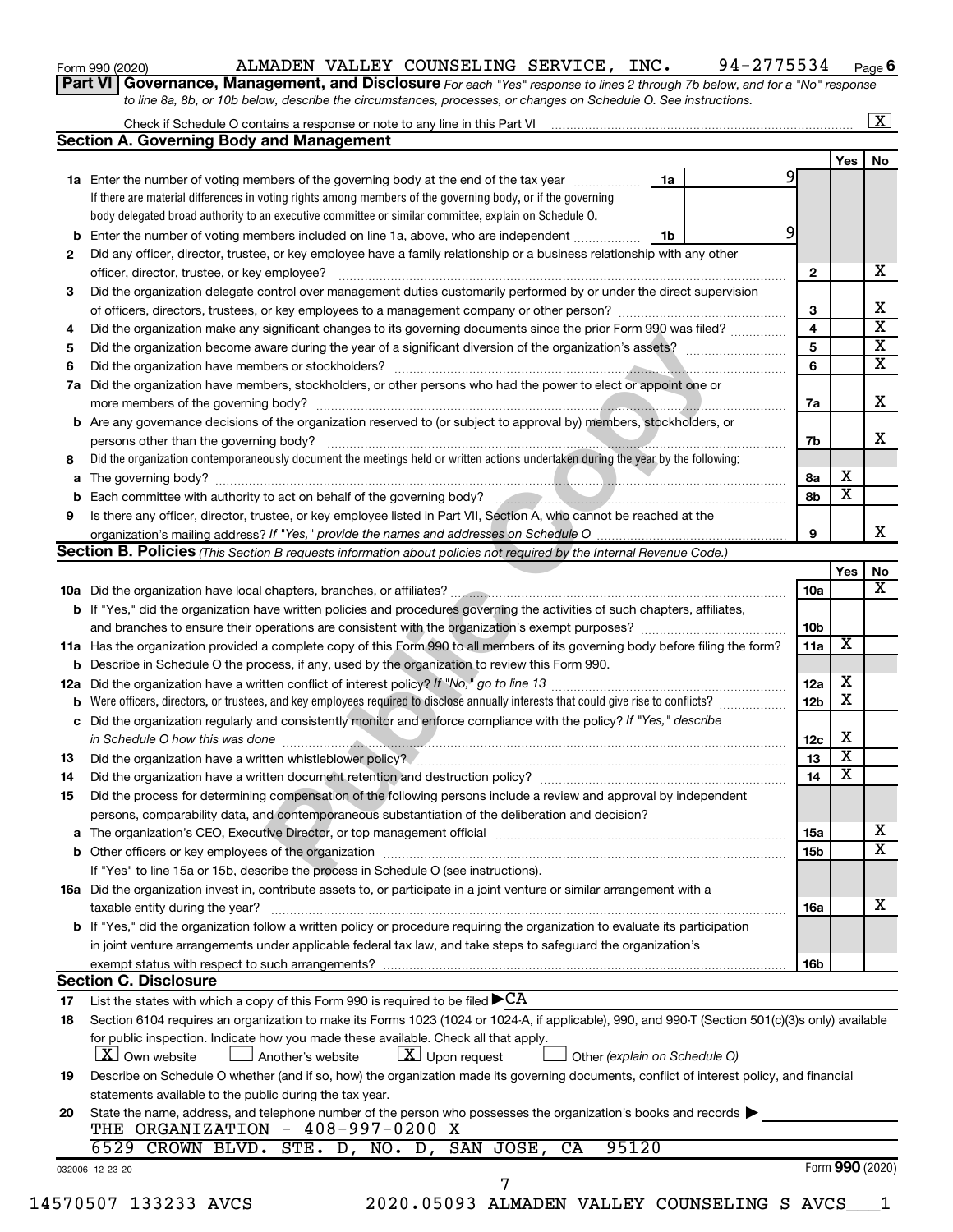| Part VII Compensation of Officers, Directors, Trustees, Key Employees, Highest Compensated |  |  |  |
|--------------------------------------------------------------------------------------------|--|--|--|
| <b>Employees, and Independent Contractors</b>                                              |  |  |  |

| Form 990 (2020)                                                                                                                                                                                                                                                                                           |                      |                                |                       |                                         |              |                                   |        | ALMADEN VALLEY COUNSELING SERVICE, INC. | 94-2775534      | Page 7                   |
|-----------------------------------------------------------------------------------------------------------------------------------------------------------------------------------------------------------------------------------------------------------------------------------------------------------|----------------------|--------------------------------|-----------------------|-----------------------------------------|--------------|-----------------------------------|--------|-----------------------------------------|-----------------|--------------------------|
| Part VII Compensation of Officers, Directors, Trustees, Key Employees, Highest Compensated                                                                                                                                                                                                                |                      |                                |                       |                                         |              |                                   |        |                                         |                 |                          |
| <b>Employees, and Independent Contractors</b>                                                                                                                                                                                                                                                             |                      |                                |                       |                                         |              |                                   |        |                                         |                 |                          |
| Check if Schedule O contains a response or note to any line in this Part VII                                                                                                                                                                                                                              |                      |                                |                       |                                         |              |                                   |        |                                         |                 |                          |
| Section A. Officers, Directors, Trustees, Key Employees, and Highest Compensated Employees                                                                                                                                                                                                                |                      |                                |                       |                                         |              |                                   |        |                                         |                 |                          |
| 1a Complete this table for all persons required to be listed. Report compensation for the calendar year ending with or within the organization's tax year                                                                                                                                                 |                      |                                |                       |                                         |              |                                   |        |                                         |                 |                          |
| • List all of the organization's current officers, directors, trustees (whether individuals or organizations), regardless of amount of compensation.<br>Enter $-0$ in columns (D), (E), and (F) if no compensation was paid.                                                                              |                      |                                |                       |                                         |              |                                   |        |                                         |                 |                          |
| • List all of the organization's current key employees, if any. See instructions for definition of "key employee."                                                                                                                                                                                        |                      |                                |                       |                                         |              |                                   |        |                                         |                 |                          |
| • List the organization's five current highest compensated employees (other than an officer, director, trustee, or key employee) who received report-<br>able compensation (Box 5 of Form W-2 and/or Box 7 of Form 1099-MISC) of more than \$100,000 from the organization and any related organizations. |                      |                                |                       |                                         |              |                                   |        |                                         |                 |                          |
| • List all of the organization's former officers, key employees, and highest compensated employees who received more than \$100,000 of                                                                                                                                                                    |                      |                                |                       |                                         |              |                                   |        |                                         |                 |                          |
| reportable compensation from the organization and any related organizations.<br>• List all of the organization's former directors or trustees that received, in the capacity as a former director or trustee of the organization,                                                                         |                      |                                |                       |                                         |              |                                   |        |                                         |                 |                          |
| more than \$10,000 of reportable compensation from the organization and any related organizations.                                                                                                                                                                                                        |                      |                                |                       |                                         |              |                                   |        |                                         |                 |                          |
| See instructions for the order in which to list the persons above.                                                                                                                                                                                                                                        |                      |                                |                       |                                         |              |                                   |        |                                         |                 |                          |
| Check this box if neither the organization nor any related organization compensated any current officer, director, or trustee.                                                                                                                                                                            |                      |                                |                       |                                         |              |                                   |        |                                         |                 |                          |
| (A)                                                                                                                                                                                                                                                                                                       | (B)                  |                                |                       | (C)                                     |              |                                   |        | (D)                                     | (E)             | (F)                      |
| Name and title                                                                                                                                                                                                                                                                                            | Average              |                                |                       | Position<br>(do not check more than one |              |                                   |        | Reportable                              | Reportable      | Estimated                |
|                                                                                                                                                                                                                                                                                                           | hours per            |                                |                       | box, unless person is both an           |              |                                   |        | compensation                            | compensation    | amount of                |
|                                                                                                                                                                                                                                                                                                           | week                 |                                |                       | officer and a director/trustee)         |              |                                   |        | from                                    | from related    | other                    |
|                                                                                                                                                                                                                                                                                                           | (list any            |                                |                       |                                         |              |                                   |        | the                                     | organizations   | compensation             |
|                                                                                                                                                                                                                                                                                                           | hours for<br>related |                                |                       |                                         |              |                                   |        | organization<br>(W-2/1099-MISC)         | (W-2/1099-MISC) | from the<br>organization |
|                                                                                                                                                                                                                                                                                                           | organizations        |                                |                       |                                         |              |                                   |        |                                         |                 | and related              |
|                                                                                                                                                                                                                                                                                                           | below                | Individual trustee or director | Institutional trustee |                                         | Key employee |                                   |        |                                         |                 | organizations            |
|                                                                                                                                                                                                                                                                                                           | line)                |                                |                       | Officer                                 |              | Highest compensated<br>  employee | Former |                                         |                 |                          |
| MICHELLE HUMKE<br>(1)                                                                                                                                                                                                                                                                                     | 40.00                |                                |                       |                                         |              |                                   |        |                                         |                 |                          |
| EXECUTIVE DIRECTOR                                                                                                                                                                                                                                                                                        |                      |                                |                       | X                                       |              |                                   |        | 43,624.                                 | $\mathbf 0$ .   | 0.                       |
| CARYN FABIAN<br>(2)                                                                                                                                                                                                                                                                                       | 2.00                 |                                |                       |                                         |              |                                   |        |                                         |                 |                          |
| PRESIDENT                                                                                                                                                                                                                                                                                                 |                      |                                |                       | X                                       |              |                                   |        | $\mathbf 0$ .                           | $\mathbf 0$ .   | 0.                       |
| MONICA JOHNSON<br>(3)                                                                                                                                                                                                                                                                                     | 2.00                 |                                |                       |                                         |              |                                   |        |                                         |                 |                          |
| VICE PRESIDENT                                                                                                                                                                                                                                                                                            |                      |                                |                       | X                                       |              |                                   |        | $\mathbf 0$ .                           | $\mathbf 0$ .   | 0.                       |
| SAMANTHA GREENING<br>(4)                                                                                                                                                                                                                                                                                  | 2.00                 |                                |                       |                                         |              |                                   |        |                                         |                 |                          |
| <b>SECRETARY</b>                                                                                                                                                                                                                                                                                          |                      |                                |                       | X                                       |              |                                   |        | $\mathbf 0$ .                           | 0.              | 0.                       |
| KAREN FREDERICK<br>(5)                                                                                                                                                                                                                                                                                    | 2.00                 |                                |                       |                                         |              |                                   |        |                                         |                 |                          |
| <b>FINANCE CHAIR</b>                                                                                                                                                                                                                                                                                      |                      | X                              |                       |                                         |              |                                   |        | $\mathbf 0$ .                           | $\mathbf 0$ .   | 0.                       |
| (6)<br>KERI LANDRUM                                                                                                                                                                                                                                                                                       | 1.50                 |                                |                       |                                         |              |                                   |        |                                         |                 |                          |
| AT LARGE                                                                                                                                                                                                                                                                                                  |                      | X                              |                       |                                         |              |                                   |        | $\mathbf 0$ .                           | $\mathbf 0$ .   | 0.                       |
| (7) RONA LAYTON                                                                                                                                                                                                                                                                                           | 1.50                 |                                |                       |                                         |              |                                   |        |                                         |                 |                          |
| AT LARGE                                                                                                                                                                                                                                                                                                  |                      | X                              |                       |                                         |              |                                   |        | 0.                                      | 0.              | $0 \cdot$                |
| (8) CHAND TREHAN                                                                                                                                                                                                                                                                                          | 1.50                 |                                |                       |                                         |              |                                   |        |                                         |                 |                          |
| AT LARGE                                                                                                                                                                                                                                                                                                  |                      | X                              |                       |                                         |              |                                   |        | 0.                                      | 0.              | $\mathbf 0$ .            |
| (9) KATHRYN KNUDSEN                                                                                                                                                                                                                                                                                       | 1.00                 | X                              |                       |                                         |              |                                   |        | 0.                                      |                 |                          |
| AT LARGE<br>(10) TANYA NUGYEN                                                                                                                                                                                                                                                                             | 1.50                 |                                |                       |                                         |              |                                   |        |                                         | о.              | 0.                       |
| AT LARGE                                                                                                                                                                                                                                                                                                  |                      | X                              |                       |                                         |              |                                   |        | 0.                                      | 0.              | $\mathbf 0$ .            |
|                                                                                                                                                                                                                                                                                                           |                      |                                |                       |                                         |              |                                   |        |                                         |                 |                          |
|                                                                                                                                                                                                                                                                                                           |                      |                                |                       |                                         |              |                                   |        |                                         |                 |                          |
|                                                                                                                                                                                                                                                                                                           |                      |                                |                       |                                         |              |                                   |        |                                         |                 |                          |
|                                                                                                                                                                                                                                                                                                           |                      |                                |                       |                                         |              |                                   |        |                                         |                 |                          |
|                                                                                                                                                                                                                                                                                                           |                      |                                |                       |                                         |              |                                   |        |                                         |                 |                          |
|                                                                                                                                                                                                                                                                                                           |                      |                                |                       |                                         |              |                                   |        |                                         |                 |                          |
|                                                                                                                                                                                                                                                                                                           |                      |                                |                       |                                         |              |                                   |        |                                         |                 |                          |
|                                                                                                                                                                                                                                                                                                           |                      |                                |                       |                                         |              |                                   |        |                                         |                 |                          |
|                                                                                                                                                                                                                                                                                                           |                      |                                |                       |                                         |              |                                   |        |                                         |                 |                          |
|                                                                                                                                                                                                                                                                                                           |                      |                                |                       |                                         |              |                                   |        |                                         |                 |                          |
|                                                                                                                                                                                                                                                                                                           |                      |                                |                       |                                         |              |                                   |        |                                         |                 |                          |
|                                                                                                                                                                                                                                                                                                           |                      |                                |                       |                                         |              |                                   |        |                                         |                 |                          |
|                                                                                                                                                                                                                                                                                                           |                      |                                |                       |                                         |              |                                   |        |                                         |                 |                          |
|                                                                                                                                                                                                                                                                                                           |                      |                                |                       |                                         |              |                                   |        |                                         |                 |                          |
| 032007 12-23-20                                                                                                                                                                                                                                                                                           |                      |                                |                       |                                         |              |                                   |        |                                         |                 | Form 990 (2020)          |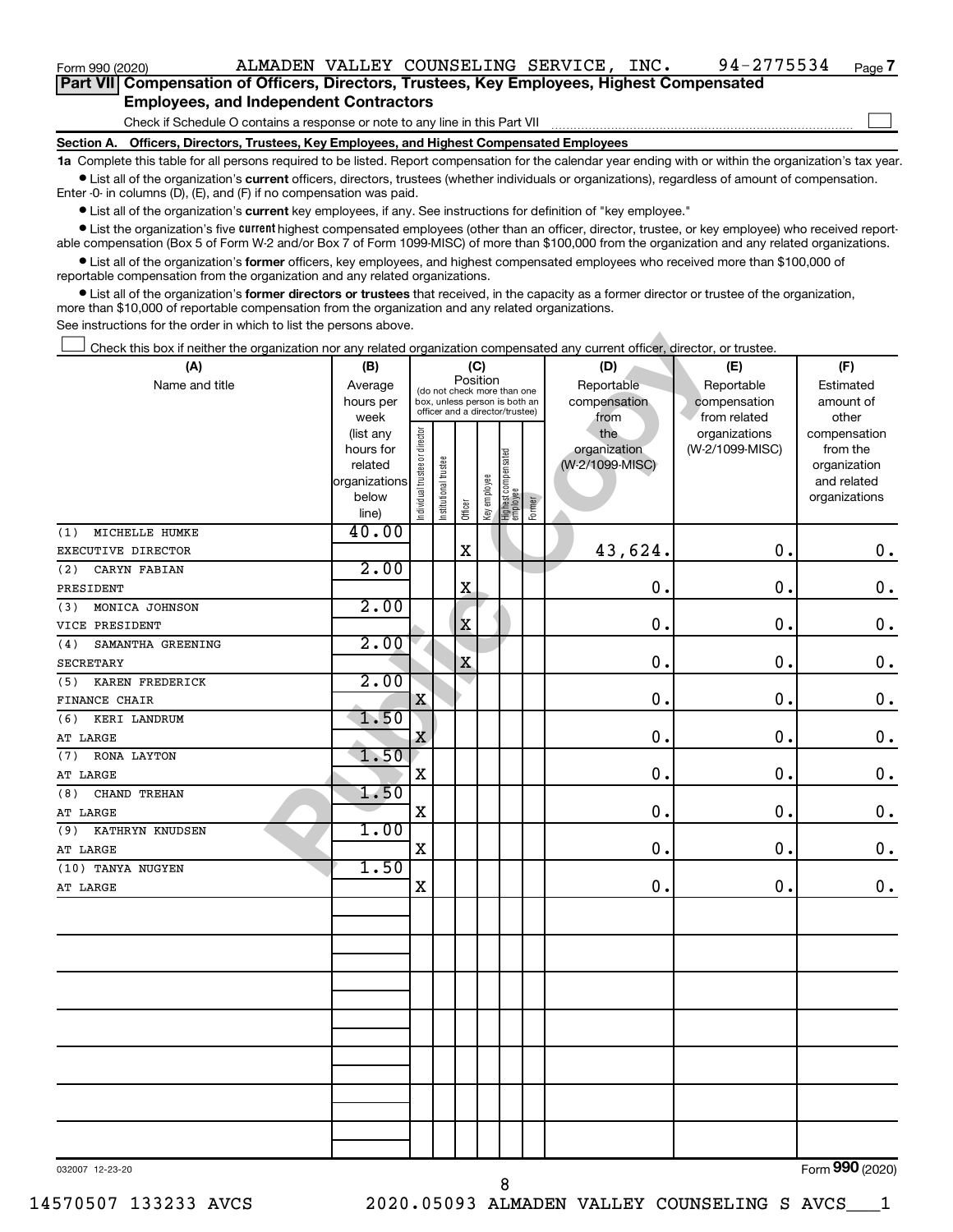|              | Form 990 (2020)                                                                                                                                                                                                                      |                                                                                                             |                                |                       |                                            |                                                                                                                                    |        | ALMADEN VALLEY COUNSELING SERVICE, INC.                                             | 94-2775534                                                                            |    |                                                                                                                    | Page 8                      |
|--------------|--------------------------------------------------------------------------------------------------------------------------------------------------------------------------------------------------------------------------------------|-------------------------------------------------------------------------------------------------------------|--------------------------------|-----------------------|--------------------------------------------|------------------------------------------------------------------------------------------------------------------------------------|--------|-------------------------------------------------------------------------------------|---------------------------------------------------------------------------------------|----|--------------------------------------------------------------------------------------------------------------------|-----------------------------|
|              | <b>Part VII</b><br>Section A. Officers, Directors, Trustees, Key Employees, and Highest Compensated Employees (continued)                                                                                                            |                                                                                                             |                                |                       |                                            |                                                                                                                                    |        |                                                                                     |                                                                                       |    |                                                                                                                    |                             |
|              | (A)<br>Name and title                                                                                                                                                                                                                | (B)<br>Average<br>hours per<br>week<br>(list any<br>hours for<br>related<br>organizations<br>below<br>line) | Individual trustee or director | Institutional trustee | (C)<br>Position<br>Key employee<br>Officer | (do not check more than one<br>box, unless person is both an<br>officer and a director/trustee)<br>Highest compensated<br>employee | Former | (D)<br>Reportable<br>compensation<br>from<br>the<br>organization<br>(W-2/1099-MISC) | (E)<br>Reportable<br>compensation<br>from related<br>organizations<br>(W-2/1099-MISC) |    | (F)<br>Estimated<br>amount of<br>other<br>compensation<br>from the<br>organization<br>and related<br>organizations |                             |
|              |                                                                                                                                                                                                                                      |                                                                                                             |                                |                       |                                            |                                                                                                                                    |        |                                                                                     |                                                                                       |    |                                                                                                                    |                             |
|              |                                                                                                                                                                                                                                      |                                                                                                             |                                |                       |                                            |                                                                                                                                    |        |                                                                                     |                                                                                       |    |                                                                                                                    |                             |
|              |                                                                                                                                                                                                                                      |                                                                                                             |                                |                       |                                            |                                                                                                                                    |        |                                                                                     |                                                                                       |    |                                                                                                                    |                             |
|              |                                                                                                                                                                                                                                      |                                                                                                             |                                |                       |                                            |                                                                                                                                    |        |                                                                                     |                                                                                       |    |                                                                                                                    |                             |
|              |                                                                                                                                                                                                                                      |                                                                                                             |                                |                       |                                            |                                                                                                                                    |        |                                                                                     |                                                                                       |    |                                                                                                                    |                             |
|              |                                                                                                                                                                                                                                      |                                                                                                             |                                |                       |                                            |                                                                                                                                    |        |                                                                                     |                                                                                       |    |                                                                                                                    |                             |
|              |                                                                                                                                                                                                                                      |                                                                                                             |                                |                       |                                            |                                                                                                                                    |        |                                                                                     |                                                                                       |    |                                                                                                                    |                             |
|              |                                                                                                                                                                                                                                      |                                                                                                             |                                |                       |                                            |                                                                                                                                    |        |                                                                                     |                                                                                       |    |                                                                                                                    |                             |
|              | 1b Subtotal                                                                                                                                                                                                                          |                                                                                                             |                                |                       |                                            |                                                                                                                                    |        | 43,624.                                                                             |                                                                                       | Ο. |                                                                                                                    | $\overline{0}$ .            |
|              | c Total from continuation sheets to Part VII, Section A Martin Martin Martin                                                                                                                                                         |                                                                                                             |                                |                       |                                            |                                                                                                                                    |        | $\mathbf 0$ .                                                                       |                                                                                       | Ο. |                                                                                                                    | $\overline{0}$ .            |
|              |                                                                                                                                                                                                                                      |                                                                                                             |                                |                       |                                            |                                                                                                                                    |        | 43,624.                                                                             |                                                                                       | Ο. |                                                                                                                    | $\overline{\mathfrak{0}}$ . |
| 2            | Total number of individuals (including but not limited to those listed above) who received more than \$100,000 of reportable                                                                                                         |                                                                                                             |                                |                       |                                            |                                                                                                                                    |        |                                                                                     |                                                                                       |    |                                                                                                                    | 0                           |
|              | compensation from the organization $\blacktriangleright$                                                                                                                                                                             |                                                                                                             |                                |                       |                                            |                                                                                                                                    |        |                                                                                     |                                                                                       |    | Yes                                                                                                                | No                          |
| 3            | Did the organization list any former officer, director, trustee, key employee, or highest compensated employee on<br>line 1a? If "Yes," complete Schedule J for such individual manufacture communications and the communications of |                                                                                                             |                                |                       |                                            |                                                                                                                                    |        |                                                                                     |                                                                                       | 3  |                                                                                                                    | х                           |
|              | For any individual listed on line 1a, is the sum of reportable compensation and other compensation from the organization<br>and related organizations greater than \$150,000? If "Yes," complete Schedule J for such individual      |                                                                                                             |                                |                       |                                            |                                                                                                                                    |        |                                                                                     |                                                                                       | 4  |                                                                                                                    | х                           |
| 5            | Did any person listed on line 1a receive or accrue compensation from any unrelated organization or individual for services                                                                                                           |                                                                                                             |                                |                       |                                            |                                                                                                                                    |        |                                                                                     |                                                                                       |    |                                                                                                                    |                             |
|              | rendered to the organization? If "Yes," complete Schedule J for such person.<br><b>Section B. Independent Contractors</b>                                                                                                            |                                                                                                             |                                |                       |                                            |                                                                                                                                    |        |                                                                                     |                                                                                       | 5  |                                                                                                                    | х                           |
| 1            | Complete this table for your five highest compensated independent contractors that received more than \$100,000 of compensation from                                                                                                 |                                                                                                             |                                |                       |                                            |                                                                                                                                    |        |                                                                                     |                                                                                       |    |                                                                                                                    |                             |
|              | the organization. Report compensation for the calendar year ending with or within the organization's tax year.<br>(A)                                                                                                                |                                                                                                             |                                |                       |                                            |                                                                                                                                    |        | (B)                                                                                 |                                                                                       |    | (C)                                                                                                                |                             |
|              | Name and business address                                                                                                                                                                                                            |                                                                                                             |                                | <b>NONE</b>           |                                            |                                                                                                                                    |        | Description of services                                                             |                                                                                       |    | Compensation                                                                                                       |                             |
|              |                                                                                                                                                                                                                                      |                                                                                                             |                                |                       |                                            |                                                                                                                                    |        |                                                                                     |                                                                                       |    |                                                                                                                    |                             |
|              |                                                                                                                                                                                                                                      |                                                                                                             |                                |                       |                                            |                                                                                                                                    |        |                                                                                     |                                                                                       |    |                                                                                                                    |                             |
|              |                                                                                                                                                                                                                                      |                                                                                                             |                                |                       |                                            |                                                                                                                                    |        |                                                                                     |                                                                                       |    |                                                                                                                    |                             |
|              |                                                                                                                                                                                                                                      |                                                                                                             |                                |                       |                                            |                                                                                                                                    |        |                                                                                     |                                                                                       |    |                                                                                                                    |                             |
| $\mathbf{2}$ | Total number of independent contractors (including but not limited to those listed above) who received more than<br>\$100,000 of compensation from the organization                                                                  |                                                                                                             |                                |                       |                                            | 0                                                                                                                                  |        |                                                                                     |                                                                                       |    |                                                                                                                    |                             |
|              |                                                                                                                                                                                                                                      |                                                                                                             |                                |                       |                                            |                                                                                                                                    |        |                                                                                     |                                                                                       |    | Form 990 (2020)                                                                                                    |                             |

032008 12-23-20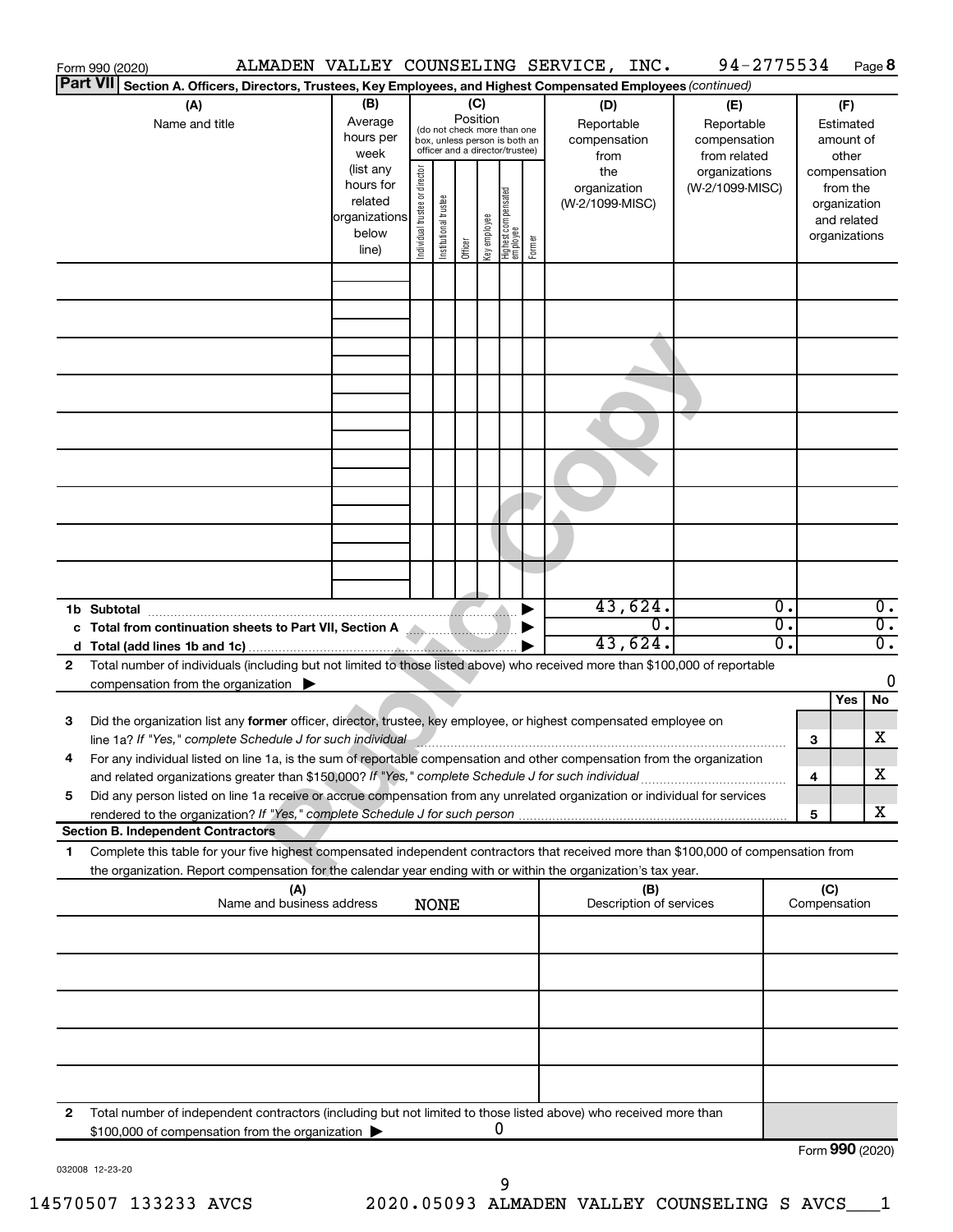|                                                                                         |             |                                           | ALMADEN VALLEY COUNSELING SERVICE, INC.<br>Form 990 (2020)                                                                                                                                                                                                                                                                                                                                                                         |                                                                            |                                            |                                                               | 94-2775534                  | Page 9                                                          |
|-----------------------------------------------------------------------------------------|-------------|-------------------------------------------|------------------------------------------------------------------------------------------------------------------------------------------------------------------------------------------------------------------------------------------------------------------------------------------------------------------------------------------------------------------------------------------------------------------------------------|----------------------------------------------------------------------------|--------------------------------------------|---------------------------------------------------------------|-----------------------------|-----------------------------------------------------------------|
| <b>Part VIII</b>                                                                        |             |                                           | <b>Statement of Revenue</b>                                                                                                                                                                                                                                                                                                                                                                                                        |                                                                            |                                            |                                                               |                             |                                                                 |
|                                                                                         |             |                                           | Check if Schedule O contains a response or note to any line in this Part VIII [[[[[[[[[[[[[[[[[[[[[[[[[[[[[[[                                                                                                                                                                                                                                                                                                                      |                                                                            |                                            |                                                               |                             |                                                                 |
|                                                                                         |             |                                           |                                                                                                                                                                                                                                                                                                                                                                                                                                    |                                                                            | (A)<br>Total revenue                       | (B)<br>Related or exempt<br>function revenue business revenue | $\overline{C}$<br>Unrelated | (D)<br>Revenue excluded<br>from tax under<br>sections 512 - 514 |
| Contributions, Gifts, Grants<br>and Other Similar Amounts<br>Program Service<br>Revenue | 2a          | с<br>е<br>f<br>h<br>$\mathbf b$<br>C<br>d | 1a<br>1 a Federated campaigns<br>1 <sub>b</sub><br><b>b</b> Membership dues<br>1 <sub>c</sub><br>Fundraising events<br>1 <sub>d</sub><br>d Related organizations<br>1e<br>Government grants (contributions)<br>All other contributions, gifts, grants, and<br>similar amounts not included above<br>1f<br>$1g$ \$<br>Noncash contributions included in lines 1a-1f<br>SCHOOL CONTRACTS<br>CLIENT AND CLASS FEES<br>PARENTING CLASS | 173,029.<br>119,218.<br><b>Business Code</b><br>624100<br>624100<br>624100 | 292,247.<br>509,925.<br>235,981.<br>1,725. | 509,925.<br>235,981.<br>1,725.                                |                             |                                                                 |
|                                                                                         |             | e                                         |                                                                                                                                                                                                                                                                                                                                                                                                                                    |                                                                            |                                            |                                                               |                             |                                                                 |
|                                                                                         |             | f                                         | All other program service revenue                                                                                                                                                                                                                                                                                                                                                                                                  |                                                                            | 747,631.                                   |                                                               |                             |                                                                 |
|                                                                                         | 3<br>4<br>5 |                                           | Investment income (including dividends, interest, and<br>Income from investment of tax-exempt bond proceeds                                                                                                                                                                                                                                                                                                                        | ▶                                                                          | 135.                                       |                                                               |                             | 135.                                                            |
|                                                                                         |             | b<br>с                                    | (i) Real<br>  6a<br>6 a Gross rents<br>.<br>6 <sub>b</sub><br>Less: rental expenses<br>6c<br>Rental income or (loss)<br>d Net rental income or (loss)<br>(i) Securities<br>7 a Gross amount from sales of<br>assets other than inventory<br>7a                                                                                                                                                                                     | (ii) Personal<br>(ii) Other                                                |                                            |                                                               |                             |                                                                 |
| evenue                                                                                  |             |                                           | <b>b</b> Less: cost or other basis<br>and sales expenses<br>7b<br>7c<br>c Gain or (loss)                                                                                                                                                                                                                                                                                                                                           |                                                                            |                                            |                                                               |                             |                                                                 |
| Other F                                                                                 |             |                                           | 8 a Gross income from fundraising events (not<br>$\overline{\phantom{a}}$ of<br>including $$$<br>contributions reported on line 1c). See<br> 8a<br>l 8b                                                                                                                                                                                                                                                                            |                                                                            |                                            |                                                               |                             |                                                                 |
|                                                                                         |             |                                           |                                                                                                                                                                                                                                                                                                                                                                                                                                    |                                                                            |                                            |                                                               |                             |                                                                 |
|                                                                                         |             |                                           | 9 a Gross income from gaming activities. See                                                                                                                                                                                                                                                                                                                                                                                       |                                                                            |                                            |                                                               |                             |                                                                 |
|                                                                                         |             |                                           | 9a<br>l 9b                                                                                                                                                                                                                                                                                                                                                                                                                         |                                                                            |                                            |                                                               |                             |                                                                 |
|                                                                                         |             |                                           | 10 a Gross sales of inventory, less returns<br>H <sub>0b</sub><br><b>b</b> Less: cost of goods sold                                                                                                                                                                                                                                                                                                                                |                                                                            |                                            |                                                               |                             |                                                                 |
|                                                                                         |             |                                           | c Net income or (loss) from sales of inventory                                                                                                                                                                                                                                                                                                                                                                                     | ▶                                                                          |                                            |                                                               |                             |                                                                 |
|                                                                                         |             |                                           |                                                                                                                                                                                                                                                                                                                                                                                                                                    | <b>Business Code</b>                                                       |                                            |                                                               |                             |                                                                 |
| Miscellaneous<br>Revenue                                                                | 11 a        | b                                         | <u> 1989 - Johann John Stein, markin fan it ferstjer fan it ferstjer fan it ferstjer fan it ferstjer fan it fers</u>                                                                                                                                                                                                                                                                                                               |                                                                            |                                            |                                                               |                             |                                                                 |
|                                                                                         |             | c                                         | <u> 1989 - Johann Barbara, martin a</u>                                                                                                                                                                                                                                                                                                                                                                                            |                                                                            |                                            |                                                               |                             |                                                                 |
|                                                                                         |             |                                           |                                                                                                                                                                                                                                                                                                                                                                                                                                    |                                                                            |                                            |                                                               |                             |                                                                 |
|                                                                                         |             |                                           |                                                                                                                                                                                                                                                                                                                                                                                                                                    |                                                                            |                                            |                                                               |                             |                                                                 |
| 032009 12-23-20                                                                         | 12          |                                           |                                                                                                                                                                                                                                                                                                                                                                                                                                    |                                                                            |                                            | 747,631.                                                      | $\overline{0}$ .            | 135.<br>Form 990 (2020)                                         |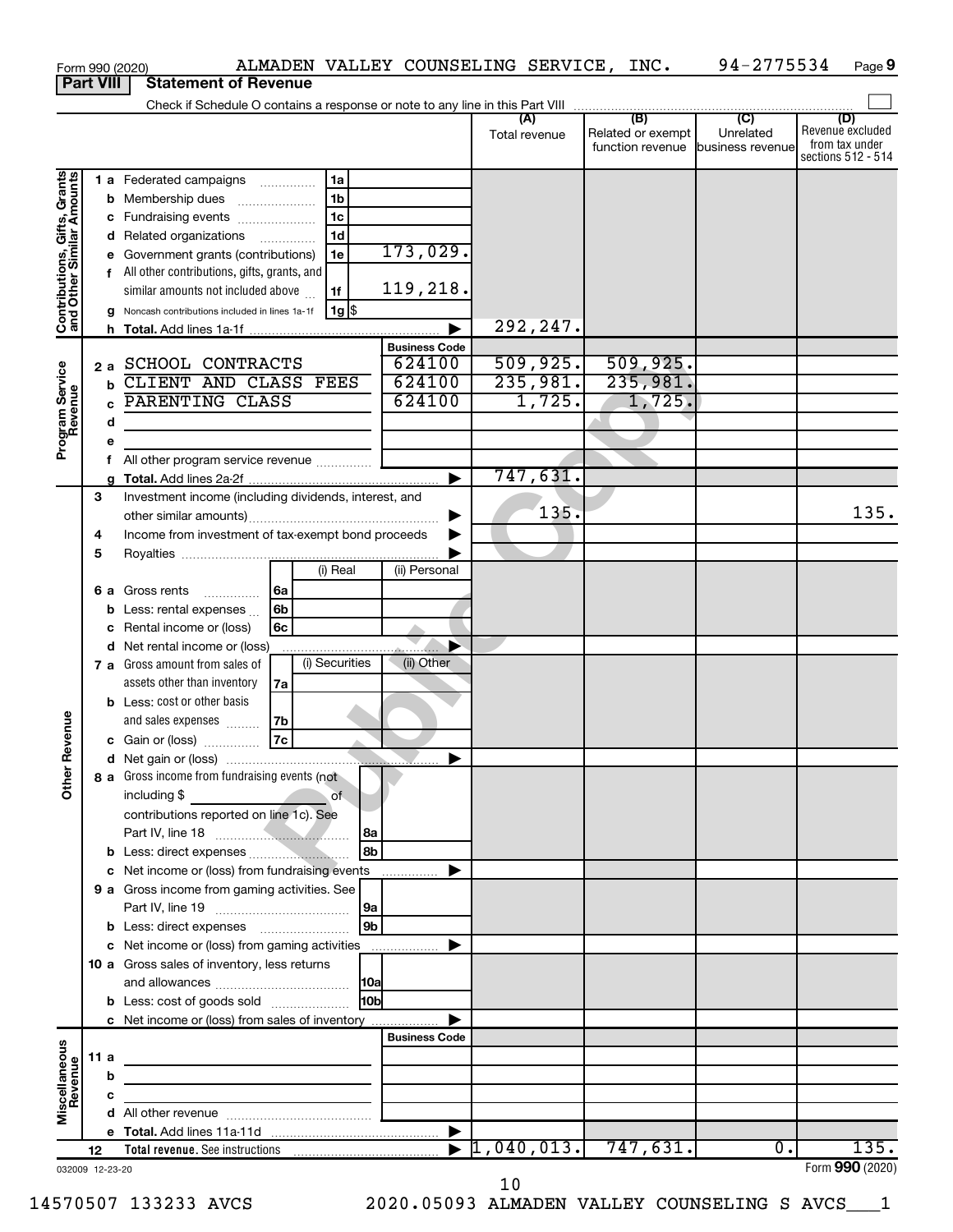#### *Section 501(c)(3) and 501(c)(4) organizations must complete all columns. All other organizations must complete column (A).* Check if Schedule O contains a response or note to any line in this Part IX  $\Box$ **(A) (B) (C) (D)** Fundraising *Do not include amounts reported on lines 6b,* Total expenses Program service expenses Management and general expenses *7b, 8b, 9b, and 10b of Part VIII.* expenses Grants and other assistance to domestic organizations 1 2 3 4 5 6 7 8 9 and domestic governments. See Part IV, line 21 .<br>...  $\mathbf{2}$ Grants and other assistance to domestic  $individuals. See Part IV, line 22$  ............ **3** Grants and other assistance to foreign organizations, foreign governments, and foreign individuals. See Part IV, lines 15 and 16  $\ldots$ Benefits paid to or for members ....................  $\overline{4}$ 5 Compensation of current officers, directors, **145, 273.** 116, 218. 21, 791<br>
145, 273. 116, 218. 21, 791<br>
16, 218. 21, 791<br>
16, 218. 21, 791<br>
17, 658. 15, 387. 2, 032<br>
17, 658. 15, 387. 2, 032<br>
41, 809. 35, 594. 5, 457<br>
17, 202. 82, 016. 82, 016<br>
16% of line 25,<br>
16% 145,273. 116,218. 21,791. 7,264. trustees, and key employees ........................ ĥ. Compensation not included above to disqualified persons (as defined under section 4958(f)(1)) and persons described in section  $4958(c)(3)(B)$   $\ldots$ 412,800. 363,740. 46,557. 2,503. Other salaries and wages ~~~~~~~~~~  $\overline{7}$ 8 Pension plan accruals and contributions (include section 401(k) and 403(b) employer contributions)  $17,658.$  15,387. 2,032. 239.  $\mathbf{q}$ Other employee benefits ~~~~~~~~~~ 41,809. 35,594. 5,457. 758. Payroll taxes ~~~~~~~~~~~~~~~~ **10 11** Fees for services (nonemployees): 7,202. 7,202. **abcdefg** Management ~~~~~~~~~~~~~~~~ b Legal ~~~~~~~~~~~~~~~~~~~~ 82,016.  $\mathbf{c}$ Accounting ~~~~~~~~~~~~~~~~~ d Lobbying ~~~~~~~~~~~~~~~~~~ Professional fundraising services. See Part IV, line 17 e f Investment management fees ........................  $\mathbf{q}$ Other. (If line 11g amount exceeds 10% of line 25, 300. 300. column (A) amount, list line 11g expenses on Sch O.) 1,781. 1,781. **12** Advertising and promotion ........................... 15,790. 8,874. 6,771. 145. **13** Office expenses ~~~~~~~~~~~~~~~ 1,516. 1,440. 76. **14** Information technology ~~~~~~~~~~~ **15** Royalties ~~~~~~~~~~~~~~~~~~ 85,455. 80,328. 4,273. 854. **16** Occupancy ~~~~~~~~~~~~~~~~~ **17** Travel ~~~~~~~~~~~~~~~~~~~ **18** Payments of travel or entertainment expenses for any federal, state, or local public officials ...  $1,257.$  1,160. 82. 15. **19** Conferences, conventions, and meetings 4,177. 4,177. **20** Interest ~~~~~~~~~~~~~~~~~~ **21** Payments to affiliates ~~~~~~~~~~~~ 4,388. 4,125. 219. 44. **22** Depreciation, depletion, and amortization ...... 6,918. 6,503. 346. 69. **23** Insurance ~~~~~~~~~~~~~~~~~ Other expenses. Itemize expenses not covered **24** above (List miscellaneous expenses on line 24e. If line 24e amount exceeds 10% of line 25, column (A) amount, list line 24e expenses on Schedule O.) MATERIALS AND SUPPLIES  $\begin{bmatrix} 11,748 \end{bmatrix}$  11,269.  $\begin{bmatrix} 479 \end{bmatrix}$  $\mathbf{a}$ **abcde**  $\mathbf b$ <sub>c</sub> d All other expenses  $\mathbf{e}$ 840,088. 646,719. 181,478. 11,891. **25 Total functional expenses.**  Add lines 1 through 24e **26 Joint costs.** Complete this line only if the organization reported in column (B) joint costs from a combined educational campaign and fundraising solicitation. Check here  $\begin{array}{c} \begin{array}{|c} \hline \end{array} \end{array}$  if following SOP 98-2 (ASC 958-720) Check here |

Form 990 (2020) ALMADEN VALLEY COUNSELING SERVICE, INC. 94-2775534 Page

**Part IX Statement of Functional Expenses**

032010 12-23-20

Form (2020) **990**

94-2775534 <sub>Page</sub> 10

14570507 133233 AVCS 2020.05093 ALMADEN VALLEY COUNSELING S AVCS\_\_\_1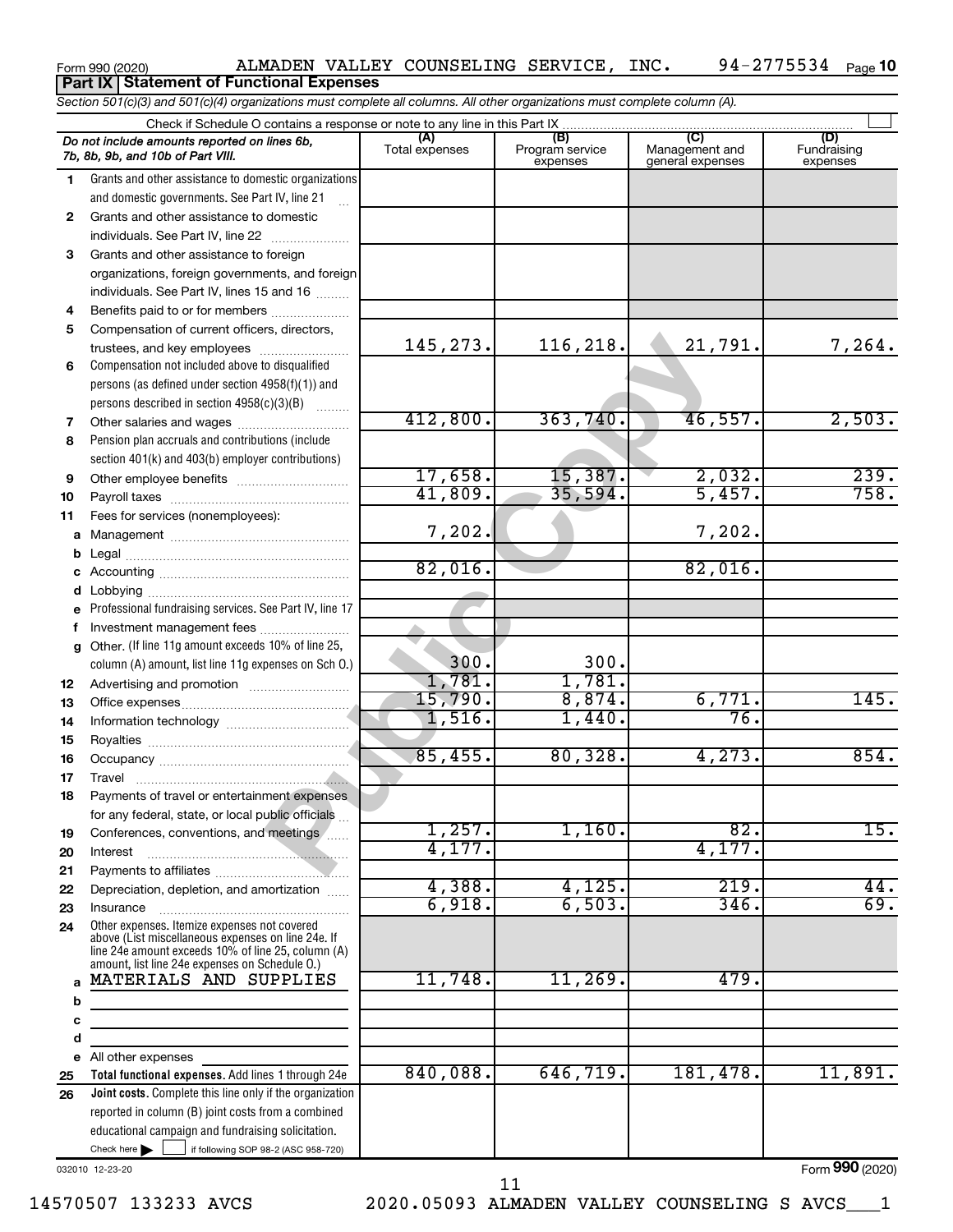**Part X Balance Sheet**<br>**Part X Balance Sheet** 

|                             |          |                                                                                                                                                                                                                               |  |         | (A)<br>Beginning of year |                         | (B)<br>End of year |
|-----------------------------|----------|-------------------------------------------------------------------------------------------------------------------------------------------------------------------------------------------------------------------------------|--|---------|--------------------------|-------------------------|--------------------|
|                             | 1        |                                                                                                                                                                                                                               |  |         | 178,897.                 | $\mathbf{1}$            | 222, 144.          |
|                             | 2        |                                                                                                                                                                                                                               |  |         | 230,594.                 | $\overline{\mathbf{2}}$ | 380, 728.          |
|                             | 3        |                                                                                                                                                                                                                               |  |         |                          | 3                       |                    |
|                             | 4        |                                                                                                                                                                                                                               |  |         | 15, 127.                 | $\overline{4}$          | 17,401.            |
|                             | 5        | Loans and other receivables from any current or former officer, director,                                                                                                                                                     |  |         |                          |                         |                    |
|                             |          | trustee, key employee, creator or founder, substantial contributor, or 35%                                                                                                                                                    |  |         |                          |                         |                    |
|                             |          | controlled entity or family member of any of these persons                                                                                                                                                                    |  |         |                          | 5                       |                    |
|                             | 6        | Loans and other receivables from other disqualified persons (as defined                                                                                                                                                       |  |         |                          |                         |                    |
|                             |          | under section 4958(f)(1)), and persons described in section $4958(c)(3)(B)$                                                                                                                                                   |  |         |                          | 6                       |                    |
|                             | 7        |                                                                                                                                                                                                                               |  |         |                          | $\overline{7}$          |                    |
| Assets                      | 8        |                                                                                                                                                                                                                               |  |         |                          | 8                       |                    |
|                             | 9        | Prepaid expenses and deferred charges [11] [11] Prepaid expenses and deferred charges [11] [11] Martin Marian Marian Marian Marian Marian Marian Marian Marian Marian Marian Marian Marian Marian Marian Marian Marian Marian |  |         | 6,657.                   | 9                       | 9,443.             |
|                             |          | 10a Land, buildings, and equipment: cost or other                                                                                                                                                                             |  |         |                          |                         |                    |
|                             |          | basis. Complete Part VI of Schedule D  10a                                                                                                                                                                                    |  | 56,862. |                          |                         |                    |
|                             |          |                                                                                                                                                                                                                               |  | 45,071. | 9,080.                   | 10 <sub>c</sub>         | 11,791.            |
|                             | 11       |                                                                                                                                                                                                                               |  |         |                          | 11                      |                    |
|                             | 12       |                                                                                                                                                                                                                               |  |         |                          | 12                      |                    |
|                             | 13       |                                                                                                                                                                                                                               |  |         |                          | 13                      |                    |
|                             | 14       |                                                                                                                                                                                                                               |  |         |                          | 14                      |                    |
|                             | 15       |                                                                                                                                                                                                                               |  |         |                          | 15                      |                    |
|                             | 16       |                                                                                                                                                                                                                               |  |         | 440,355.                 | 16                      | 641,507.           |
|                             | 17       |                                                                                                                                                                                                                               |  |         | 22, 733.                 | 17                      | 28,433.            |
|                             | 18       |                                                                                                                                                                                                                               |  | 21,600. | 18                       | 10,417.                 |                    |
|                             | 19       |                                                                                                                                                                                                                               |  |         | 19                       |                         |                    |
|                             | 20       |                                                                                                                                                                                                                               |  |         |                          | 20                      |                    |
|                             | 21       | Escrow or custodial account liability. Complete Part IV of Schedule D                                                                                                                                                         |  |         |                          | 21                      |                    |
| Liabilities                 | 22       | Loans and other payables to any current or former officer, director,                                                                                                                                                          |  |         |                          |                         |                    |
|                             |          | trustee, key employee, creator or founder, substantial contributor, or 35%                                                                                                                                                    |  |         |                          |                         |                    |
|                             |          | controlled entity or family member of any of these persons                                                                                                                                                                    |  |         |                          | 22<br>23                |                    |
|                             | 23<br>24 | Secured mortgages and notes payable to unrelated third parties                                                                                                                                                                |  |         | 143, 290.                | 24                      | 150,000.           |
|                             | 25       | Other liabilities (including federal income tax, payables to related third                                                                                                                                                    |  |         |                          |                         |                    |
|                             |          | parties, and other liabilities not included on lines 17-24). Complete Part X                                                                                                                                                  |  |         |                          |                         |                    |
|                             |          |                                                                                                                                                                                                                               |  |         |                          | 25                      |                    |
|                             | 26       | Total liabilities. Add lines 17 through 25                                                                                                                                                                                    |  |         | 187,623.                 | 26                      | 188,850.           |
|                             |          | Organizations that follow FASB ASC 958, check here $\blacktriangleright \lfloor X \rfloor$                                                                                                                                    |  |         |                          |                         |                    |
|                             |          | and complete lines 27, 28, 32, and 33.                                                                                                                                                                                        |  |         |                          |                         |                    |
|                             | 27       |                                                                                                                                                                                                                               |  |         | 252,732.                 | 27                      | 452,657.           |
|                             | 28       | Net assets with donor restrictions <b>Manual Community</b> and assets with donor restrictions                                                                                                                                 |  |         |                          | 28                      |                    |
|                             |          | Organizations that do not follow FASB ASC 958, check here $\blacktriangleright$                                                                                                                                               |  |         |                          |                         |                    |
|                             |          | and complete lines 29 through 33.                                                                                                                                                                                             |  |         |                          |                         |                    |
|                             | 29       |                                                                                                                                                                                                                               |  |         |                          | 29                      |                    |
|                             | 30       | Paid-in or capital surplus, or land, building, or equipment fund                                                                                                                                                              |  |         |                          | 30                      |                    |
|                             | 31       | Retained earnings, endowment, accumulated income, or other funds                                                                                                                                                              |  |         |                          | 31                      |                    |
| Net Assets or Fund Balances | 32       |                                                                                                                                                                                                                               |  |         | 252,732.                 | 32                      | 452,657.           |
|                             | 33       |                                                                                                                                                                                                                               |  |         | 440, 355.                | 33                      | 641,507.           |

Form (2020) **990**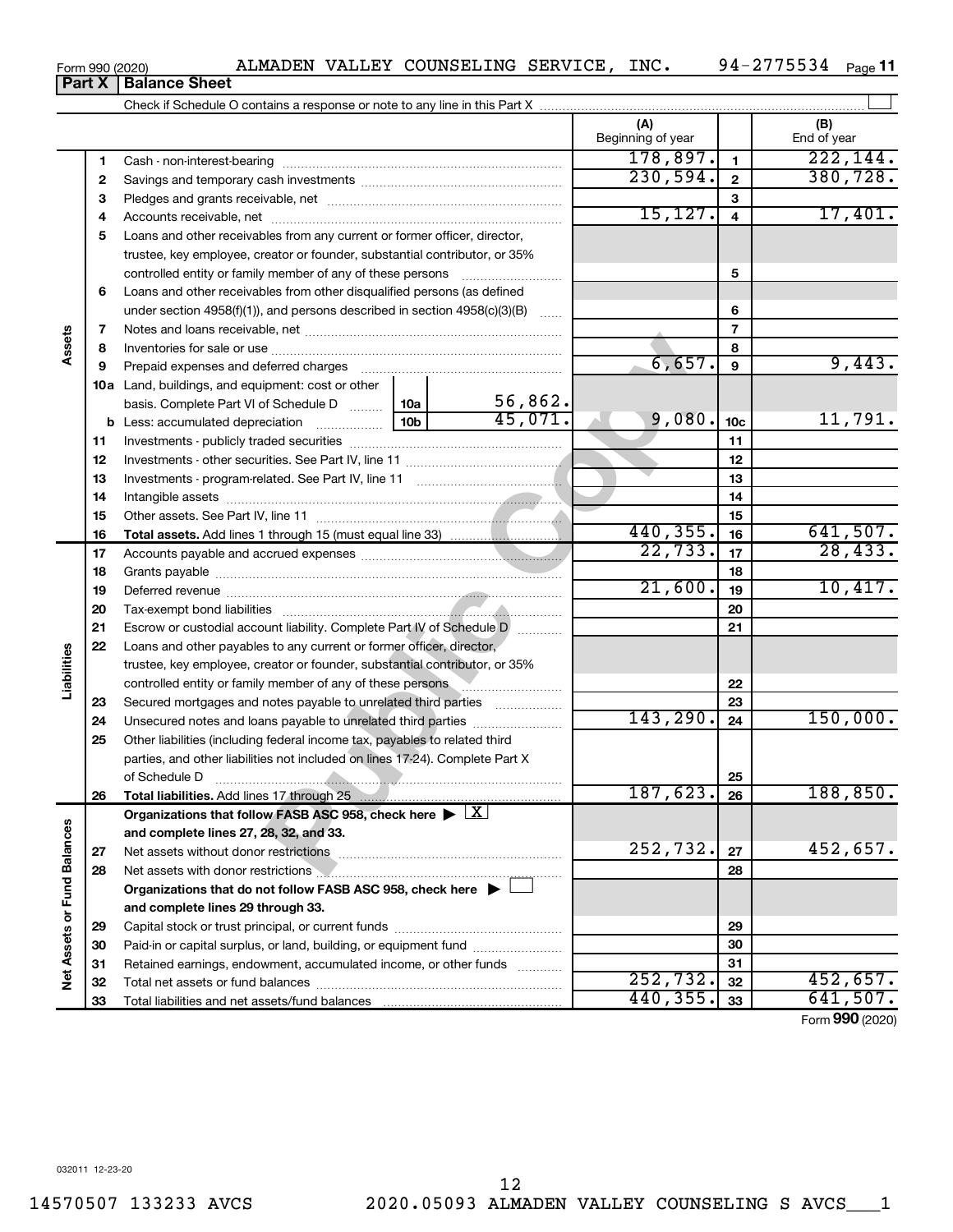|    | ALMADEN VALLEY COUNSELING SERVICE, INC.<br>Form 990 (2020)                                                                                                                                                                     |                | 94-2775534 Page 12 |            |                 |
|----|--------------------------------------------------------------------------------------------------------------------------------------------------------------------------------------------------------------------------------|----------------|--------------------|------------|-----------------|
|    | <b>Part XI</b><br><b>Reconciliation of Net Assets</b>                                                                                                                                                                          |                |                    |            |                 |
|    |                                                                                                                                                                                                                                |                |                    |            |                 |
|    |                                                                                                                                                                                                                                |                |                    |            |                 |
| 1  |                                                                                                                                                                                                                                | 1              | $1,040,013$ .      |            |                 |
| 2  |                                                                                                                                                                                                                                | $\overline{2}$ |                    |            | 840,088.        |
| 3  | Revenue less expenses. Subtract line 2 from line 1                                                                                                                                                                             | 3              |                    |            | 199,925.        |
| 4  |                                                                                                                                                                                                                                | $\overline{4}$ |                    |            | 252,732.        |
| 5  | Net unrealized gains (losses) on investments [11] matter in the contract of the contract of the contract of the contract of the contract of the contract of the contract of the contract of the contract of the contract of th | 5              |                    |            |                 |
| 6  |                                                                                                                                                                                                                                | 6              |                    |            |                 |
| 7  | Investment expenses www.communication.com/www.communication.com/www.communication.com/www.com                                                                                                                                  | $\overline{7}$ |                    |            |                 |
| 8  | Prior period adjustments [111] matter contract and adjustments and account and account and adjustments and account and account and account and account and account and account and account and account and account account and | 8              |                    |            |                 |
| 9  | Other changes in net assets or fund balances (explain on Schedule O) manual contraction control of the changes in net assets or fund balances (explain on Schedule O)                                                          | 9              |                    |            | 0.              |
| 10 | Net assets or fund balances at end of year. Combine lines 3 through 9 (must equal Part X, line 32,                                                                                                                             |                |                    |            |                 |
|    |                                                                                                                                                                                                                                | 10             |                    |            | 452,657.        |
|    | Part XII Financial Statements and Reporting                                                                                                                                                                                    |                |                    |            |                 |
|    | Check if Schedule O contains a response or note to any line in this Part XII must construct the containment contains a response or note to any line in this Part XII must contain a container and the Container of the Contain |                |                    |            |                 |
|    |                                                                                                                                                                                                                                |                |                    | <b>Yes</b> | No              |
| 1  | $\boxed{\mathbf{X}}$ Accrual<br>Accounting method used to prepare the Form 990: [130] Cash<br>Other                                                                                                                            |                |                    |            |                 |
|    | If the organization changed its method of accounting from a prior year or checked "Other," explain in Schedule O.                                                                                                              |                |                    |            |                 |
|    | 2a Were the organization's financial statements compiled or reviewed by an independent accountant?                                                                                                                             |                | 2a                 |            | x               |
|    | If "Yes," check a box below to indicate whether the financial statements for the year were compiled or reviewed on a                                                                                                           |                |                    |            |                 |
|    | separate basis, consolidated basis, or both:                                                                                                                                                                                   |                |                    |            |                 |
|    | Consolidated basis<br>Separate basis<br>Both consolidated and separate basis                                                                                                                                                   |                |                    | x          |                 |
|    |                                                                                                                                                                                                                                |                | 2 <sub>b</sub>     |            |                 |
|    | If "Yes," check a box below to indicate whether the financial statements for the year were audited on a separate basis,<br>consolidated basis, or both:                                                                        |                |                    |            |                 |
|    | $\lfloor x \rfloor$ Separate basis<br>$\Box$ Both consolidated and separate basis<br><b>Consolidated basis</b>                                                                                                                 |                |                    |            |                 |
|    | c If "Yes" to line 2a or 2b, does the organization have a committee that assumes responsibility for oversight of the audit,                                                                                                    |                |                    |            |                 |
|    |                                                                                                                                                                                                                                |                | 2c                 | х          |                 |
|    | If the organization changed either its oversight process or selection process during the tax year, explain on Schedule O.                                                                                                      |                |                    |            |                 |
|    | 3a As a result of a federal award, was the organization required to undergo an audit or audits as set forth in the Single Audit                                                                                                |                |                    |            |                 |
|    |                                                                                                                                                                                                                                |                | За                 |            | х               |
|    | b If "Yes," did the organization undergo the required audit or audits? If the organization did not undergo the required audit                                                                                                  |                |                    |            |                 |
|    |                                                                                                                                                                                                                                |                | 3b                 |            |                 |
|    |                                                                                                                                                                                                                                |                |                    |            | Form 990 (2020) |
|    |                                                                                                                                                                                                                                |                |                    |            |                 |
|    |                                                                                                                                                                                                                                |                |                    |            |                 |
|    |                                                                                                                                                                                                                                |                |                    |            |                 |
|    |                                                                                                                                                                                                                                |                |                    |            |                 |
|    |                                                                                                                                                                                                                                |                |                    |            |                 |
|    |                                                                                                                                                                                                                                |                |                    |            |                 |
|    |                                                                                                                                                                                                                                |                |                    |            |                 |
|    |                                                                                                                                                                                                                                |                |                    |            |                 |
|    |                                                                                                                                                                                                                                |                |                    |            |                 |
|    |                                                                                                                                                                                                                                |                |                    |            |                 |
|    |                                                                                                                                                                                                                                |                |                    |            |                 |
|    |                                                                                                                                                                                                                                |                |                    |            |                 |
|    |                                                                                                                                                                                                                                |                |                    |            |                 |
|    |                                                                                                                                                                                                                                |                |                    |            |                 |
|    |                                                                                                                                                                                                                                |                |                    |            |                 |
|    |                                                                                                                                                                                                                                |                |                    |            |                 |
|    |                                                                                                                                                                                                                                |                |                    |            |                 |
|    |                                                                                                                                                                                                                                |                |                    |            |                 |
|    |                                                                                                                                                                                                                                |                |                    |            |                 |
|    |                                                                                                                                                                                                                                |                |                    |            |                 |
|    |                                                                                                                                                                                                                                |                |                    |            |                 |
|    |                                                                                                                                                                                                                                |                |                    |            |                 |
|    |                                                                                                                                                                                                                                |                |                    |            |                 |
|    | 032012 12-23-20                                                                                                                                                                                                                |                |                    |            |                 |

032012 12-23-20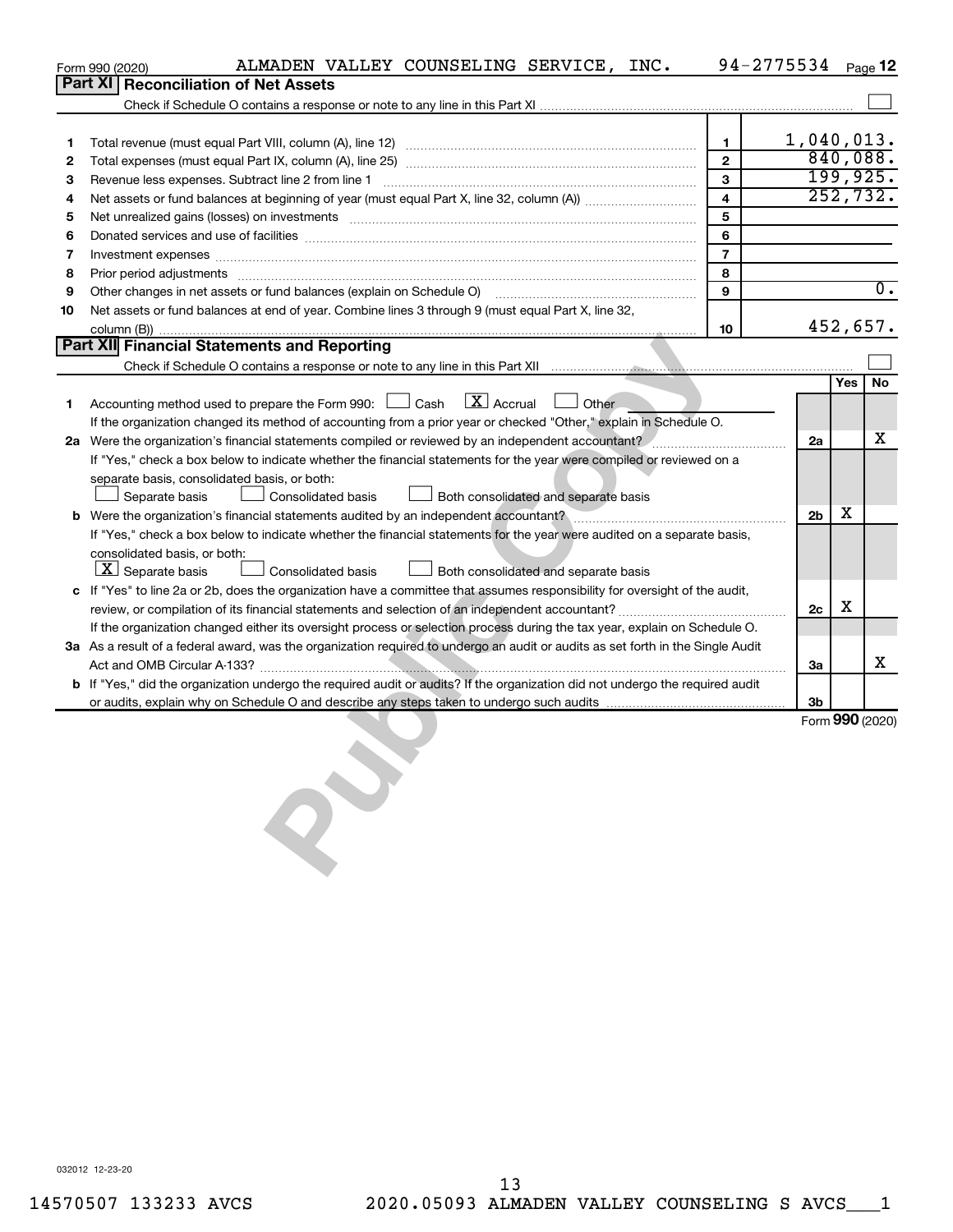|  |  | <b>SCHEDULE A</b> |  |
|--|--|-------------------|--|
|  |  |                   |  |

Department of the Treasury Internal Revenue Service

Form 990 or 990-EZ) **Public Charity Status and Public Support**<br>
Complete if the organization is a section 501(c)(3) organization or a section<br> **2020** 

**4947(a)(1) nonexempt charitable trust. | Attach to Form 990 or Form 990-EZ.** 

|  |  |  | irs.gov/Form990 for instructions and the latest information. |  |
|--|--|--|--------------------------------------------------------------|--|

| <b>Open to Public</b><br>Inspection |
|-------------------------------------|
| identification numbe                |

OMB No. 1545-0047

|        |                      | Internal Revenue Service                                                                                                                     |                                                                                                                                          |                                                                        | Go to www.irs.gov/Form990 for instructions and the latest information.                                                                                                                      |     |                                                                |                            |  |  | Inspection                            |  |
|--------|----------------------|----------------------------------------------------------------------------------------------------------------------------------------------|------------------------------------------------------------------------------------------------------------------------------------------|------------------------------------------------------------------------|---------------------------------------------------------------------------------------------------------------------------------------------------------------------------------------------|-----|----------------------------------------------------------------|----------------------------|--|--|---------------------------------------|--|
|        |                      | Name of the organization                                                                                                                     |                                                                                                                                          |                                                                        |                                                                                                                                                                                             |     |                                                                |                            |  |  | <b>Employer identification number</b> |  |
|        |                      |                                                                                                                                              |                                                                                                                                          |                                                                        | ALMADEN VALLEY COUNSELING SERVICE, INC.                                                                                                                                                     |     |                                                                |                            |  |  | 94-2775534                            |  |
| Part I |                      |                                                                                                                                              |                                                                                                                                          |                                                                        | Reason for Public Charity Status. (All organizations must complete this part.) See instructions.                                                                                            |     |                                                                |                            |  |  |                                       |  |
|        |                      |                                                                                                                                              |                                                                                                                                          |                                                                        | The organization is not a private foundation because it is: (For lines 1 through 12, check only one box.)                                                                                   |     |                                                                |                            |  |  |                                       |  |
| 1      |                      |                                                                                                                                              |                                                                                                                                          |                                                                        | A church, convention of churches, or association of churches described in section 170(b)(1)(A)(i).                                                                                          |     |                                                                |                            |  |  |                                       |  |
| 2      |                      |                                                                                                                                              |                                                                                                                                          |                                                                        | A school described in section 170(b)(1)(A)(ii). (Attach Schedule E (Form 990 or 990-EZ).)                                                                                                   |     |                                                                |                            |  |  |                                       |  |
| 3      |                      |                                                                                                                                              |                                                                                                                                          |                                                                        | A hospital or a cooperative hospital service organization described in section 170(b)(1)(A)(iii).                                                                                           |     |                                                                |                            |  |  |                                       |  |
| 4      |                      |                                                                                                                                              |                                                                                                                                          |                                                                        | A medical research organization operated in conjunction with a hospital described in section 170(b)(1)(A)(iii). Enter the hospital's name,                                                  |     |                                                                |                            |  |  |                                       |  |
|        |                      | city, and state:                                                                                                                             |                                                                                                                                          |                                                                        |                                                                                                                                                                                             |     |                                                                |                            |  |  |                                       |  |
| 5      |                      |                                                                                                                                              |                                                                                                                                          |                                                                        | An organization operated for the benefit of a college or university owned or operated by a governmental unit described in                                                                   |     |                                                                |                            |  |  |                                       |  |
|        |                      |                                                                                                                                              |                                                                                                                                          | section 170(b)(1)(A)(iv). (Complete Part II.)                          |                                                                                                                                                                                             |     |                                                                |                            |  |  |                                       |  |
| 6      |                      |                                                                                                                                              |                                                                                                                                          |                                                                        | A federal, state, or local government or governmental unit described in section 170(b)(1)(A)(y).                                                                                            |     |                                                                |                            |  |  |                                       |  |
| 7      |                      |                                                                                                                                              |                                                                                                                                          |                                                                        | An organization that normally receives a substantial part of its support from a governmental unit or from the general public described in                                                   |     |                                                                |                            |  |  |                                       |  |
|        |                      |                                                                                                                                              |                                                                                                                                          | section 170(b)(1)(A)(vi). (Complete Part II.)                          |                                                                                                                                                                                             |     |                                                                |                            |  |  |                                       |  |
| 8      |                      |                                                                                                                                              |                                                                                                                                          |                                                                        | A community trust described in section 170(b)(1)(A)(vi). (Complete Part II.)                                                                                                                |     |                                                                |                            |  |  |                                       |  |
| 9      |                      |                                                                                                                                              |                                                                                                                                          |                                                                        | An agricultural research organization described in section 170(b)(1)(A)(ix) operated in conjunction with a land-grant college                                                               |     |                                                                |                            |  |  |                                       |  |
|        |                      |                                                                                                                                              |                                                                                                                                          |                                                                        | or university or a non-land-grant college of agriculture (see instructions). Enter the name, city, and state of the college or                                                              |     |                                                                |                            |  |  |                                       |  |
|        |                      | university:                                                                                                                                  |                                                                                                                                          |                                                                        |                                                                                                                                                                                             |     |                                                                |                            |  |  |                                       |  |
| 10     | $\boxed{\mathbf{X}}$ |                                                                                                                                              | An organization that normally receives (1) more than 33 1/3% of its support from contributions, membership fees, and gross receipts from |                                                                        |                                                                                                                                                                                             |     |                                                                |                            |  |  |                                       |  |
|        |                      | activities related to its exempt functions, subject to certain exceptions; and (2) no more than 33 1/3% of its support from gross investment |                                                                                                                                          |                                                                        |                                                                                                                                                                                             |     |                                                                |                            |  |  |                                       |  |
|        |                      | income and unrelated business taxable income (less section 511 tax) from businesses acquired by the organization after June 30, 1975.        |                                                                                                                                          |                                                                        |                                                                                                                                                                                             |     |                                                                |                            |  |  |                                       |  |
|        |                      | See section 509(a)(2). (Complete Part III.)                                                                                                  |                                                                                                                                          |                                                                        |                                                                                                                                                                                             |     |                                                                |                            |  |  |                                       |  |
| 11     |                      |                                                                                                                                              |                                                                                                                                          |                                                                        | An organization organized and operated exclusively to test for public safety. See section 509(a)(4).                                                                                        |     |                                                                |                            |  |  |                                       |  |
| 12     |                      |                                                                                                                                              |                                                                                                                                          |                                                                        | An organization organized and operated exclusively for the benefit of, to perform the functions of, or to carry out the purposes of one or                                                  |     |                                                                |                            |  |  |                                       |  |
|        |                      |                                                                                                                                              |                                                                                                                                          |                                                                        | more publicly supported organizations described in section 509(a)(1) or section 509(a)(2). See section 509(a)(3). Check the box in                                                          |     |                                                                |                            |  |  |                                       |  |
|        |                      |                                                                                                                                              |                                                                                                                                          |                                                                        | lines 12a through 12d that describes the type of supporting organization and complete lines 12e, 12f, and 12g.                                                                              |     |                                                                |                            |  |  |                                       |  |
| a      |                      |                                                                                                                                              |                                                                                                                                          |                                                                        | Type I. A supporting organization operated, supervised, or controlled by its supported organization(s), typically by giving                                                                 |     |                                                                |                            |  |  |                                       |  |
|        |                      |                                                                                                                                              |                                                                                                                                          |                                                                        | the supported organization(s) the power to regularly appoint or elect a majority of the directors or trustees of the supporting                                                             |     |                                                                |                            |  |  |                                       |  |
|        |                      |                                                                                                                                              |                                                                                                                                          | organization. You must complete Part IV, Sections A and B.             |                                                                                                                                                                                             |     |                                                                |                            |  |  |                                       |  |
| b      |                      |                                                                                                                                              |                                                                                                                                          |                                                                        | Type II. A supporting organization supervised or controlled in connection with its supported organization(s), by having                                                                     |     |                                                                |                            |  |  |                                       |  |
|        |                      |                                                                                                                                              |                                                                                                                                          |                                                                        | control or management of the supporting organization vested in the same persons that control or manage the supported                                                                        |     |                                                                |                            |  |  |                                       |  |
|        |                      |                                                                                                                                              |                                                                                                                                          |                                                                        | organization(s). You must complete Part IV, Sections A and C.<br>Type III functionally integrated. A supporting organization operated in connection with, and functionally integrated with, |     |                                                                |                            |  |  |                                       |  |
|        |                      |                                                                                                                                              |                                                                                                                                          |                                                                        | its supported organization(s) (see instructions). You must complete Part IV, Sections A, D, and E.                                                                                          |     |                                                                |                            |  |  |                                       |  |
| d      |                      |                                                                                                                                              |                                                                                                                                          |                                                                        | Type III non-functionally integrated. A supporting organization operated in connection with its supported organization(s)                                                                   |     |                                                                |                            |  |  |                                       |  |
|        |                      |                                                                                                                                              |                                                                                                                                          |                                                                        | that is not functionally integrated. The organization generally must satisfy a distribution requirement and an attentiveness                                                                |     |                                                                |                            |  |  |                                       |  |
|        |                      |                                                                                                                                              |                                                                                                                                          |                                                                        | requirement (see instructions). You must complete Part IV, Sections A and D, and Part V.                                                                                                    |     |                                                                |                            |  |  |                                       |  |
| е      |                      |                                                                                                                                              |                                                                                                                                          |                                                                        | Check this box if the organization received a written determination from the IRS that it is a Type I, Type II, Type III                                                                     |     |                                                                |                            |  |  |                                       |  |
|        |                      |                                                                                                                                              |                                                                                                                                          |                                                                        | functionally integrated, or Type III non-functionally integrated supporting organization.                                                                                                   |     |                                                                |                            |  |  |                                       |  |
|        |                      |                                                                                                                                              | f Enter the number of supported organizations                                                                                            |                                                                        |                                                                                                                                                                                             |     |                                                                |                            |  |  |                                       |  |
|        |                      |                                                                                                                                              |                                                                                                                                          | Provide the following information about the supported organization(s). |                                                                                                                                                                                             |     |                                                                |                            |  |  |                                       |  |
|        |                      | (i) Name of supported                                                                                                                        |                                                                                                                                          | (ii) EIN                                                               | (iii) Type of organization                                                                                                                                                                  |     | (iv) Is the organization listed<br>in your governing document? | (v) Amount of monetary     |  |  | (vi) Amount of other                  |  |
|        |                      | organization                                                                                                                                 |                                                                                                                                          |                                                                        | (described on lines 1-10<br>above (see instructions))                                                                                                                                       | Yes | No                                                             | support (see instructions) |  |  | support (see instructions)            |  |
|        |                      |                                                                                                                                              |                                                                                                                                          |                                                                        |                                                                                                                                                                                             |     |                                                                |                            |  |  |                                       |  |
|        |                      |                                                                                                                                              |                                                                                                                                          |                                                                        |                                                                                                                                                                                             |     |                                                                |                            |  |  |                                       |  |
|        |                      |                                                                                                                                              |                                                                                                                                          |                                                                        |                                                                                                                                                                                             |     |                                                                |                            |  |  |                                       |  |
|        |                      |                                                                                                                                              |                                                                                                                                          |                                                                        |                                                                                                                                                                                             |     |                                                                |                            |  |  |                                       |  |
|        |                      |                                                                                                                                              |                                                                                                                                          |                                                                        |                                                                                                                                                                                             |     |                                                                |                            |  |  |                                       |  |
|        |                      |                                                                                                                                              |                                                                                                                                          |                                                                        |                                                                                                                                                                                             |     |                                                                |                            |  |  |                                       |  |
|        |                      |                                                                                                                                              |                                                                                                                                          |                                                                        |                                                                                                                                                                                             |     |                                                                |                            |  |  |                                       |  |
|        |                      |                                                                                                                                              |                                                                                                                                          |                                                                        |                                                                                                                                                                                             |     |                                                                |                            |  |  |                                       |  |
|        |                      |                                                                                                                                              |                                                                                                                                          |                                                                        |                                                                                                                                                                                             |     |                                                                |                            |  |  |                                       |  |
|        |                      |                                                                                                                                              |                                                                                                                                          |                                                                        |                                                                                                                                                                                             |     |                                                                |                            |  |  |                                       |  |
| Total  |                      |                                                                                                                                              |                                                                                                                                          |                                                                        |                                                                                                                                                                                             |     |                                                                |                            |  |  |                                       |  |

LHA For Paperwork Reduction Act Notice, see the Instructions for Form 990 or 990-EZ. 032021 01-25-21 Schedule A (Form 990 or 990-EZ) 2020 14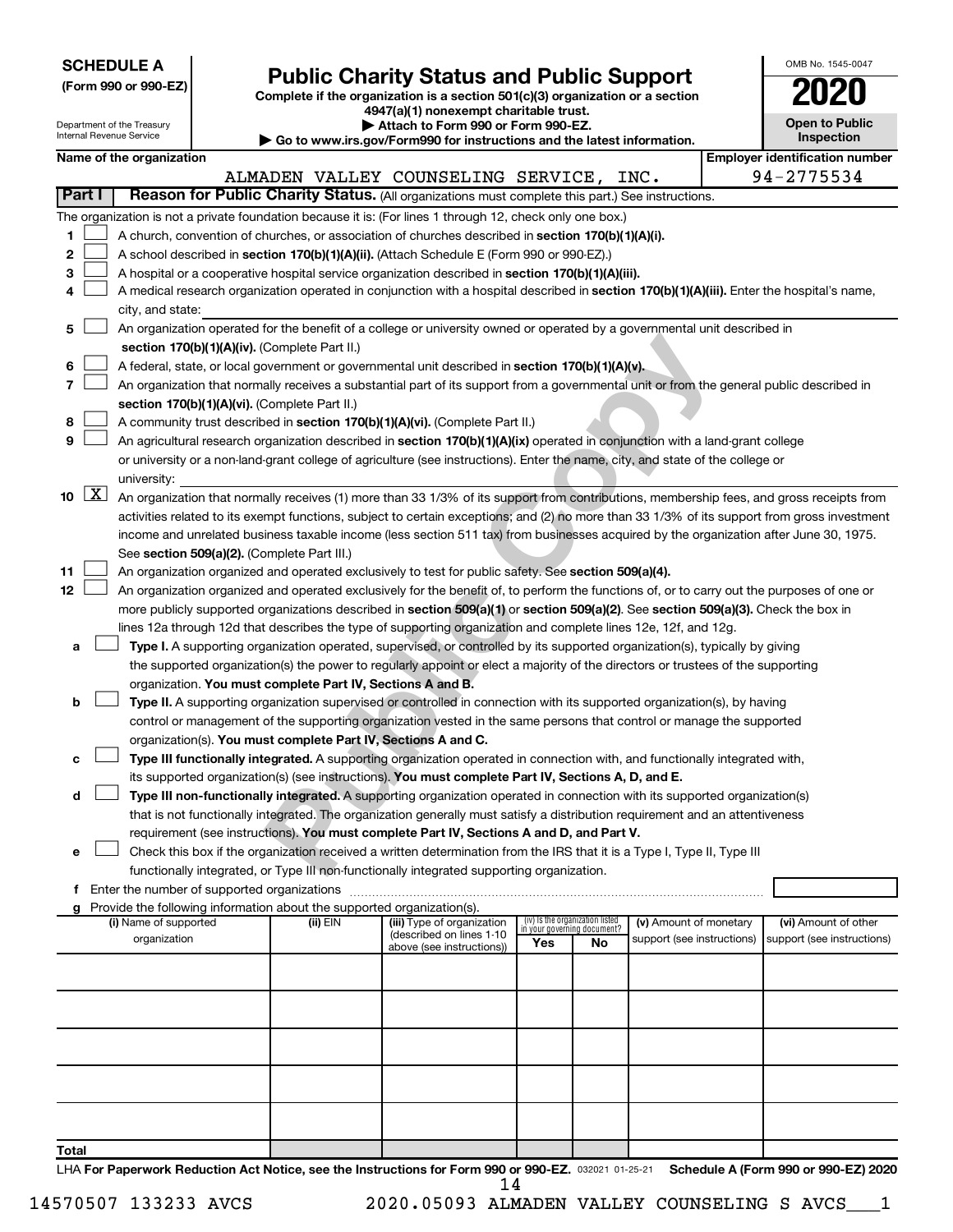#### Schedule A (Form 990 or 990-EZ) 2020 ALMADEN VALLEY COUNSELING SERVICE, INC. 94-2775534 <sub>Page 2</sub>

**Part II Support Schedule for Organizations Described in Sections 170(b)(1)(A)(iv) and 170(b)(1)(A)(vi)**

(Complete only if you checked the box on line 5, 7, or 8 of Part I or if the organization failed to qualify under Part III. If the organization fails to qualify under the tests listed below, please complete Part III.)

| Calendar year (or fiscal year beginning in)<br>(a) 2016<br>(b) 2017<br>$(c)$ 2018<br>$(d)$ 2019<br>(e) 2020<br>(f) Total<br>1 Gifts, grants, contributions, and<br>membership fees received. (Do not<br>include any "unusual grants.")<br>2 Tax revenues levied for the organ-<br>ization's benefit and either paid to<br>or expended on its behalf<br>3 The value of services or facilities<br>furnished by a governmental unit to<br>the organization without charge<br>4 Total. Add lines 1 through 3<br>The portion of total contributions<br>5.<br>by each person (other than a<br>governmental unit or publicly<br>supported organization) included<br>on line 1 that exceeds 2% of the<br>amount shown on line 11,<br>column (f)<br>6 Public support. Subtract line 5 from line 4.<br><b>Section B. Total Support</b><br>Calendar year (or fiscal year beginning in)<br>$(d)$ 2019<br>(a) 2016<br>(b) 2017<br>(c) 2018<br>(e) 2020<br>(f) Total<br>7 Amounts from line 4<br>Gross income from interest,<br>8<br>dividends, payments received on<br>securities loans, rents, royalties,<br>and income from similar sources<br>Net income from unrelated business<br>9<br>activities, whether or not the<br>business is regularly carried on<br>10 Other income. Do not include gain<br>or loss from the sale of capital<br>assets (Explain in Part VI.)<br>11 Total support. Add lines 7 through 10<br>12<br><b>12</b> Gross receipts from related activities, etc. (see instructions)<br>13 First 5 years. If the Form 990 is for the organization's first, second, third, fourth, or fifth tax year as a section 501(c)(3)<br>organization, check this box and stop here<br><b>Section C. Computation of Public Support Percentage</b><br>14<br>%<br>15<br>%<br>16a 33 1/3% support test - 2020. If the organization did not check the box on line 13, and line 14 is 33 1/3% or more, check this box and<br>stop here. The organization qualifies as a publicly supported organization<br>b 33 1/3% support test - 2019. If the organization did not check a box on line 13 or 16a, and line 15 is 33 1/3% or more, check this box<br>17a 10% -facts-and-circumstances test - 2020. If the organization did not check a box on line 13, 16a, or 16b, and line 14 is 10% or more,<br>and if the organization meets the facts-and-circumstances test, check this box and stop here. Explain in Part VI how the organization<br>meets the facts-and-circumstances test. The organization qualifies as a publicly supported organization<br>b 10% -facts-and-circumstances test - 2019. If the organization did not check a box on line 13, 16a, 16b, or 17a, and line 15 is 10% or<br>more, and if the organization meets the facts-and-circumstances test, check this box and stop here. Explain in Part VI how the<br>organization meets the facts-and-circumstances test. The organization qualifies as a publicly supported organization<br>18 Private foundation. If the organization did not check a box on line 13, 16a, 16b, 17a, or 17b, check this box and see instructions | <b>Section A. Public Support</b> |  |  |  |  |  |  |  |  |
|---------------------------------------------------------------------------------------------------------------------------------------------------------------------------------------------------------------------------------------------------------------------------------------------------------------------------------------------------------------------------------------------------------------------------------------------------------------------------------------------------------------------------------------------------------------------------------------------------------------------------------------------------------------------------------------------------------------------------------------------------------------------------------------------------------------------------------------------------------------------------------------------------------------------------------------------------------------------------------------------------------------------------------------------------------------------------------------------------------------------------------------------------------------------------------------------------------------------------------------------------------------------------------------------------------------------------------------------------------------------------------------------------------------------------------------------------------------------------------------------------------------------------------------------------------------------------------------------------------------------------------------------------------------------------------------------------------------------------------------------------------------------------------------------------------------------------------------------------------------------------------------------------------------------------------------------------------------------------------------------------------------------------------------------------------------------------------------------------------------------------------------------------------------------------------------------------------------------------------------------------------------------------------------------------------------------------------------------------------------------------------------------------------------------------------------------------------------------------------------------------------------------------------------------------------------------------------------------------------------------------------------------------------------------------------------------------------------------------------------------------------------------------------------------------------------------------------------------------------------------------------------------------------------------------------------------------------------------------------------------------------------------------------------------------------------------------------------------|----------------------------------|--|--|--|--|--|--|--|--|
|                                                                                                                                                                                                                                                                                                                                                                                                                                                                                                                                                                                                                                                                                                                                                                                                                                                                                                                                                                                                                                                                                                                                                                                                                                                                                                                                                                                                                                                                                                                                                                                                                                                                                                                                                                                                                                                                                                                                                                                                                                                                                                                                                                                                                                                                                                                                                                                                                                                                                                                                                                                                                                                                                                                                                                                                                                                                                                                                                                                                                                                                                             |                                  |  |  |  |  |  |  |  |  |
|                                                                                                                                                                                                                                                                                                                                                                                                                                                                                                                                                                                                                                                                                                                                                                                                                                                                                                                                                                                                                                                                                                                                                                                                                                                                                                                                                                                                                                                                                                                                                                                                                                                                                                                                                                                                                                                                                                                                                                                                                                                                                                                                                                                                                                                                                                                                                                                                                                                                                                                                                                                                                                                                                                                                                                                                                                                                                                                                                                                                                                                                                             |                                  |  |  |  |  |  |  |  |  |
|                                                                                                                                                                                                                                                                                                                                                                                                                                                                                                                                                                                                                                                                                                                                                                                                                                                                                                                                                                                                                                                                                                                                                                                                                                                                                                                                                                                                                                                                                                                                                                                                                                                                                                                                                                                                                                                                                                                                                                                                                                                                                                                                                                                                                                                                                                                                                                                                                                                                                                                                                                                                                                                                                                                                                                                                                                                                                                                                                                                                                                                                                             |                                  |  |  |  |  |  |  |  |  |
|                                                                                                                                                                                                                                                                                                                                                                                                                                                                                                                                                                                                                                                                                                                                                                                                                                                                                                                                                                                                                                                                                                                                                                                                                                                                                                                                                                                                                                                                                                                                                                                                                                                                                                                                                                                                                                                                                                                                                                                                                                                                                                                                                                                                                                                                                                                                                                                                                                                                                                                                                                                                                                                                                                                                                                                                                                                                                                                                                                                                                                                                                             |                                  |  |  |  |  |  |  |  |  |
|                                                                                                                                                                                                                                                                                                                                                                                                                                                                                                                                                                                                                                                                                                                                                                                                                                                                                                                                                                                                                                                                                                                                                                                                                                                                                                                                                                                                                                                                                                                                                                                                                                                                                                                                                                                                                                                                                                                                                                                                                                                                                                                                                                                                                                                                                                                                                                                                                                                                                                                                                                                                                                                                                                                                                                                                                                                                                                                                                                                                                                                                                             |                                  |  |  |  |  |  |  |  |  |
|                                                                                                                                                                                                                                                                                                                                                                                                                                                                                                                                                                                                                                                                                                                                                                                                                                                                                                                                                                                                                                                                                                                                                                                                                                                                                                                                                                                                                                                                                                                                                                                                                                                                                                                                                                                                                                                                                                                                                                                                                                                                                                                                                                                                                                                                                                                                                                                                                                                                                                                                                                                                                                                                                                                                                                                                                                                                                                                                                                                                                                                                                             |                                  |  |  |  |  |  |  |  |  |
|                                                                                                                                                                                                                                                                                                                                                                                                                                                                                                                                                                                                                                                                                                                                                                                                                                                                                                                                                                                                                                                                                                                                                                                                                                                                                                                                                                                                                                                                                                                                                                                                                                                                                                                                                                                                                                                                                                                                                                                                                                                                                                                                                                                                                                                                                                                                                                                                                                                                                                                                                                                                                                                                                                                                                                                                                                                                                                                                                                                                                                                                                             |                                  |  |  |  |  |  |  |  |  |
|                                                                                                                                                                                                                                                                                                                                                                                                                                                                                                                                                                                                                                                                                                                                                                                                                                                                                                                                                                                                                                                                                                                                                                                                                                                                                                                                                                                                                                                                                                                                                                                                                                                                                                                                                                                                                                                                                                                                                                                                                                                                                                                                                                                                                                                                                                                                                                                                                                                                                                                                                                                                                                                                                                                                                                                                                                                                                                                                                                                                                                                                                             |                                  |  |  |  |  |  |  |  |  |
|                                                                                                                                                                                                                                                                                                                                                                                                                                                                                                                                                                                                                                                                                                                                                                                                                                                                                                                                                                                                                                                                                                                                                                                                                                                                                                                                                                                                                                                                                                                                                                                                                                                                                                                                                                                                                                                                                                                                                                                                                                                                                                                                                                                                                                                                                                                                                                                                                                                                                                                                                                                                                                                                                                                                                                                                                                                                                                                                                                                                                                                                                             |                                  |  |  |  |  |  |  |  |  |
|                                                                                                                                                                                                                                                                                                                                                                                                                                                                                                                                                                                                                                                                                                                                                                                                                                                                                                                                                                                                                                                                                                                                                                                                                                                                                                                                                                                                                                                                                                                                                                                                                                                                                                                                                                                                                                                                                                                                                                                                                                                                                                                                                                                                                                                                                                                                                                                                                                                                                                                                                                                                                                                                                                                                                                                                                                                                                                                                                                                                                                                                                             |                                  |  |  |  |  |  |  |  |  |
|                                                                                                                                                                                                                                                                                                                                                                                                                                                                                                                                                                                                                                                                                                                                                                                                                                                                                                                                                                                                                                                                                                                                                                                                                                                                                                                                                                                                                                                                                                                                                                                                                                                                                                                                                                                                                                                                                                                                                                                                                                                                                                                                                                                                                                                                                                                                                                                                                                                                                                                                                                                                                                                                                                                                                                                                                                                                                                                                                                                                                                                                                             |                                  |  |  |  |  |  |  |  |  |
|                                                                                                                                                                                                                                                                                                                                                                                                                                                                                                                                                                                                                                                                                                                                                                                                                                                                                                                                                                                                                                                                                                                                                                                                                                                                                                                                                                                                                                                                                                                                                                                                                                                                                                                                                                                                                                                                                                                                                                                                                                                                                                                                                                                                                                                                                                                                                                                                                                                                                                                                                                                                                                                                                                                                                                                                                                                                                                                                                                                                                                                                                             |                                  |  |  |  |  |  |  |  |  |
|                                                                                                                                                                                                                                                                                                                                                                                                                                                                                                                                                                                                                                                                                                                                                                                                                                                                                                                                                                                                                                                                                                                                                                                                                                                                                                                                                                                                                                                                                                                                                                                                                                                                                                                                                                                                                                                                                                                                                                                                                                                                                                                                                                                                                                                                                                                                                                                                                                                                                                                                                                                                                                                                                                                                                                                                                                                                                                                                                                                                                                                                                             |                                  |  |  |  |  |  |  |  |  |
|                                                                                                                                                                                                                                                                                                                                                                                                                                                                                                                                                                                                                                                                                                                                                                                                                                                                                                                                                                                                                                                                                                                                                                                                                                                                                                                                                                                                                                                                                                                                                                                                                                                                                                                                                                                                                                                                                                                                                                                                                                                                                                                                                                                                                                                                                                                                                                                                                                                                                                                                                                                                                                                                                                                                                                                                                                                                                                                                                                                                                                                                                             |                                  |  |  |  |  |  |  |  |  |
|                                                                                                                                                                                                                                                                                                                                                                                                                                                                                                                                                                                                                                                                                                                                                                                                                                                                                                                                                                                                                                                                                                                                                                                                                                                                                                                                                                                                                                                                                                                                                                                                                                                                                                                                                                                                                                                                                                                                                                                                                                                                                                                                                                                                                                                                                                                                                                                                                                                                                                                                                                                                                                                                                                                                                                                                                                                                                                                                                                                                                                                                                             |                                  |  |  |  |  |  |  |  |  |
|                                                                                                                                                                                                                                                                                                                                                                                                                                                                                                                                                                                                                                                                                                                                                                                                                                                                                                                                                                                                                                                                                                                                                                                                                                                                                                                                                                                                                                                                                                                                                                                                                                                                                                                                                                                                                                                                                                                                                                                                                                                                                                                                                                                                                                                                                                                                                                                                                                                                                                                                                                                                                                                                                                                                                                                                                                                                                                                                                                                                                                                                                             |                                  |  |  |  |  |  |  |  |  |
|                                                                                                                                                                                                                                                                                                                                                                                                                                                                                                                                                                                                                                                                                                                                                                                                                                                                                                                                                                                                                                                                                                                                                                                                                                                                                                                                                                                                                                                                                                                                                                                                                                                                                                                                                                                                                                                                                                                                                                                                                                                                                                                                                                                                                                                                                                                                                                                                                                                                                                                                                                                                                                                                                                                                                                                                                                                                                                                                                                                                                                                                                             |                                  |  |  |  |  |  |  |  |  |
|                                                                                                                                                                                                                                                                                                                                                                                                                                                                                                                                                                                                                                                                                                                                                                                                                                                                                                                                                                                                                                                                                                                                                                                                                                                                                                                                                                                                                                                                                                                                                                                                                                                                                                                                                                                                                                                                                                                                                                                                                                                                                                                                                                                                                                                                                                                                                                                                                                                                                                                                                                                                                                                                                                                                                                                                                                                                                                                                                                                                                                                                                             |                                  |  |  |  |  |  |  |  |  |
|                                                                                                                                                                                                                                                                                                                                                                                                                                                                                                                                                                                                                                                                                                                                                                                                                                                                                                                                                                                                                                                                                                                                                                                                                                                                                                                                                                                                                                                                                                                                                                                                                                                                                                                                                                                                                                                                                                                                                                                                                                                                                                                                                                                                                                                                                                                                                                                                                                                                                                                                                                                                                                                                                                                                                                                                                                                                                                                                                                                                                                                                                             |                                  |  |  |  |  |  |  |  |  |
|                                                                                                                                                                                                                                                                                                                                                                                                                                                                                                                                                                                                                                                                                                                                                                                                                                                                                                                                                                                                                                                                                                                                                                                                                                                                                                                                                                                                                                                                                                                                                                                                                                                                                                                                                                                                                                                                                                                                                                                                                                                                                                                                                                                                                                                                                                                                                                                                                                                                                                                                                                                                                                                                                                                                                                                                                                                                                                                                                                                                                                                                                             |                                  |  |  |  |  |  |  |  |  |
|                                                                                                                                                                                                                                                                                                                                                                                                                                                                                                                                                                                                                                                                                                                                                                                                                                                                                                                                                                                                                                                                                                                                                                                                                                                                                                                                                                                                                                                                                                                                                                                                                                                                                                                                                                                                                                                                                                                                                                                                                                                                                                                                                                                                                                                                                                                                                                                                                                                                                                                                                                                                                                                                                                                                                                                                                                                                                                                                                                                                                                                                                             |                                  |  |  |  |  |  |  |  |  |
|                                                                                                                                                                                                                                                                                                                                                                                                                                                                                                                                                                                                                                                                                                                                                                                                                                                                                                                                                                                                                                                                                                                                                                                                                                                                                                                                                                                                                                                                                                                                                                                                                                                                                                                                                                                                                                                                                                                                                                                                                                                                                                                                                                                                                                                                                                                                                                                                                                                                                                                                                                                                                                                                                                                                                                                                                                                                                                                                                                                                                                                                                             |                                  |  |  |  |  |  |  |  |  |
|                                                                                                                                                                                                                                                                                                                                                                                                                                                                                                                                                                                                                                                                                                                                                                                                                                                                                                                                                                                                                                                                                                                                                                                                                                                                                                                                                                                                                                                                                                                                                                                                                                                                                                                                                                                                                                                                                                                                                                                                                                                                                                                                                                                                                                                                                                                                                                                                                                                                                                                                                                                                                                                                                                                                                                                                                                                                                                                                                                                                                                                                                             |                                  |  |  |  |  |  |  |  |  |
|                                                                                                                                                                                                                                                                                                                                                                                                                                                                                                                                                                                                                                                                                                                                                                                                                                                                                                                                                                                                                                                                                                                                                                                                                                                                                                                                                                                                                                                                                                                                                                                                                                                                                                                                                                                                                                                                                                                                                                                                                                                                                                                                                                                                                                                                                                                                                                                                                                                                                                                                                                                                                                                                                                                                                                                                                                                                                                                                                                                                                                                                                             |                                  |  |  |  |  |  |  |  |  |
|                                                                                                                                                                                                                                                                                                                                                                                                                                                                                                                                                                                                                                                                                                                                                                                                                                                                                                                                                                                                                                                                                                                                                                                                                                                                                                                                                                                                                                                                                                                                                                                                                                                                                                                                                                                                                                                                                                                                                                                                                                                                                                                                                                                                                                                                                                                                                                                                                                                                                                                                                                                                                                                                                                                                                                                                                                                                                                                                                                                                                                                                                             |                                  |  |  |  |  |  |  |  |  |
|                                                                                                                                                                                                                                                                                                                                                                                                                                                                                                                                                                                                                                                                                                                                                                                                                                                                                                                                                                                                                                                                                                                                                                                                                                                                                                                                                                                                                                                                                                                                                                                                                                                                                                                                                                                                                                                                                                                                                                                                                                                                                                                                                                                                                                                                                                                                                                                                                                                                                                                                                                                                                                                                                                                                                                                                                                                                                                                                                                                                                                                                                             |                                  |  |  |  |  |  |  |  |  |
|                                                                                                                                                                                                                                                                                                                                                                                                                                                                                                                                                                                                                                                                                                                                                                                                                                                                                                                                                                                                                                                                                                                                                                                                                                                                                                                                                                                                                                                                                                                                                                                                                                                                                                                                                                                                                                                                                                                                                                                                                                                                                                                                                                                                                                                                                                                                                                                                                                                                                                                                                                                                                                                                                                                                                                                                                                                                                                                                                                                                                                                                                             |                                  |  |  |  |  |  |  |  |  |
|                                                                                                                                                                                                                                                                                                                                                                                                                                                                                                                                                                                                                                                                                                                                                                                                                                                                                                                                                                                                                                                                                                                                                                                                                                                                                                                                                                                                                                                                                                                                                                                                                                                                                                                                                                                                                                                                                                                                                                                                                                                                                                                                                                                                                                                                                                                                                                                                                                                                                                                                                                                                                                                                                                                                                                                                                                                                                                                                                                                                                                                                                             |                                  |  |  |  |  |  |  |  |  |
|                                                                                                                                                                                                                                                                                                                                                                                                                                                                                                                                                                                                                                                                                                                                                                                                                                                                                                                                                                                                                                                                                                                                                                                                                                                                                                                                                                                                                                                                                                                                                                                                                                                                                                                                                                                                                                                                                                                                                                                                                                                                                                                                                                                                                                                                                                                                                                                                                                                                                                                                                                                                                                                                                                                                                                                                                                                                                                                                                                                                                                                                                             |                                  |  |  |  |  |  |  |  |  |
|                                                                                                                                                                                                                                                                                                                                                                                                                                                                                                                                                                                                                                                                                                                                                                                                                                                                                                                                                                                                                                                                                                                                                                                                                                                                                                                                                                                                                                                                                                                                                                                                                                                                                                                                                                                                                                                                                                                                                                                                                                                                                                                                                                                                                                                                                                                                                                                                                                                                                                                                                                                                                                                                                                                                                                                                                                                                                                                                                                                                                                                                                             |                                  |  |  |  |  |  |  |  |  |
|                                                                                                                                                                                                                                                                                                                                                                                                                                                                                                                                                                                                                                                                                                                                                                                                                                                                                                                                                                                                                                                                                                                                                                                                                                                                                                                                                                                                                                                                                                                                                                                                                                                                                                                                                                                                                                                                                                                                                                                                                                                                                                                                                                                                                                                                                                                                                                                                                                                                                                                                                                                                                                                                                                                                                                                                                                                                                                                                                                                                                                                                                             |                                  |  |  |  |  |  |  |  |  |
|                                                                                                                                                                                                                                                                                                                                                                                                                                                                                                                                                                                                                                                                                                                                                                                                                                                                                                                                                                                                                                                                                                                                                                                                                                                                                                                                                                                                                                                                                                                                                                                                                                                                                                                                                                                                                                                                                                                                                                                                                                                                                                                                                                                                                                                                                                                                                                                                                                                                                                                                                                                                                                                                                                                                                                                                                                                                                                                                                                                                                                                                                             |                                  |  |  |  |  |  |  |  |  |
|                                                                                                                                                                                                                                                                                                                                                                                                                                                                                                                                                                                                                                                                                                                                                                                                                                                                                                                                                                                                                                                                                                                                                                                                                                                                                                                                                                                                                                                                                                                                                                                                                                                                                                                                                                                                                                                                                                                                                                                                                                                                                                                                                                                                                                                                                                                                                                                                                                                                                                                                                                                                                                                                                                                                                                                                                                                                                                                                                                                                                                                                                             |                                  |  |  |  |  |  |  |  |  |
|                                                                                                                                                                                                                                                                                                                                                                                                                                                                                                                                                                                                                                                                                                                                                                                                                                                                                                                                                                                                                                                                                                                                                                                                                                                                                                                                                                                                                                                                                                                                                                                                                                                                                                                                                                                                                                                                                                                                                                                                                                                                                                                                                                                                                                                                                                                                                                                                                                                                                                                                                                                                                                                                                                                                                                                                                                                                                                                                                                                                                                                                                             |                                  |  |  |  |  |  |  |  |  |
|                                                                                                                                                                                                                                                                                                                                                                                                                                                                                                                                                                                                                                                                                                                                                                                                                                                                                                                                                                                                                                                                                                                                                                                                                                                                                                                                                                                                                                                                                                                                                                                                                                                                                                                                                                                                                                                                                                                                                                                                                                                                                                                                                                                                                                                                                                                                                                                                                                                                                                                                                                                                                                                                                                                                                                                                                                                                                                                                                                                                                                                                                             |                                  |  |  |  |  |  |  |  |  |
|                                                                                                                                                                                                                                                                                                                                                                                                                                                                                                                                                                                                                                                                                                                                                                                                                                                                                                                                                                                                                                                                                                                                                                                                                                                                                                                                                                                                                                                                                                                                                                                                                                                                                                                                                                                                                                                                                                                                                                                                                                                                                                                                                                                                                                                                                                                                                                                                                                                                                                                                                                                                                                                                                                                                                                                                                                                                                                                                                                                                                                                                                             |                                  |  |  |  |  |  |  |  |  |
|                                                                                                                                                                                                                                                                                                                                                                                                                                                                                                                                                                                                                                                                                                                                                                                                                                                                                                                                                                                                                                                                                                                                                                                                                                                                                                                                                                                                                                                                                                                                                                                                                                                                                                                                                                                                                                                                                                                                                                                                                                                                                                                                                                                                                                                                                                                                                                                                                                                                                                                                                                                                                                                                                                                                                                                                                                                                                                                                                                                                                                                                                             |                                  |  |  |  |  |  |  |  |  |
|                                                                                                                                                                                                                                                                                                                                                                                                                                                                                                                                                                                                                                                                                                                                                                                                                                                                                                                                                                                                                                                                                                                                                                                                                                                                                                                                                                                                                                                                                                                                                                                                                                                                                                                                                                                                                                                                                                                                                                                                                                                                                                                                                                                                                                                                                                                                                                                                                                                                                                                                                                                                                                                                                                                                                                                                                                                                                                                                                                                                                                                                                             |                                  |  |  |  |  |  |  |  |  |
|                                                                                                                                                                                                                                                                                                                                                                                                                                                                                                                                                                                                                                                                                                                                                                                                                                                                                                                                                                                                                                                                                                                                                                                                                                                                                                                                                                                                                                                                                                                                                                                                                                                                                                                                                                                                                                                                                                                                                                                                                                                                                                                                                                                                                                                                                                                                                                                                                                                                                                                                                                                                                                                                                                                                                                                                                                                                                                                                                                                                                                                                                             |                                  |  |  |  |  |  |  |  |  |
|                                                                                                                                                                                                                                                                                                                                                                                                                                                                                                                                                                                                                                                                                                                                                                                                                                                                                                                                                                                                                                                                                                                                                                                                                                                                                                                                                                                                                                                                                                                                                                                                                                                                                                                                                                                                                                                                                                                                                                                                                                                                                                                                                                                                                                                                                                                                                                                                                                                                                                                                                                                                                                                                                                                                                                                                                                                                                                                                                                                                                                                                                             |                                  |  |  |  |  |  |  |  |  |
|                                                                                                                                                                                                                                                                                                                                                                                                                                                                                                                                                                                                                                                                                                                                                                                                                                                                                                                                                                                                                                                                                                                                                                                                                                                                                                                                                                                                                                                                                                                                                                                                                                                                                                                                                                                                                                                                                                                                                                                                                                                                                                                                                                                                                                                                                                                                                                                                                                                                                                                                                                                                                                                                                                                                                                                                                                                                                                                                                                                                                                                                                             |                                  |  |  |  |  |  |  |  |  |
|                                                                                                                                                                                                                                                                                                                                                                                                                                                                                                                                                                                                                                                                                                                                                                                                                                                                                                                                                                                                                                                                                                                                                                                                                                                                                                                                                                                                                                                                                                                                                                                                                                                                                                                                                                                                                                                                                                                                                                                                                                                                                                                                                                                                                                                                                                                                                                                                                                                                                                                                                                                                                                                                                                                                                                                                                                                                                                                                                                                                                                                                                             |                                  |  |  |  |  |  |  |  |  |
|                                                                                                                                                                                                                                                                                                                                                                                                                                                                                                                                                                                                                                                                                                                                                                                                                                                                                                                                                                                                                                                                                                                                                                                                                                                                                                                                                                                                                                                                                                                                                                                                                                                                                                                                                                                                                                                                                                                                                                                                                                                                                                                                                                                                                                                                                                                                                                                                                                                                                                                                                                                                                                                                                                                                                                                                                                                                                                                                                                                                                                                                                             |                                  |  |  |  |  |  |  |  |  |
|                                                                                                                                                                                                                                                                                                                                                                                                                                                                                                                                                                                                                                                                                                                                                                                                                                                                                                                                                                                                                                                                                                                                                                                                                                                                                                                                                                                                                                                                                                                                                                                                                                                                                                                                                                                                                                                                                                                                                                                                                                                                                                                                                                                                                                                                                                                                                                                                                                                                                                                                                                                                                                                                                                                                                                                                                                                                                                                                                                                                                                                                                             |                                  |  |  |  |  |  |  |  |  |
|                                                                                                                                                                                                                                                                                                                                                                                                                                                                                                                                                                                                                                                                                                                                                                                                                                                                                                                                                                                                                                                                                                                                                                                                                                                                                                                                                                                                                                                                                                                                                                                                                                                                                                                                                                                                                                                                                                                                                                                                                                                                                                                                                                                                                                                                                                                                                                                                                                                                                                                                                                                                                                                                                                                                                                                                                                                                                                                                                                                                                                                                                             |                                  |  |  |  |  |  |  |  |  |
|                                                                                                                                                                                                                                                                                                                                                                                                                                                                                                                                                                                                                                                                                                                                                                                                                                                                                                                                                                                                                                                                                                                                                                                                                                                                                                                                                                                                                                                                                                                                                                                                                                                                                                                                                                                                                                                                                                                                                                                                                                                                                                                                                                                                                                                                                                                                                                                                                                                                                                                                                                                                                                                                                                                                                                                                                                                                                                                                                                                                                                                                                             |                                  |  |  |  |  |  |  |  |  |
|                                                                                                                                                                                                                                                                                                                                                                                                                                                                                                                                                                                                                                                                                                                                                                                                                                                                                                                                                                                                                                                                                                                                                                                                                                                                                                                                                                                                                                                                                                                                                                                                                                                                                                                                                                                                                                                                                                                                                                                                                                                                                                                                                                                                                                                                                                                                                                                                                                                                                                                                                                                                                                                                                                                                                                                                                                                                                                                                                                                                                                                                                             |                                  |  |  |  |  |  |  |  |  |
|                                                                                                                                                                                                                                                                                                                                                                                                                                                                                                                                                                                                                                                                                                                                                                                                                                                                                                                                                                                                                                                                                                                                                                                                                                                                                                                                                                                                                                                                                                                                                                                                                                                                                                                                                                                                                                                                                                                                                                                                                                                                                                                                                                                                                                                                                                                                                                                                                                                                                                                                                                                                                                                                                                                                                                                                                                                                                                                                                                                                                                                                                             |                                  |  |  |  |  |  |  |  |  |
|                                                                                                                                                                                                                                                                                                                                                                                                                                                                                                                                                                                                                                                                                                                                                                                                                                                                                                                                                                                                                                                                                                                                                                                                                                                                                                                                                                                                                                                                                                                                                                                                                                                                                                                                                                                                                                                                                                                                                                                                                                                                                                                                                                                                                                                                                                                                                                                                                                                                                                                                                                                                                                                                                                                                                                                                                                                                                                                                                                                                                                                                                             |                                  |  |  |  |  |  |  |  |  |
| Schedule A (Form 990 or 990-F7) 2020                                                                                                                                                                                                                                                                                                                                                                                                                                                                                                                                                                                                                                                                                                                                                                                                                                                                                                                                                                                                                                                                                                                                                                                                                                                                                                                                                                                                                                                                                                                                                                                                                                                                                                                                                                                                                                                                                                                                                                                                                                                                                                                                                                                                                                                                                                                                                                                                                                                                                                                                                                                                                                                                                                                                                                                                                                                                                                                                                                                                                                                        |                                  |  |  |  |  |  |  |  |  |

Schedule A (Form 990 or 990-**E** 

032022 01-25-21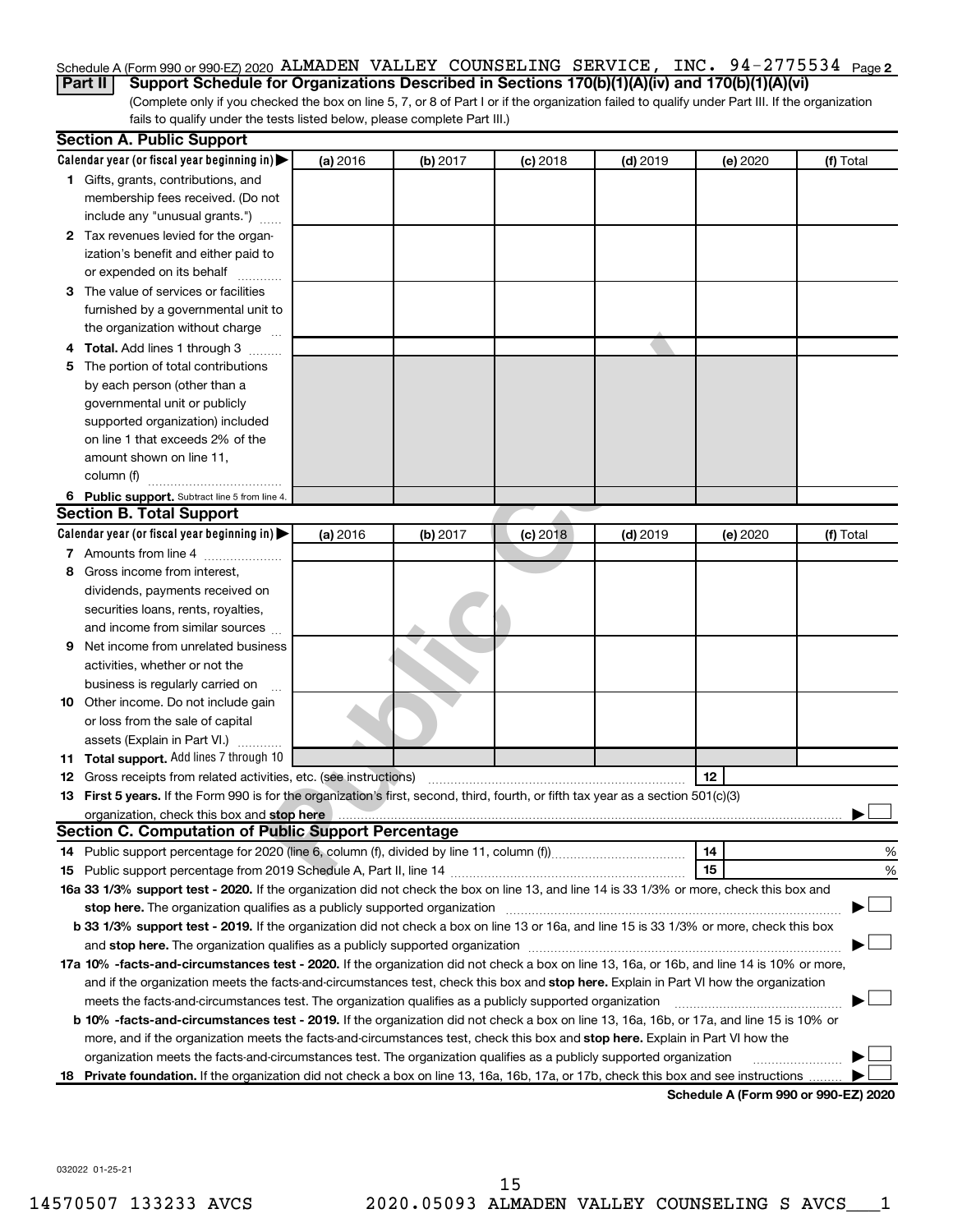#### Schedule A (Form 990 or 990-EZ) 2020 ALMADEN VALLEY COUNSELING SERVICE, INC. 94-2775534 <sub>Page 3</sub> **Part III Support Schedule for Organizations Described in Section 509(a)(2)**

(Complete only if you checked the box on line 10 of Part I or if the organization failed to qualify under Part II. If the organization fails to qualify under the tests listed below, please complete Part II.)

|    | <b>Section A. Public Support</b>                                                                                                                             |                      |                        |                        |                        |                                      |                       |  |  |
|----|--------------------------------------------------------------------------------------------------------------------------------------------------------------|----------------------|------------------------|------------------------|------------------------|--------------------------------------|-----------------------|--|--|
|    | Calendar year (or fiscal year beginning in)                                                                                                                  | (a) 2016             | (b) 2017               | $(c)$ 2018             | $(d)$ 2019             | (e) 2020                             | (f) Total             |  |  |
|    | 1 Gifts, grants, contributions, and                                                                                                                          |                      |                        |                        |                        |                                      |                       |  |  |
|    | membership fees received. (Do not                                                                                                                            |                      |                        |                        |                        |                                      |                       |  |  |
|    | include any "unusual grants.")                                                                                                                               | 129,471.             | 78,192.                | 66,132.                | 89,866.                | 292, 247.                            | 655,908.              |  |  |
|    | 2 Gross receipts from admissions,<br>merchandise sold or services per-<br>formed, or facilities furnished in                                                 |                      |                        |                        |                        |                                      |                       |  |  |
|    | any activity that is related to the<br>organization's tax-exempt purpose                                                                                     | 740, 155.            | 705,742.               | 736,954.               | 759,420.               | 747,631.                             | 3689902.              |  |  |
|    | 3 Gross receipts from activities that                                                                                                                        |                      |                        |                        |                        |                                      |                       |  |  |
|    | are not an unrelated trade or bus-                                                                                                                           |                      |                        |                        |                        |                                      |                       |  |  |
|    | iness under section 513                                                                                                                                      |                      |                        |                        |                        |                                      |                       |  |  |
|    | 4 Tax revenues levied for the organ-                                                                                                                         |                      |                        |                        |                        |                                      |                       |  |  |
|    | ization's benefit and either paid to                                                                                                                         |                      |                        |                        |                        |                                      |                       |  |  |
|    | or expended on its behalf                                                                                                                                    |                      |                        |                        |                        |                                      |                       |  |  |
|    | 5 The value of services or facilities                                                                                                                        |                      |                        |                        |                        |                                      |                       |  |  |
|    | furnished by a governmental unit to                                                                                                                          |                      |                        |                        |                        |                                      |                       |  |  |
|    | the organization without charge                                                                                                                              |                      |                        |                        |                        |                                      |                       |  |  |
|    | <b>6 Total.</b> Add lines 1 through 5                                                                                                                        | 869,626.             | 783,934.               | 803,086.               | 849,286.               | 1039878.                             | 4345810.              |  |  |
|    | 7a Amounts included on lines 1, 2, and                                                                                                                       |                      |                        |                        |                        |                                      |                       |  |  |
|    | 3 received from disqualified persons                                                                                                                         |                      |                        |                        | 3,500.                 | 5,400.                               | 8,900.                |  |  |
|    | <b>b</b> Amounts included on lines 2 and 3 received<br>from other than disqualified persons that<br>exceed the greater of \$5,000 or 1% of the               |                      |                        |                        |                        |                                      |                       |  |  |
|    | amount on line 13 for the year                                                                                                                               |                      |                        |                        | 3,500.                 | 5,400.                               | 0.<br>8,900.          |  |  |
|    | c Add lines 7a and 7b                                                                                                                                        |                      |                        |                        |                        |                                      | 4336910.              |  |  |
|    | 8 Public support. (Subtract line 7c from line 6.)<br><b>Section B. Total Support</b>                                                                         |                      |                        |                        |                        |                                      |                       |  |  |
|    |                                                                                                                                                              |                      |                        |                        |                        |                                      |                       |  |  |
|    | Calendar year (or fiscal year beginning in)                                                                                                                  | (a) 2016<br>869,626. | $(b)$ 2017<br>783,934. | $(c)$ 2018<br>803,086. | $(d)$ 2019<br>849,286. | (e) 2020<br>1039878                  | (f) Total<br>4345810. |  |  |
|    | <b>9</b> Amounts from line 6<br><b>10a</b> Gross income from interest,                                                                                       |                      |                        |                        |                        |                                      |                       |  |  |
|    | dividends, payments received on<br>securities loans, rents, royalties,                                                                                       |                      |                        |                        |                        |                                      |                       |  |  |
|    | and income from similar sources                                                                                                                              | 2,177.               | 5,086.                 | 13,490.                | 970.                   | 135.                                 | 21,858.               |  |  |
|    | <b>b</b> Unrelated business taxable income                                                                                                                   |                      |                        |                        |                        |                                      |                       |  |  |
|    | (less section 511 taxes) from businesses                                                                                                                     |                      |                        |                        |                        |                                      |                       |  |  |
|    | acquired after June 30, 1975                                                                                                                                 |                      |                        |                        |                        |                                      |                       |  |  |
|    | c Add lines 10a and 10b                                                                                                                                      | 2,177.               | 5,086.                 | 13,490.                | 970.                   | 135.                                 | 21,858.               |  |  |
|    | <b>11</b> Net income from unrelated business<br>activities not included in line 10b,<br>whether or not the business is<br>regularly carried on               |                      |                        |                        |                        |                                      |                       |  |  |
|    | <b>12</b> Other income. Do not include gain<br>or loss from the sale of capital                                                                              |                      |                        | 43.                    |                        |                                      | 43.                   |  |  |
|    | assets (Explain in Part VI.)<br><b>13</b> Total support. (Add lines 9, 10c, 11, and 12.)                                                                     | 871, 803.            | 789,020.               | 816,619.               | 850, 256.              | 1040013.                             | 43677                 |  |  |
|    | 14 First 5 years. If the Form 990 is for the organization's first, second, third, fourth, or fifth tax year as a section 501(c)(3) organization,             |                      |                        |                        |                        |                                      |                       |  |  |
|    | check this box and stop here                                                                                                                                 |                      |                        |                        |                        |                                      |                       |  |  |
|    | <b>Section C. Computation of Public Support Percentage</b>                                                                                                   |                      |                        |                        |                        |                                      |                       |  |  |
|    |                                                                                                                                                              |                      |                        |                        |                        | 15                                   | 99.29<br>%            |  |  |
|    | 16 Public support percentage from 2019 Schedule A, Part III, line 15                                                                                         |                      |                        |                        |                        | 16                                   | 99.29<br>$\%$         |  |  |
|    | Section D. Computation of Investment Income Percentage                                                                                                       |                      |                        |                        |                        |                                      |                       |  |  |
|    |                                                                                                                                                              |                      |                        |                        |                        | 17                                   | .50<br>$\%$           |  |  |
|    | .62<br>18<br>$\%$<br>18 Investment income percentage from 2019 Schedule A, Part III, line 17                                                                 |                      |                        |                        |                        |                                      |                       |  |  |
|    | 19a 33 1/3% support tests - 2020. If the organization did not check the box on line 14, and line 15 is more than 33 1/3%, and line 17 is not                 |                      |                        |                        |                        |                                      |                       |  |  |
|    | $\blacktriangleright$ $\boxed{\text{X}}$<br>more than 33 1/3%, check this box and stop here. The organization qualifies as a publicly supported organization |                      |                        |                        |                        |                                      |                       |  |  |
|    | b 33 1/3% support tests - 2019. If the organization did not check a box on line 14 or line 19a, and line 16 is more than 33 1/3%, and                        |                      |                        |                        |                        |                                      |                       |  |  |
|    | line 18 is not more than 33 1/3%, check this box and stop here. The organization qualifies as a publicly supported organization                              |                      |                        |                        |                        |                                      |                       |  |  |
| 20 |                                                                                                                                                              |                      |                        |                        |                        |                                      |                       |  |  |
|    | 032023 01-25-21                                                                                                                                              |                      |                        |                        |                        | Schedule A (Form 990 or 990-EZ) 2020 |                       |  |  |
|    |                                                                                                                                                              |                      |                        | 16                     |                        |                                      |                       |  |  |

14570507 133233 AVCS 2020.05093 ALMADEN VALLEY COUNSELING S AVCS\_\_\_1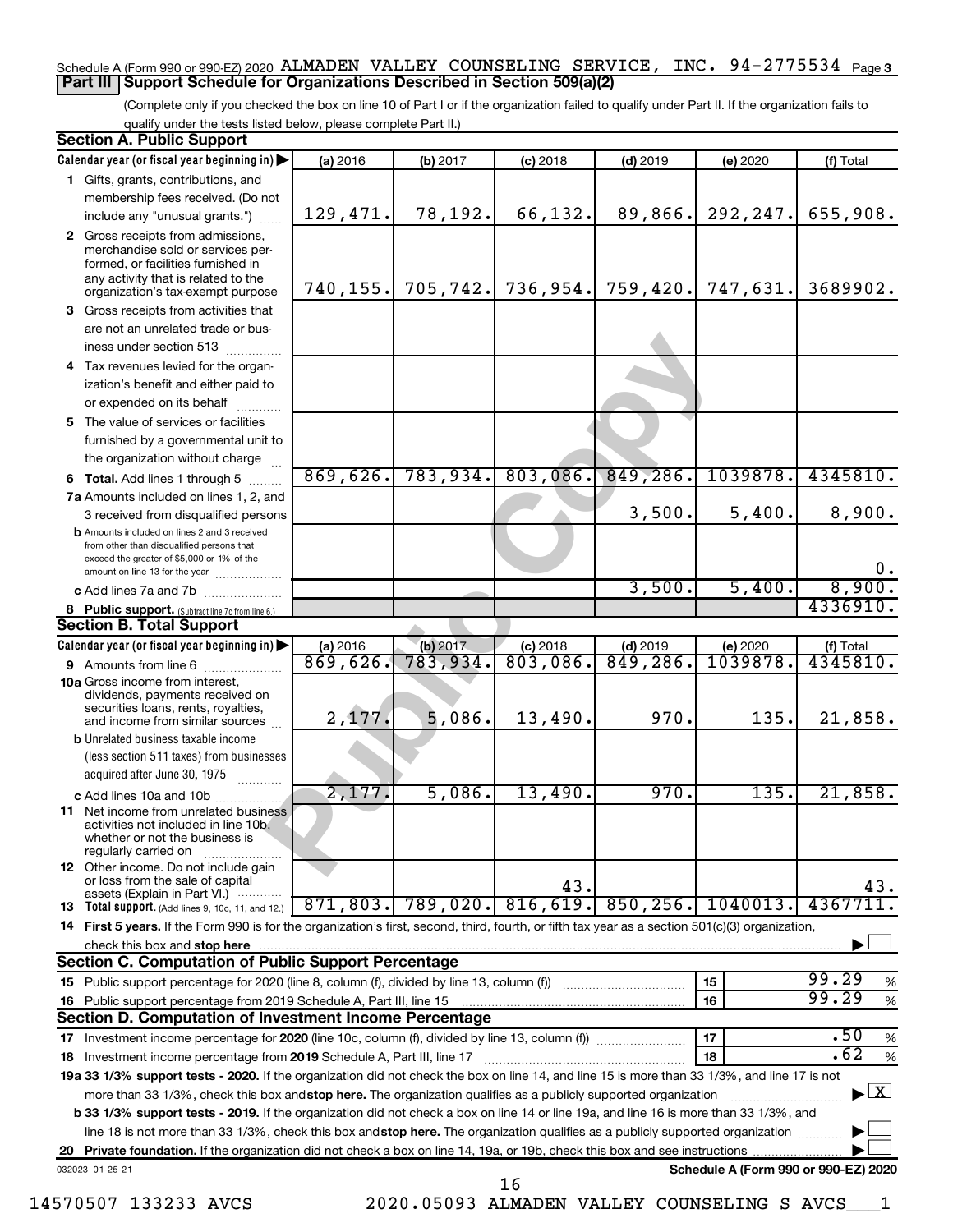#### Schedule A (Form 990 or 990-EZ) 2020 ALMADEN VALLEY COUNSELING SERVICE, INC. 94-2775534 <sub>Page 4</sub>

### **Part IV Supporting Organizations**

(Complete only if you checked a box in line 12 on Part I. If you checked box 12a, Part I, complete Sections A and B. If you checked box 12b, Part I, complete Sections A and C. If you checked box 12c, Part I, complete Sections A, D, and E. If you checked box 12d, Part I, complete Sections A and D, and complete Part V.)

#### **Section A. All Supporting Organizations**

- documents? If "No," describe in Part VI how the supported organizations are designated. If designated by *class or purpose, describe the designation. If historic and continuing relationship, explain.* 1 Are all of the organization's supported organizations listed by name in the organization's governing
- under section 509(a)(1) or (2)? If "Yes," explain in Part **VI** how the organization determined that the supported *organization was described in section 509(a)(1) or (2).* 2 Did the organization have any supported organization that does not have an IRS determination of status
- Did the organization have a supported organization described in section 501(c)(4), (5), or (6)? If "Yes," answer *lines 3b and 3c below.*
- satisfied the public support tests under section 509(a)(2)? If "Yes," describe in Part VI when and how the *organization made the determination.* **b** Did the organization confirm that each supported organization qualified under section  $501(c)(4)$ ,  $(5)$ , or  $(6)$  and
- purposes? If "Yes," explain in Part VI what controls the organization put in place to ensure such use.  $c$  Did the organization ensure that all support to such organizations was used exclusively for section 170(c)(2)(B)
- Was any supported organization not organized in the United States ("foreign supported organization")? If *"Yes," and if you checked box 12a or 12b in Part I, answer lines 4b and 4c below.*
- supported organization? If "Yes," describe in Part VI how the organization had such control and discretion *despite being controlled or supervised by or in connection with its supported organizations.* b Did the organization have ultimate control and discretion in deciding whether to make grants to the foreign
- under sections 501(c)(3) and 509(a)(1) or (2)? If "Yes," explain in Part VI what controls the organization used *to ensure that all support to the foreign supported organization was used exclusively for section 170(c)(2)(B) purposes.* Did the organization support any foreign supported organization that does not have an IRS determination
- at each supported organization qualified under section 501(c)(4), (5), or (6) and<br>ts under section 509(a)(2)? *H* "Yes," *describe in* **Part VI** when and how the<br>atton.<br>The standary of the standary of the organizations was **abcabcabcabcab** answer lines 5b and 5c below (if applicable). Also, provide detail in **Part VI,** including (i) the names and EIN Did the organization add, substitute, or remove any supported organizations during the tax year? If "Yes," *numbers of the supported organizations added, substituted, or removed; (ii) the reasons for each such action; (iii) the authority under the organization's organizing document authorizing such action; and (iv) how the action was accomplished (such as by amendment to the organizing document).*
- **Type I or Type II only.** Was any added or substituted supported organization part of a class already designated in the organization's organizing document?
- Substitutions only. Was the substitution the result of an event beyond the organization's control?
- 1 2 3 4 5 6 7 8 <del>9</del> **Part VI.** support or benefit one or more of the filing organization's supported organizations? If "Yes," provide detail in Did the organization provide support (whether in the form of grants or the provision of services or facilities) to anyone other than (i) its supported organizations, (ii) individuals that are part of the charitable class benefited by one or more of its supported organizations, or (iii) other supporting organizations that also
- regard to a substantial contributor? If "Yes," complete Part I of Schedule L (Form 990 or 990-EZ). Did the organization provide a grant, loan, compensation, or other similar payment to a substantial contributor (as defined in section 4958(c)(3)(C)), a family member of a substantial contributor, or a 35% controlled entity with
- *If "Yes," complete Part I of Schedule L (Form 990 or 990-EZ).* 8 Did the organization make a loan to a disqualified person (as defined in section 4958) not described in line 7?
- in section 509(a)(1) or (2))? If "Yes," provide detail in **Part VI.** 9a Was the organization controlled directly or indirectly at any time during the tax year by one or more disqualified persons, as defined in section 4946 (other than foundation managers and organizations described
- the supporting organization had an interest? If "Yes," provide detail in Part VI. **b** Did one or more disqualified persons (as defined in line 9a) hold a controlling interest in any entity in which
- from, assets in which the supporting organization also had an interest? If "Yes," provide detail in Part VI. Did a disqualified person (as defined in line 9a) have an ownership interest in, or derive any personal benefit
- **10** Was the organization subject to the excess business holdings rules of section 4943 because of section supporting organizations)? If "Yes," answer line 10b below. 4943(f) (regarding certain Type II supporting organizations, and all Type III non-functionally integrated
	- *(Use Schedule C, Form 4720, to* Did the organization have any excess business holdings in the tax year? *determine whether the organization had excess business holdings.)*

032024 01-25-21

**Schedule A (Form 990 or 990-EZ) 2020**

**Yes No**

**12**

 $\mathbf{2}$ 

 $\blacksquare$ 

**3a**

**3b**

**3c**

**4a**

**4b**

**4c**

**5a**

**5b**

5c

**5c**<br>**6**<br>**7**<br>**8** 

 $\overline{7}$ 

8

6

**9a**

**9b**

**9c**

**10a**

**10b**

14570507 133233 AVCS 2020.05093 ALMADEN VALLEY COUNSELING S AVCS\_\_\_1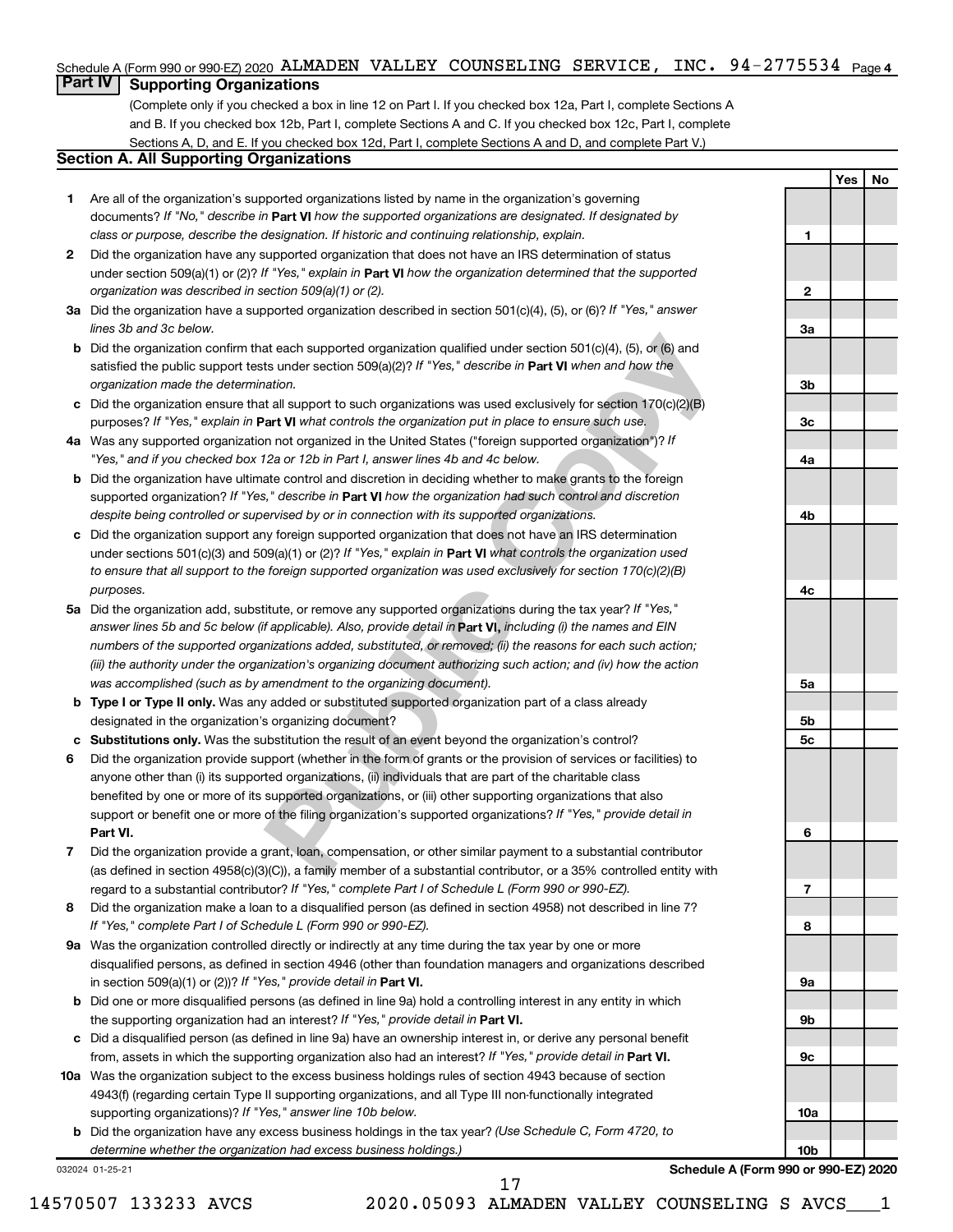#### Schedule A (Form 990 or 990-EZ) 2020 ALMADEN VALLEY COUNSELING SERVICE, INC. 94-2775534 <sub>Page 5</sub> **Part IV Supporting Organizations** *(continued)*

|    |                                                                                                                      |                 | Yes | No |
|----|----------------------------------------------------------------------------------------------------------------------|-----------------|-----|----|
| 11 | Has the organization accepted a gift or contribution from any of the following persons?                              |                 |     |    |
|    | a A person who directly or indirectly controls, either alone or together with persons described in lines 11b and     |                 |     |    |
|    | 11c below, the governing body of a supported organization?                                                           | 11a             |     |    |
|    | <b>b</b> A family member of a person described in line 11a above?                                                    | 11 <sub>b</sub> |     |    |
|    | c A 35% controlled entity of a person described in line 11a or 11b above? If "Yes" to line 11a, 11b, or 11c, provide |                 |     |    |
|    | detail in Part VI.                                                                                                   | 11c             |     |    |
|    | <b>Section B. Type I Supporting Organizations</b>                                                                    |                 |     |    |
|    |                                                                                                                      |                 | Yes |    |

|   | Did the governing body, members of the governing body, officers acting in their official capacity, or membership of one or<br>more supported organizations have the power to regularly appoint or elect at least a majority of the organization's officers,<br>directors, or trustees at all times during the tax year? If "No," describe in Part VI how the supported organization(s)<br>effectively operated, supervised, or controlled the organization's activities. If the organization had more than one supported<br>organization, describe how the powers to appoint and/or remove officers, directors, or trustees were allocated among the |  |  |
|---|------------------------------------------------------------------------------------------------------------------------------------------------------------------------------------------------------------------------------------------------------------------------------------------------------------------------------------------------------------------------------------------------------------------------------------------------------------------------------------------------------------------------------------------------------------------------------------------------------------------------------------------------------|--|--|
|   | supported organizations and what conditions or restrictions, if any, applied to such powers during the tax year.                                                                                                                                                                                                                                                                                                                                                                                                                                                                                                                                     |  |  |
| 2 | Did the organization operate for the benefit of any supported organization other than the supported                                                                                                                                                                                                                                                                                                                                                                                                                                                                                                                                                  |  |  |
|   | organization(s) that operated, supervised, or controlled the supporting organization? If "Yes," explain in                                                                                                                                                                                                                                                                                                                                                                                                                                                                                                                                           |  |  |
|   | Part VI how providing such benefit carried out the purposes of the supported organization(s) that operated,                                                                                                                                                                                                                                                                                                                                                                                                                                                                                                                                          |  |  |
|   | supervised, or controlled the supporting organization.                                                                                                                                                                                                                                                                                                                                                                                                                                                                                                                                                                                               |  |  |

**Part VI**  *how providing such benefit carried out the purposes of the supported organization(s) that operated, supervised, or controlled the supporting organization.* **Section C. Type II Supporting Organizations**

bowes via appoint arisot remove oncess, directions, or trastes were allocated anony that conditions or restrictions, if any, applied to such powers during the tax year.<br>The benefit of any supported organization other than **Yes No 1** Were a majority of the organization's directors or trustees during the tax year also a majority of the directors or trustees of each of the organization's supported organization(s)? If "No," describe in Part VI how control **1** *or management of the supporting organization was vested in the same persons that controlled or managed the supported organization(s).* **Section D. All Type III Supporting Organizations**

| Did the organization provide to each of its supported organizations, by the last day of the fifth month of the         |
|------------------------------------------------------------------------------------------------------------------------|
| organization's tax year, (i) a written notice describing the type and amount of support provided during the prior tax  |
| year, (ii) a copy of the Form 990 that was most recently filed as of the date of notification, and (iii) copies of the |
| organization's governing documents in effect on the date of notification, to the extent not previously provided?       |

|              | Did the organization provide to each of its supported organizations, by the last day of the fifth month of the         |
|--------------|------------------------------------------------------------------------------------------------------------------------|
|              | organization's tax year, (i) a written notice describing the type and amount of support provided during the prior tax  |
|              | year, (ii) a copy of the Form 990 that was most recently filed as of the date of notification, and (iii) copies of the |
|              | organization's governing documents in effect on the date of notification, to the extent not previously provided?       |
| $\mathbf{2}$ | Were any of the organization's officers, directors, or trustees either (i) appointed or elected by the supported       |
|              | organization(s) or (ii) serving on the governing body of a supported organization? If "No," explain in Part VI how     |
|              | the organization maintained a close and continuous working relationship with the supported organization(s).            |
| 3            | By reason of the relationship described in line 2, above, did the organization's supported organizations have a        |

| By reason of the relationship described in line 2, above, did the organization's supported organizations have a     |
|---------------------------------------------------------------------------------------------------------------------|
| significant voice in the organization's investment policies and in directing the use of the organization's          |
| income or assets at all times during the tax year? If "Yes," describe in <b>Part VI</b> the role the organization's |
| supported organizations played in this regard.                                                                      |

#### **Section E. Type III Functionally Integrated Supporting Organizations**

- 1 Check the box next to the method that the organization used to satisfy the Integral Part Test during the yealsee instructions).
- a The organization satisfied the Activities Test. Complete line 2 below.
- †††  $\mathbf b$ The organization is the parent of each of its supported organizations. Complete line 3 below.
- **abc**  $\mathbf{c}$ The organization supported a governmental entity. Describe in Part VI how you supported a governmental entity (see instructions).
- **Answer lines 2a and 2b below. Yes No** Activities Test.
- **123 abab** the supported organization(s) to which the organization was responsive? If "Yes," then in Part VI identify **those supported organizations and explain**  *how these activities directly furthered their exempt purposes, how the organization was responsive to those supported organizations, and how the organization determined that these activities constituted substantially all of its activities.* a Did substantially all of the organization's activities during the tax year directly further the exempt purposes of
- **Part VI**  *the reasons for the organization's position that its supported organization(s) would have engaged in* one or more of the organization's supported organization(s) would have been engaged in? If "Yes," explain in *these activities but for the organization's involvement.* b Did the activities described in line 2a, above, constitute activities that, but for the organization's involvement,
- Parent of Supported Organizations. Answer lines 3a and 3b below.
- trustees of each of the supported organizations? If "Yes" or "No" provide details in Part VI. a Did the organization have the power to regularly appoint or elect a majority of the officers, directors, or
- of its supported organizations? If "Yes," describe in Part VI the role played by the organization in this regard. **b** Did the organization exercise a substantial degree of direction over the policies, programs, and activities of each

032025 01-25-21

**Schedule A (Form 990 or 990-EZ) 2020**

**Yes No**

1<br>2<br>3

 $\overline{\mathbf{a}}$ 

 $\overline{2}$ 

 $\blacktriangleleft$ 

**2a**

**2b**

**3a**

**3b**

18

14570507 133233 AVCS 2020.05093 ALMADEN VALLEY COUNSELING S AVCS\_\_\_1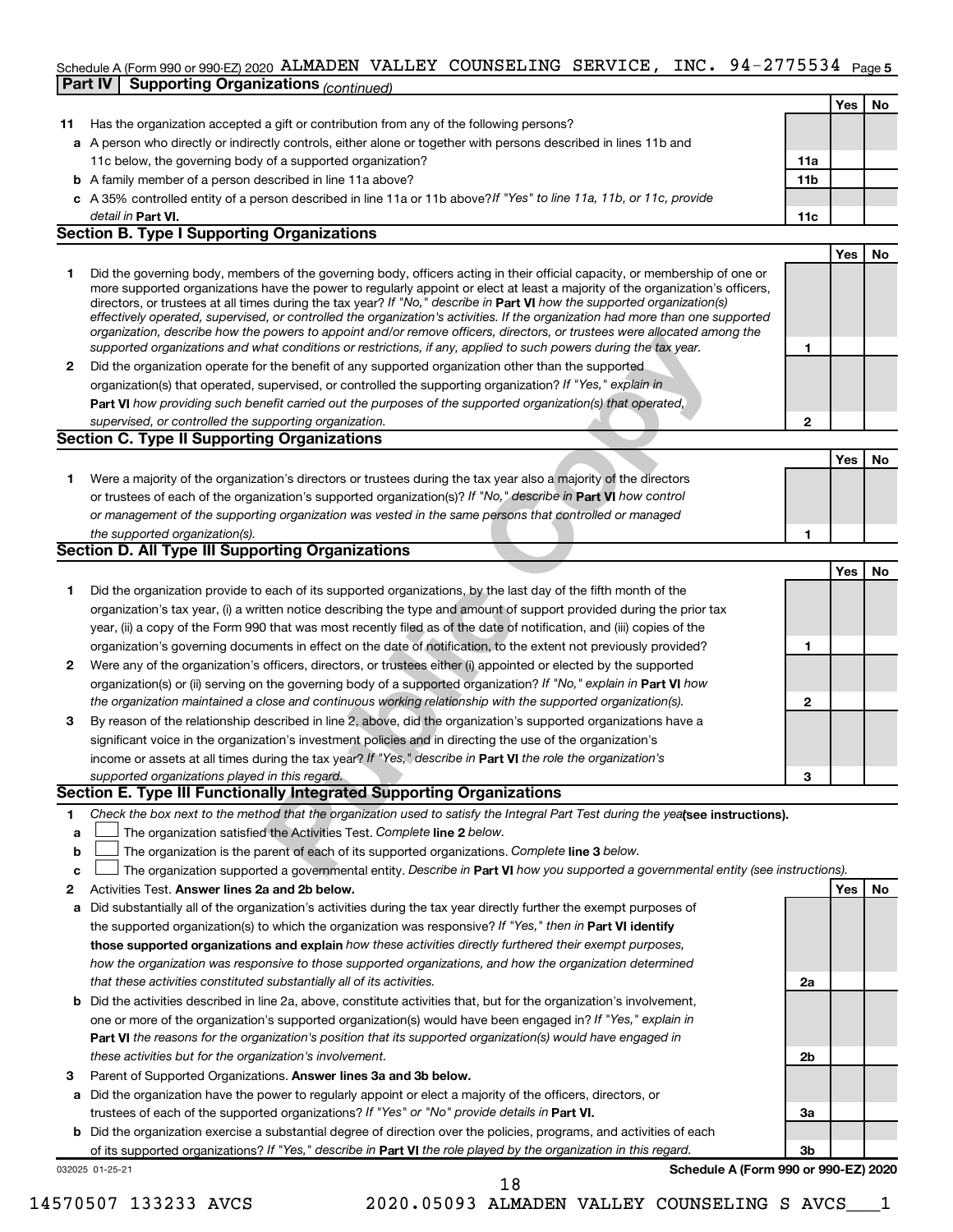#### Schedule A (Form 990 or 990-EZ) 2020 ALMADEN VALLEY COUNSELING SERVICE, INC. 94-2775534 <sub>Page 6</sub> **Part V Type III Non-Functionally Integrated 509(a)(3) Supporting Organizations**

| 1              | Check here if the organization satisfied the Integral Part Test as a qualifying trust on Nov. 20, 1970 (explain in Part VI). See instructions.<br>All other Type III non-functionally integrated supporting organizations must complete Sections A through E. |                          |                |                                |
|----------------|---------------------------------------------------------------------------------------------------------------------------------------------------------------------------------------------------------------------------------------------------------------|--------------------------|----------------|--------------------------------|
|                | Section A - Adjusted Net Income                                                                                                                                                                                                                               |                          | (A) Prior Year | (B) Current Year<br>(optional) |
| 1              | Net short-term capital gain                                                                                                                                                                                                                                   | 1                        |                |                                |
| 2              | Recoveries of prior-year distributions                                                                                                                                                                                                                        | $\mathbf{2}$             |                |                                |
| 3              | Other gross income (see instructions)                                                                                                                                                                                                                         | 3                        |                |                                |
| 4              | Add lines 1 through 3.                                                                                                                                                                                                                                        | 4                        |                |                                |
| 5              | Depreciation and depletion                                                                                                                                                                                                                                    | 5                        |                |                                |
| 6              | Portion of operating expenses paid or incurred for production or                                                                                                                                                                                              |                          |                |                                |
|                | collection of gross income or for management, conservation, or                                                                                                                                                                                                |                          |                |                                |
|                | maintenance of property held for production of income (see instructions)                                                                                                                                                                                      | 6                        |                |                                |
| 7              | Other expenses (see instructions)                                                                                                                                                                                                                             | $\overline{\phantom{a}}$ |                |                                |
| 8              | Adjusted Net Income (subtract lines 5, 6, and 7 from line 4)                                                                                                                                                                                                  | 8                        |                |                                |
|                | <b>Section B - Minimum Asset Amount</b>                                                                                                                                                                                                                       |                          | (A) Prior Year | (B) Current Year<br>(optional) |
| 1.             | Aggregate fair market value of all non-exempt-use assets (see                                                                                                                                                                                                 |                          |                |                                |
|                | instructions for short tax year or assets held for part of year):                                                                                                                                                                                             |                          |                |                                |
|                | a Average monthly value of securities                                                                                                                                                                                                                         | 1a                       |                |                                |
|                | <b>b</b> Average monthly cash balances                                                                                                                                                                                                                        | 1b                       |                |                                |
|                | c Fair market value of other non-exempt-use assets                                                                                                                                                                                                            | 1 <sub>c</sub>           |                |                                |
|                | <b>d</b> Total (add lines 1a, 1b, and 1c)                                                                                                                                                                                                                     | 1d                       |                |                                |
|                | <b>e</b> Discount claimed for blockage or other factors                                                                                                                                                                                                       |                          |                |                                |
|                | (explain in detail in Part VI):                                                                                                                                                                                                                               |                          |                |                                |
| 2              | Acquisition indebtedness applicable to non-exempt-use assets                                                                                                                                                                                                  | $\overline{2}$           |                |                                |
| 3              | Subtract line 2 from line 1d.                                                                                                                                                                                                                                 | 3                        |                |                                |
| 4              | Cash deemed held for exempt use. Enter 0.015 of line 3 (for greater amount,                                                                                                                                                                                   |                          |                |                                |
|                | see instructions).                                                                                                                                                                                                                                            | 4                        |                |                                |
| 5              | Net value of non-exempt-use assets (subtract line 4 from line 3)                                                                                                                                                                                              | 5                        |                |                                |
| 6              | Multiply line 5 by 0.035.                                                                                                                                                                                                                                     | 6                        |                |                                |
| 7              | Recoveries of prior-year distributions                                                                                                                                                                                                                        | $\overline{7}$           |                |                                |
| 8              | Minimum Asset Amount (add line 7 to line 6)                                                                                                                                                                                                                   | 8                        |                |                                |
|                | <b>Section C - Distributable Amount</b>                                                                                                                                                                                                                       |                          |                | <b>Current Year</b>            |
| 1.             | Adjusted net income for prior year (from Section A, line 8, column A)                                                                                                                                                                                         | 1                        |                |                                |
| 2              | Enter 0.85 of line 1.                                                                                                                                                                                                                                         | $\overline{2}$           |                |                                |
| З              | Minimum asset amount for prior year (from Section B, line 8, column A)                                                                                                                                                                                        | 3                        |                |                                |
| 4              | Enter greater of line 2 or line 3.                                                                                                                                                                                                                            | 4                        |                |                                |
| 5              | Income tax imposed in prior year                                                                                                                                                                                                                              | 5                        |                |                                |
| 6              | <b>Distributable Amount.</b> Subtract line 5 from line 4, unless subject to                                                                                                                                                                                   |                          |                |                                |
|                | emergency temporary reduction (see instructions).                                                                                                                                                                                                             | 6                        |                |                                |
| $\overline{7}$ | Check here if the current year is the organization's first as a non-functionally integrated Type III supporting organization (see                                                                                                                             |                          |                |                                |

instructions).

**Schedule A (Form 990 or 990-EZ) 2020**

032026 01-25-21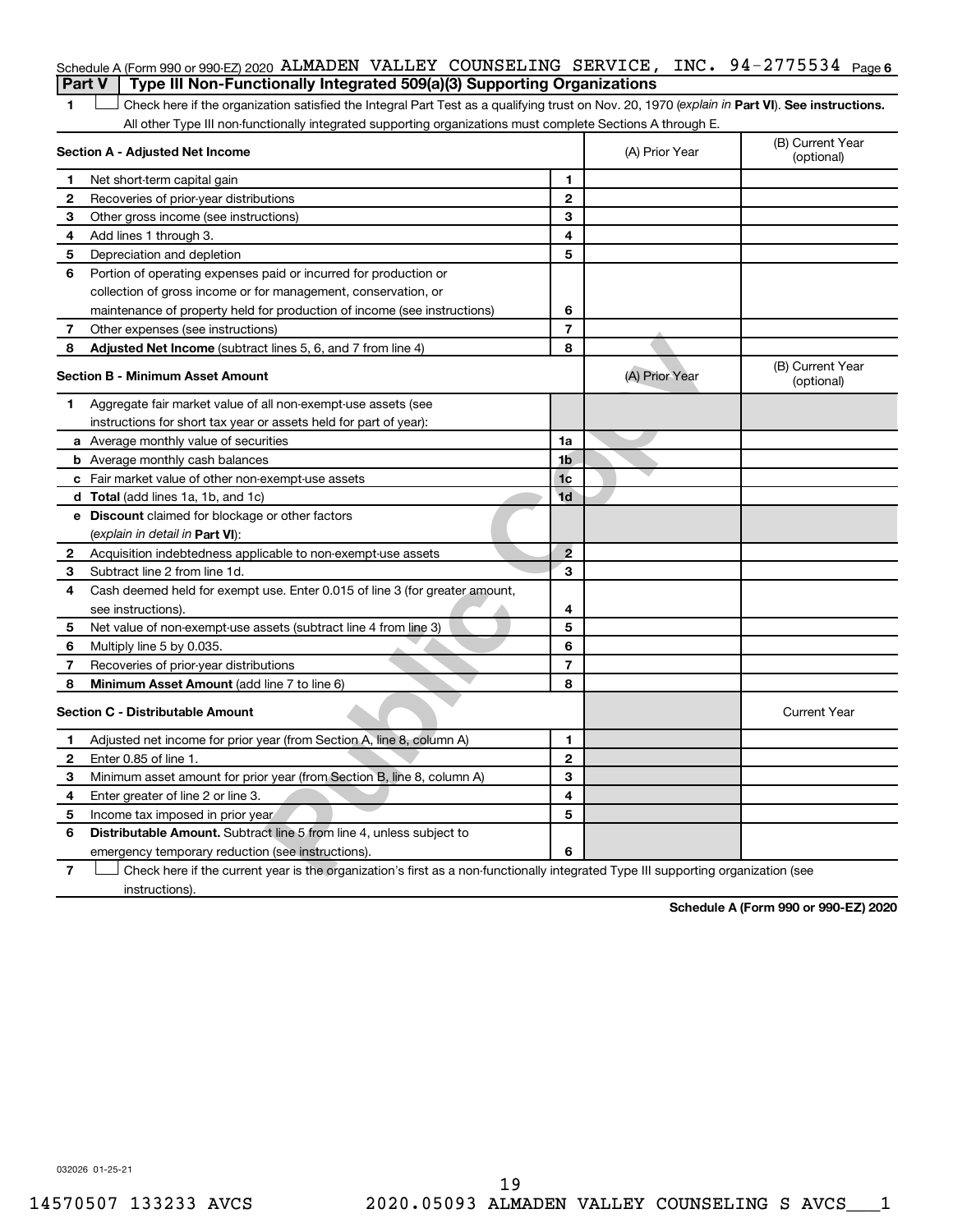#### Schedule A (Form 990 or 990-EZ) 2020 ALMADEN VALLEY COUNSELING SERVICE, INC. 94-2775534 <sub>Page 7</sub>

|                                                         | Type III Non-Functionally Integrated 509(a)(3) Supporting Organizations (continued)<br>Part V |                                    |                                               |                                                  |  |  |  |
|---------------------------------------------------------|-----------------------------------------------------------------------------------------------|------------------------------------|-----------------------------------------------|--------------------------------------------------|--|--|--|
| <b>Current Year</b><br><b>Section D - Distributions</b> |                                                                                               |                                    |                                               |                                                  |  |  |  |
| 1                                                       | Amounts paid to supported organizations to accomplish exempt purposes                         | 1                                  |                                               |                                                  |  |  |  |
| 2                                                       | Amounts paid to perform activity that directly furthers exempt purposes of supported          |                                    |                                               |                                                  |  |  |  |
|                                                         | organizations, in excess of income from activity                                              |                                    | 2                                             |                                                  |  |  |  |
| 3                                                       | Administrative expenses paid to accomplish exempt purposes of supported organizations         |                                    | 3                                             |                                                  |  |  |  |
| 4                                                       | Amounts paid to acquire exempt-use assets                                                     |                                    | 4                                             |                                                  |  |  |  |
| 5                                                       | Qualified set-aside amounts (prior IRS approval required - provide details in Part VI)        |                                    | 5                                             |                                                  |  |  |  |
| 6                                                       | Other distributions ( <i>describe in Part VI</i> ). See instructions.                         |                                    | 6                                             |                                                  |  |  |  |
| 7                                                       | Total annual distributions. Add lines 1 through 6.                                            |                                    | 7                                             |                                                  |  |  |  |
| 8                                                       | Distributions to attentive supported organizations to which the organization is responsive    |                                    |                                               |                                                  |  |  |  |
|                                                         | ( <i>provide details in Part VI</i> ). See instructions.                                      |                                    | 8                                             |                                                  |  |  |  |
| 9                                                       | Distributable amount for 2020 from Section C, line 6                                          |                                    | 9                                             |                                                  |  |  |  |
| 10                                                      | Line 8 amount divided by line 9 amount                                                        |                                    | 10                                            |                                                  |  |  |  |
|                                                         | <b>Section E - Distribution Allocations (see instructions)</b>                                | (i)<br><b>Excess Distributions</b> | (ii)<br><b>Underdistributions</b><br>Pre-2020 | (iii)<br><b>Distributable</b><br>Amount for 2020 |  |  |  |
| 1                                                       | Distributable amount for 2020 from Section C, line 6                                          |                                    |                                               |                                                  |  |  |  |
| 2                                                       | Underdistributions, if any, for years prior to 2020 (reason-                                  |                                    |                                               |                                                  |  |  |  |
|                                                         | able cause required - explain in Part VI). See instructions.                                  |                                    |                                               |                                                  |  |  |  |
| З                                                       | Excess distributions carryover, if any, to 2020                                               |                                    |                                               |                                                  |  |  |  |
|                                                         | a From 2015                                                                                   |                                    |                                               |                                                  |  |  |  |
|                                                         | $b$ From 2016                                                                                 |                                    |                                               |                                                  |  |  |  |
|                                                         | c From 2017                                                                                   |                                    |                                               |                                                  |  |  |  |
|                                                         | <b>d</b> From 2018                                                                            |                                    |                                               |                                                  |  |  |  |
|                                                         | e From 2019                                                                                   |                                    |                                               |                                                  |  |  |  |
|                                                         | f Total of lines 3a through 3e                                                                |                                    |                                               |                                                  |  |  |  |
|                                                         | g Applied to underdistributions of prior years                                                |                                    |                                               |                                                  |  |  |  |
|                                                         | h Applied to 2020 distributable amount                                                        |                                    |                                               |                                                  |  |  |  |
| Ť.                                                      | Carryover from 2015 not applied (see instructions)                                            |                                    |                                               |                                                  |  |  |  |
|                                                         | Remainder. Subtract lines 3g, 3h, and 3i from line 3f.                                        |                                    |                                               |                                                  |  |  |  |
| 4                                                       | Distributions for 2020 from Section D,                                                        |                                    |                                               |                                                  |  |  |  |
|                                                         | line $7:$                                                                                     |                                    |                                               |                                                  |  |  |  |
|                                                         | a Applied to underdistributions of prior years                                                |                                    |                                               |                                                  |  |  |  |
|                                                         | <b>b</b> Applied to 2020 distributable amount                                                 |                                    |                                               |                                                  |  |  |  |
|                                                         | c Remainder. Subtract lines 4a and 4b from line 4.                                            |                                    |                                               |                                                  |  |  |  |
| 5                                                       | Remaining underdistributions for years prior to 2020, if                                      |                                    |                                               |                                                  |  |  |  |
|                                                         | any. Subtract lines 3g and 4a from line 2. For result greater                                 |                                    |                                               |                                                  |  |  |  |
|                                                         | than zero, explain in Part VI. See instructions.                                              |                                    |                                               |                                                  |  |  |  |
| 6                                                       | Remaining underdistributions for 2020. Subtract lines 3h                                      |                                    |                                               |                                                  |  |  |  |
|                                                         | and 4b from line 1. For result greater than zero, explain in                                  |                                    |                                               |                                                  |  |  |  |
|                                                         | <b>Part VI.</b> See instructions.                                                             |                                    |                                               |                                                  |  |  |  |
| 7                                                       | Excess distributions carryover to 2021. Add lines 3j                                          |                                    |                                               |                                                  |  |  |  |
|                                                         | and 4c.                                                                                       |                                    |                                               |                                                  |  |  |  |
| 8                                                       | Breakdown of line 7:                                                                          |                                    |                                               |                                                  |  |  |  |
|                                                         | a Excess from 2016                                                                            |                                    |                                               |                                                  |  |  |  |
|                                                         | <b>b</b> Excess from 2017                                                                     |                                    |                                               |                                                  |  |  |  |
|                                                         | c Excess from 2018                                                                            |                                    |                                               |                                                  |  |  |  |
|                                                         | d Excess from 2019                                                                            |                                    |                                               |                                                  |  |  |  |
|                                                         | e Excess from 2020                                                                            |                                    |                                               |                                                  |  |  |  |

**Schedule A (Form 990 or 990-EZ) 2020**

032027 01-25-21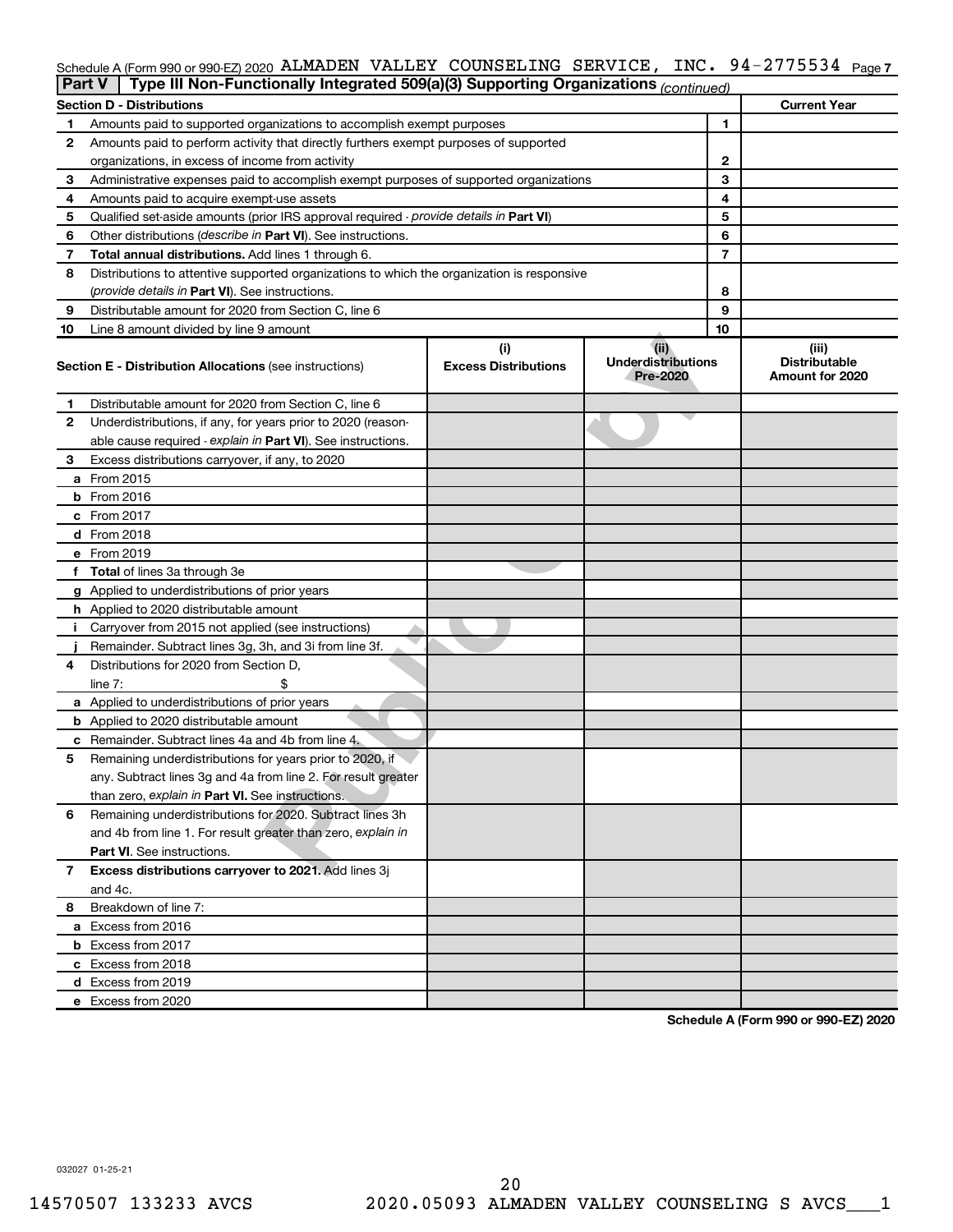|                 | Schedule A (Form 990 or 990-EZ) 2020 ALMADEN VALLEY COUNSELING SERVICE, INC. 94-2775534 Page 8                                                                                                                                                                                                                                                                                                                                                                                                       |
|-----------------|------------------------------------------------------------------------------------------------------------------------------------------------------------------------------------------------------------------------------------------------------------------------------------------------------------------------------------------------------------------------------------------------------------------------------------------------------------------------------------------------------|
| Part VI         | Supplemental Information. Provide the explanations required by Part II, line 10; Part II, line 17a or 17b; Part III, line 12;<br>Part IV, Section A, lines 1, 2, 3b, 3c, 4b, 4c, 5a, 6, 9a, 9b, 9c, 11a, 11b, and 11c; Part IV, Section B, lines 1 and 2; Part IV, Section C,<br>line 1; Part IV, Section D, lines 2 and 3; Part IV, Section E, lines 1c, 2a, 2b,<br>Section D, lines 5, 6, and 8; and Part V, Section E, lines 2, 5, and 6. Also complete this part for any additional information. |
|                 | (See instructions.)                                                                                                                                                                                                                                                                                                                                                                                                                                                                                  |
|                 |                                                                                                                                                                                                                                                                                                                                                                                                                                                                                                      |
|                 |                                                                                                                                                                                                                                                                                                                                                                                                                                                                                                      |
|                 |                                                                                                                                                                                                                                                                                                                                                                                                                                                                                                      |
|                 |                                                                                                                                                                                                                                                                                                                                                                                                                                                                                                      |
|                 |                                                                                                                                                                                                                                                                                                                                                                                                                                                                                                      |
|                 |                                                                                                                                                                                                                                                                                                                                                                                                                                                                                                      |
|                 |                                                                                                                                                                                                                                                                                                                                                                                                                                                                                                      |
|                 |                                                                                                                                                                                                                                                                                                                                                                                                                                                                                                      |
|                 |                                                                                                                                                                                                                                                                                                                                                                                                                                                                                                      |
|                 |                                                                                                                                                                                                                                                                                                                                                                                                                                                                                                      |
|                 |                                                                                                                                                                                                                                                                                                                                                                                                                                                                                                      |
|                 |                                                                                                                                                                                                                                                                                                                                                                                                                                                                                                      |
|                 |                                                                                                                                                                                                                                                                                                                                                                                                                                                                                                      |
|                 |                                                                                                                                                                                                                                                                                                                                                                                                                                                                                                      |
|                 |                                                                                                                                                                                                                                                                                                                                                                                                                                                                                                      |
|                 |                                                                                                                                                                                                                                                                                                                                                                                                                                                                                                      |
|                 |                                                                                                                                                                                                                                                                                                                                                                                                                                                                                                      |
|                 |                                                                                                                                                                                                                                                                                                                                                                                                                                                                                                      |
|                 |                                                                                                                                                                                                                                                                                                                                                                                                                                                                                                      |
|                 |                                                                                                                                                                                                                                                                                                                                                                                                                                                                                                      |
|                 |                                                                                                                                                                                                                                                                                                                                                                                                                                                                                                      |
|                 |                                                                                                                                                                                                                                                                                                                                                                                                                                                                                                      |
|                 |                                                                                                                                                                                                                                                                                                                                                                                                                                                                                                      |
|                 |                                                                                                                                                                                                                                                                                                                                                                                                                                                                                                      |
|                 |                                                                                                                                                                                                                                                                                                                                                                                                                                                                                                      |
|                 |                                                                                                                                                                                                                                                                                                                                                                                                                                                                                                      |
|                 |                                                                                                                                                                                                                                                                                                                                                                                                                                                                                                      |
|                 |                                                                                                                                                                                                                                                                                                                                                                                                                                                                                                      |
|                 |                                                                                                                                                                                                                                                                                                                                                                                                                                                                                                      |
|                 |                                                                                                                                                                                                                                                                                                                                                                                                                                                                                                      |
|                 |                                                                                                                                                                                                                                                                                                                                                                                                                                                                                                      |
|                 |                                                                                                                                                                                                                                                                                                                                                                                                                                                                                                      |
|                 |                                                                                                                                                                                                                                                                                                                                                                                                                                                                                                      |
|                 |                                                                                                                                                                                                                                                                                                                                                                                                                                                                                                      |
|                 |                                                                                                                                                                                                                                                                                                                                                                                                                                                                                                      |
|                 |                                                                                                                                                                                                                                                                                                                                                                                                                                                                                                      |
|                 |                                                                                                                                                                                                                                                                                                                                                                                                                                                                                                      |
|                 |                                                                                                                                                                                                                                                                                                                                                                                                                                                                                                      |
|                 |                                                                                                                                                                                                                                                                                                                                                                                                                                                                                                      |
| 032028 01-25-21 | Schedule A (Form 990 or 990-EZ) 2020                                                                                                                                                                                                                                                                                                                                                                                                                                                                 |
|                 | 21                                                                                                                                                                                                                                                                                                                                                                                                                                                                                                   |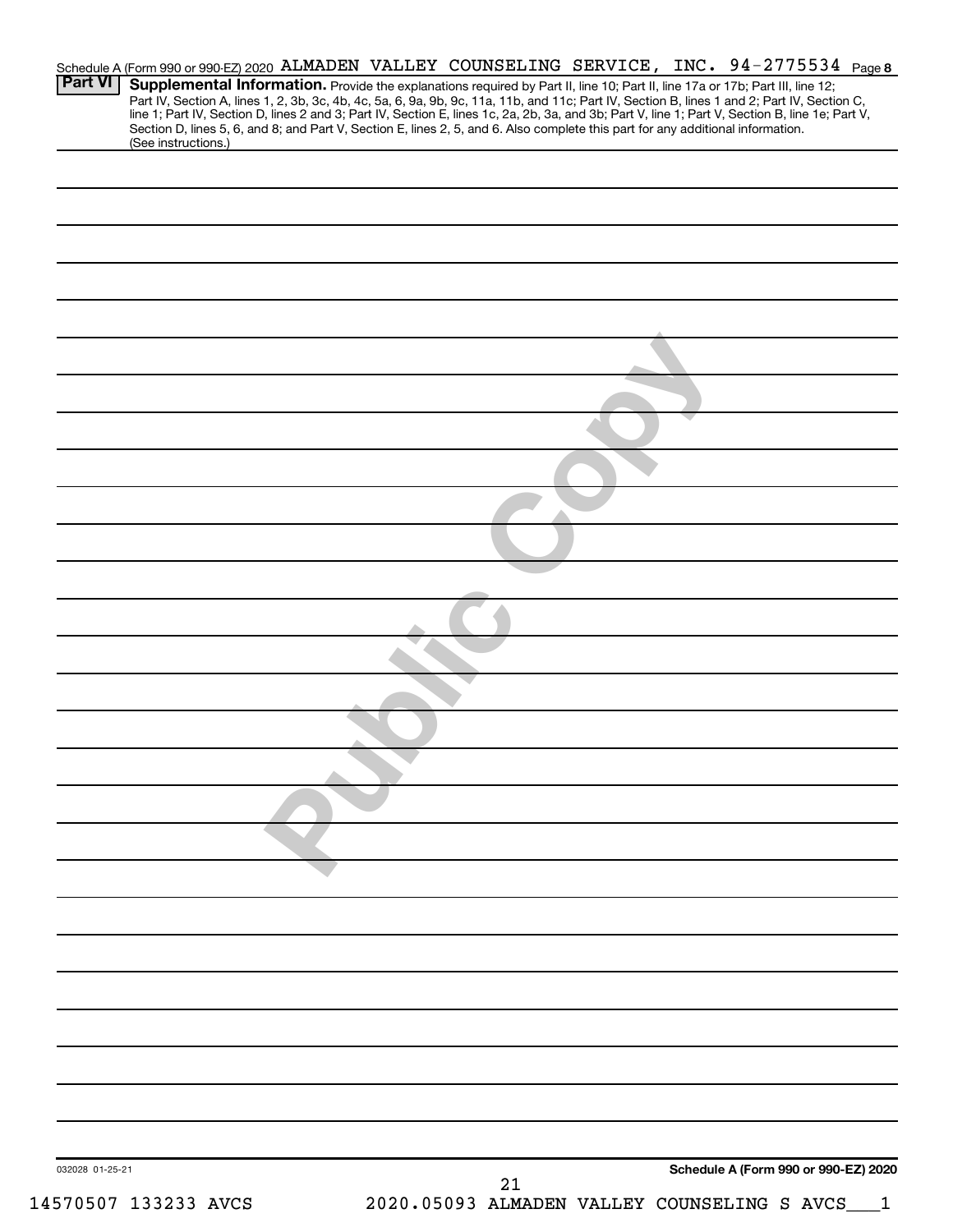**(Form 990, 990-EZ,**

Department of the Treasury Internal Revenue Service

Name of the organization

#### \*\* PUBLIC DISCLOSURE COPY \*\*

## **Schedule B Schedule of Contributors**

**or 990-PF) | Attach to Form 990, Form 990-EZ, or Form 990-PF. | Go to www.irs.gov/Form990 for the latest information.** OMB No. 1545-0047

**2020**

**Employer identification number**

|                                       |  | ALMADEN VALLEY COUNSELING SERVICE, | INC. | 94-2775534 |
|---------------------------------------|--|------------------------------------|------|------------|
| <b>Organization type (check one):</b> |  |                                    |      |            |

| Filers of:                                                                                                                                                                                                                                                                                                                                                                                                                                                                                               | Section:                                                                                                                                                                                                                                                                         |  |  |  |  |
|----------------------------------------------------------------------------------------------------------------------------------------------------------------------------------------------------------------------------------------------------------------------------------------------------------------------------------------------------------------------------------------------------------------------------------------------------------------------------------------------------------|----------------------------------------------------------------------------------------------------------------------------------------------------------------------------------------------------------------------------------------------------------------------------------|--|--|--|--|
| Form 990 or 990-EZ                                                                                                                                                                                                                                                                                                                                                                                                                                                                                       | $\boxed{\mathbf{X}}$ 501(c)( 3) (enter number) organization                                                                                                                                                                                                                      |  |  |  |  |
|                                                                                                                                                                                                                                                                                                                                                                                                                                                                                                          | $4947(a)(1)$ nonexempt charitable trust not treated as a private foundation                                                                                                                                                                                                      |  |  |  |  |
|                                                                                                                                                                                                                                                                                                                                                                                                                                                                                                          | 527 political organization                                                                                                                                                                                                                                                       |  |  |  |  |
| Form 990-PF                                                                                                                                                                                                                                                                                                                                                                                                                                                                                              | 501(c)(3) exempt private foundation                                                                                                                                                                                                                                              |  |  |  |  |
|                                                                                                                                                                                                                                                                                                                                                                                                                                                                                                          | 4947(a)(1) nonexempt charitable trust treated as a private foundation                                                                                                                                                                                                            |  |  |  |  |
|                                                                                                                                                                                                                                                                                                                                                                                                                                                                                                          | 501(c)(3) taxable private foundation                                                                                                                                                                                                                                             |  |  |  |  |
|                                                                                                                                                                                                                                                                                                                                                                                                                                                                                                          | Check if your organization is covered by the General Rule or a Special Rule.<br>Note: Only a section 501(c)(7), (8), or (10) organization can check boxes for both the General Rule and a Special Rule. See instructions.                                                        |  |  |  |  |
| <b>General Rule</b>                                                                                                                                                                                                                                                                                                                                                                                                                                                                                      |                                                                                                                                                                                                                                                                                  |  |  |  |  |
| $\lfloor x \rfloor$                                                                                                                                                                                                                                                                                                                                                                                                                                                                                      | For an organization filing Form 990, 990-EZ, or 990-PF that received, during the year, contributions totaling \$5,000 or more (in money or<br>property) from any one contributor. Complete Parts I and II. See instructions for determining a contributor's total contributions. |  |  |  |  |
| <b>Special Rules</b>                                                                                                                                                                                                                                                                                                                                                                                                                                                                                     |                                                                                                                                                                                                                                                                                  |  |  |  |  |
| For an organization described in section 501(c)(3) filing Form 990 or 990-EZ that met the 33 1/3% support test of the regulations under<br>sections 509(a)(1) and 170(b)(1)(A)(vi), that checked Schedule A (Form 990 or 990-EZ), Part II, line 13, 16a, or 16b, and that received from<br>any one contributor, during the year, total contributions of the greater of (1) \$5,000; or (2) 2% of the amount on (i) Form 990, Part VIII, line 1h<br>or (ii) Form 990-EZ, line 1. Complete Parts I and II. |                                                                                                                                                                                                                                                                                  |  |  |  |  |
| For an organization described in section 501(c)(7), (8), or (10) filing Form 990 or 990-EZ that received from any one<br>contributor, during the year, total contributions of more than \$1,000 exclusively for religious, charitable, scientific,<br>literary, or educational purposes, or for the prevention of cruelty to children or animals. Complete Parts I (entering<br>"N/A" in column (b) instead of the contributor name and address), II, and III.                                           |                                                                                                                                                                                                                                                                                  |  |  |  |  |

#### **General Rule**

# **Special Rules**  $\begin{array}{c} \n\boxed{\textbf{X}}\n\end{array}$

purpose. Don't complete any of the parts unless the General Rule applies to this organization because it received nonexclusively year, contributions exclusively for religious, charitable, etc., purposes, but no such contributions totaled more than \$1,000. If this box is checked, enter here the total contributions that were received during the year for an exclusively religious, charitable, etc., For an organization described in section 501(c)(7), (8), or (10) filing Form 990 or 990-EZ that received from any one contributor, during the religious, charitable, etc., contributions totaling \$5,000 or more during the year  $~$   $\rm{~~}~~$   $\rm{~~}~~$   $\rm{~~}~~$   $\rm{~~}~~$   $\rm{~~}~~$ 

**Caution:**  An organization that isn't covered by the General Rule and/or the Special Rules doesn't file Schedule B (Form 990, 990-EZ, or 990-PF),  **must** but it answer "No" on Part IV, line 2, of its Form 990; or check the box on line H of its Form 990-EZ or on its Form 990-PF, Part I, line 2, to certify that it doesn't meet the filing requirements of Schedule B (Form 990, 990-EZ, or 990-PF).

**For Paperwork Reduction Act Notice, see the instructions for Form 990, 990-EZ, or 990-PF. Schedule B (Form 990, 990-EZ, or 990-PF) (2020)** LHA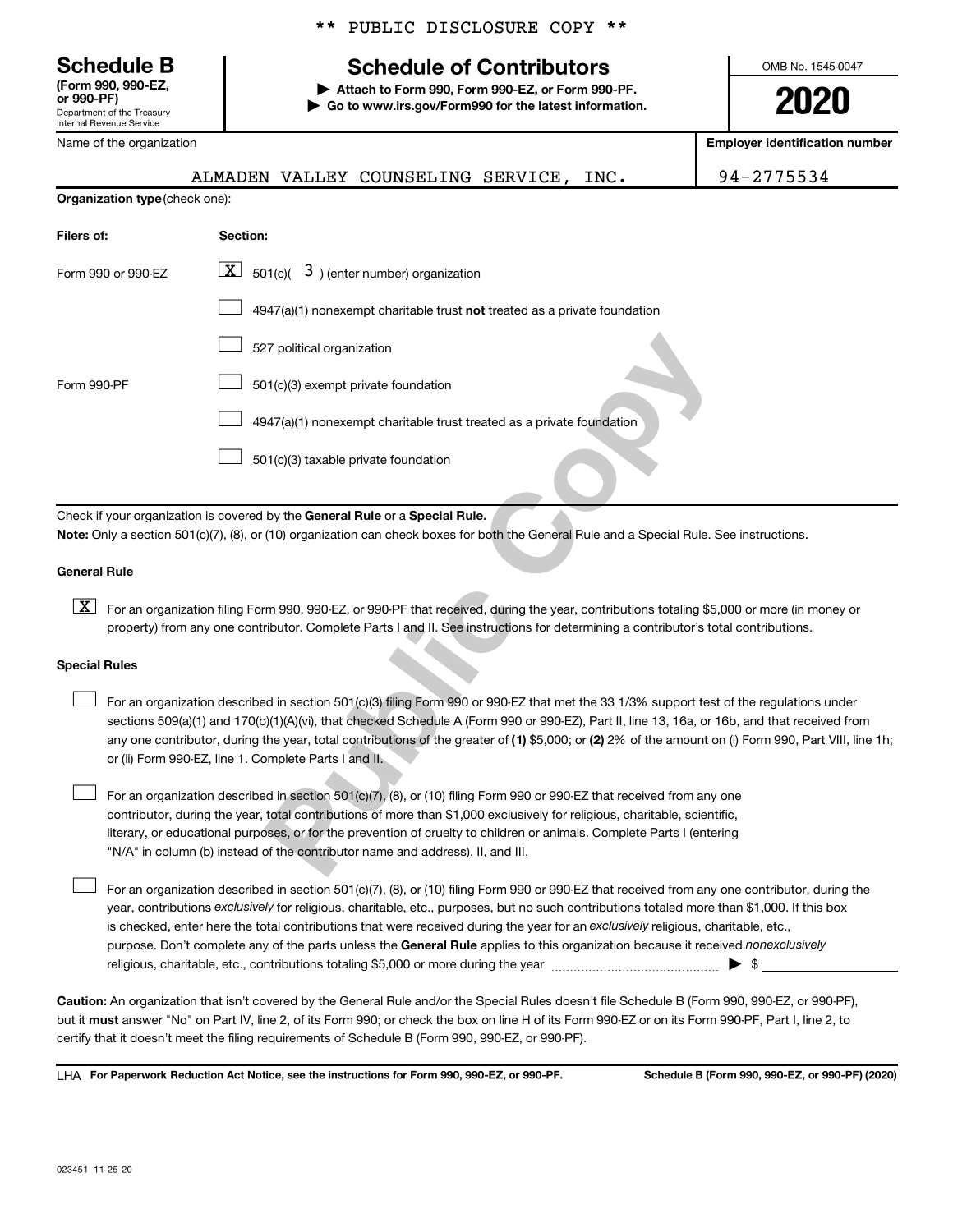| Schedule B (Form 990, 990-EZ, or 990-PF) (2020)<br>. The state of the state $\mathcal{L}$ is the state of the state of the state of the state of the state of the state of the state of the state of the state of the state of the state of the state of the state of the state of th | Page |
|---------------------------------------------------------------------------------------------------------------------------------------------------------------------------------------------------------------------------------------------------------------------------------------|------|
|---------------------------------------------------------------------------------------------------------------------------------------------------------------------------------------------------------------------------------------------------------------------------------------|------|

Name of organization

**Employer identification number**

#### ALMADEN VALLEY COUNSELING SERVICE, INC.  $\vert$  94-2775534

(b)<br>
Total contributions<br>
(c)<br> **Public Contributions**<br>
(b)<br> **Public Copy**<br> **Public Copy**<br> **Public Copy**<br> **Public Copy (c)**<br> **Public Copy (c)**<br> **Public Copy (c)**<br> **Public Copy (c)**<br> **Public Copy (c)**<br> **Public Copy (c)**<br> **Pu** 023452 11-25-20 **Schedule B (Form 990, 990-EZ, or 990-PF) (2020) (a) No. (b) Name, address, and ZIP + 4 (c) Total contributions (d) Type of contribution Person Payroll Noncash (a) No. (b) Name, address, and ZIP + 4 (c) Total contributions (d) Type of contribution Person Payroll Noncash (a) No. (b) Name, address, and ZIP + 4 (c) Total contributions (d) Type of contribution Person Payroll Noncash (a) No. (b) Name, address, and ZIP + 4 (c) Total contributions (d) Type of contribution Person Payroll Noncash (a) No. (b) Name, address, and ZIP + 4 (c) Total contributions (d) Type of contribution Person Payroll Noncash (a) No. (b) Name, address, and ZIP + 4 (c) Total contributions (d) Type of contribution Person Payroll Noncash Part I** Contributors (see instructions). Use duplicate copies of Part I if additional space is needed. \$ (Complete Part II for noncash contributions.) \$ (Complete Part II for noncash contributions.) \$ (Complete Part II for noncash contributions.) \$ (Complete Part II for noncash contributions.) \$ (Complete Part II for noncash contributions.) \$ (Complete Part II for noncash contributions.) †††††††††††††††††† 1  $\boxed{\textbf{X}}$ 70,000. 2 X 15,000. 3  $\boxed{\textbf{X}}$ 22,300. 4  $\boxed{\textbf{X}}$ 25,000. 5  $\boxed{\text{X}}$ 14,739. 6  $\boxed{\text{X}}$ 143,290.

23

14570507 133233 AVCS 2020.05093 ALMADEN VALLEY COUNSELING S AVCS\_\_\_1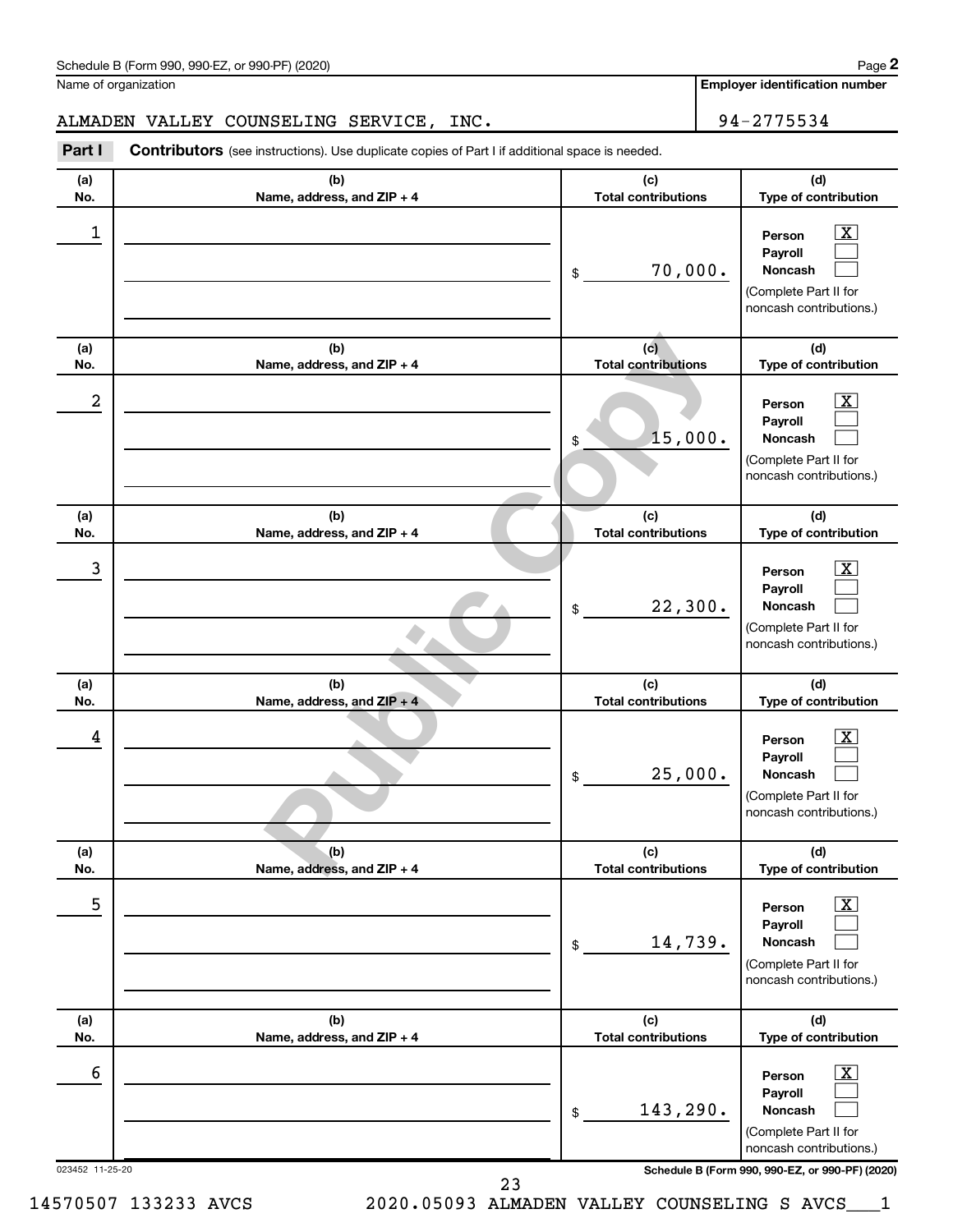| No.<br>from<br>Part I        | (b)<br>Description of noncash property given | (c)<br>FMV (or estimate)<br>(See instructions.) | (d)<br>Date received |
|------------------------------|----------------------------------------------|-------------------------------------------------|----------------------|
|                              |                                              | \$                                              |                      |
| (a)<br>No.<br>from<br>Part I | (b)<br>Description of noncash property given | (c)<br>FMV (or estimate)<br>(See instructions.) | (d)<br>Date received |
|                              |                                              | \$                                              |                      |
| (a)<br>No.<br>from<br>Part I | (b)<br>Description of noncash property given | (c)<br>FMV (or estimate)<br>(See instructions.) | (d)<br>Date received |
|                              |                                              | \$                                              |                      |
| (a)<br>No.<br>from<br>Part I | (b)<br>Description of noncash property given | (c)<br>FMV (or estimate)<br>(See instructions.) | (d)<br>Date received |
|                              |                                              | $\frac{1}{2}$                                   |                      |
| (a)<br>No.<br>from<br>Part I | (b)<br>Description of noncash property given | (c)<br>FMV (or estimate)<br>(See instructions.) | (d)<br>Date received |
|                              |                                              | \$                                              |                      |
| (a)<br>No.<br>from<br>Part I | (b)<br>Description of noncash property given | (c)<br>FMV (or estimate)<br>(See instructions.) | (d)<br>Date received |
|                              |                                              | \$                                              |                      |

Part II Noncash Property (see instructions). Use duplicate copies of Part II if additional space is needed.

Name of organization

**Employer identification number**

ALMADEN VALLEY COUNSELING SERVICE, INC. 94-2775534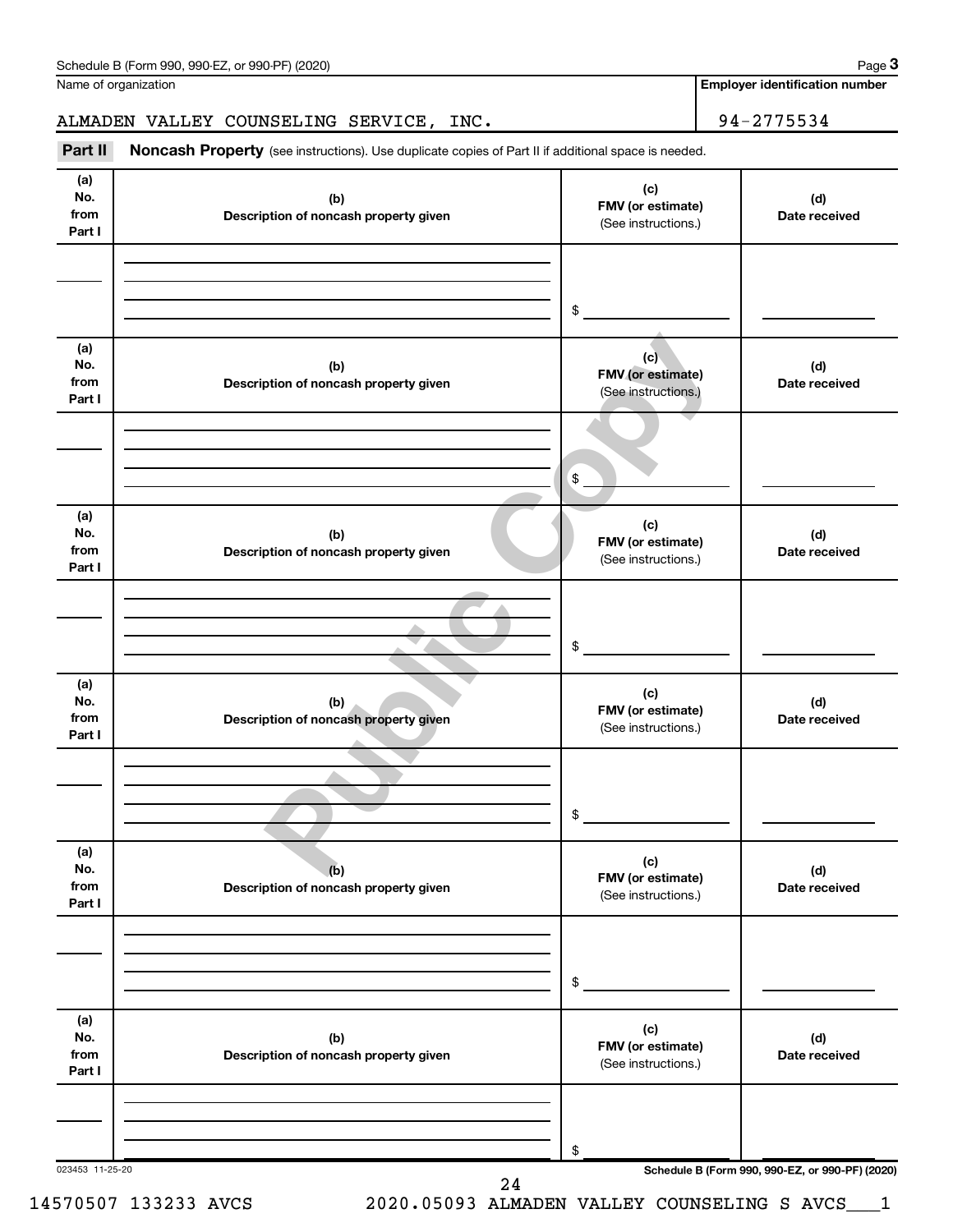|                 | Schedule B (Form 990, 990-EZ, or 990-PF) (2020)                                                                                                          |                      | Page 4                                                                                                                                                         |  |  |  |
|-----------------|----------------------------------------------------------------------------------------------------------------------------------------------------------|----------------------|----------------------------------------------------------------------------------------------------------------------------------------------------------------|--|--|--|
|                 | Name of organization                                                                                                                                     |                      | <b>Employer identification number</b>                                                                                                                          |  |  |  |
|                 | ALMADEN VALLEY COUNSELING SERVICE, INC.                                                                                                                  |                      | 94-2775534                                                                                                                                                     |  |  |  |
| Part III        | from any one contributor. Complete columns (a) through (e) and the following line entry. For organizations                                               |                      | Exclusively religious, charitable, etc., contributions to organizations described in section 501(c)(7), (8), or (10) that total more than \$1,000 for the year |  |  |  |
|                 | completing Part III, enter the total of exclusively religious, charitable, etc., contributions of \$1,000 or less for the year. (Enter this info. once.) |                      |                                                                                                                                                                |  |  |  |
| (a) No.         | Use duplicate copies of Part III if additional space is needed.                                                                                          |                      |                                                                                                                                                                |  |  |  |
| from<br>Part I  | (b) Purpose of gift                                                                                                                                      | (c) Use of gift      | (d) Description of how gift is held                                                                                                                            |  |  |  |
|                 |                                                                                                                                                          |                      |                                                                                                                                                                |  |  |  |
|                 |                                                                                                                                                          |                      |                                                                                                                                                                |  |  |  |
|                 |                                                                                                                                                          |                      |                                                                                                                                                                |  |  |  |
|                 |                                                                                                                                                          | (e) Transfer of gift |                                                                                                                                                                |  |  |  |
|                 |                                                                                                                                                          |                      |                                                                                                                                                                |  |  |  |
|                 | Transferee's name, address, and ZIP + 4                                                                                                                  |                      | Relationship of transferor to transferee                                                                                                                       |  |  |  |
|                 |                                                                                                                                                          |                      |                                                                                                                                                                |  |  |  |
|                 |                                                                                                                                                          |                      |                                                                                                                                                                |  |  |  |
| (a) No.         |                                                                                                                                                          |                      |                                                                                                                                                                |  |  |  |
| from<br>Part I  | (b) Purpose of gift                                                                                                                                      | (c) Use of gift      | (d) Description of how gift is held                                                                                                                            |  |  |  |
|                 |                                                                                                                                                          |                      |                                                                                                                                                                |  |  |  |
|                 |                                                                                                                                                          |                      |                                                                                                                                                                |  |  |  |
|                 |                                                                                                                                                          |                      |                                                                                                                                                                |  |  |  |
|                 |                                                                                                                                                          | (e) Transfer of gift |                                                                                                                                                                |  |  |  |
|                 | Transferee's name, address, and ZIP + 4                                                                                                                  |                      | Relationship of transferor to transferee                                                                                                                       |  |  |  |
|                 |                                                                                                                                                          |                      |                                                                                                                                                                |  |  |  |
|                 |                                                                                                                                                          |                      |                                                                                                                                                                |  |  |  |
|                 |                                                                                                                                                          |                      |                                                                                                                                                                |  |  |  |
| (a) No.<br>from | (b) Purpose of gift                                                                                                                                      | (c) Use of gift      | (d) Description of how gift is held                                                                                                                            |  |  |  |
| Part I          |                                                                                                                                                          |                      |                                                                                                                                                                |  |  |  |
|                 |                                                                                                                                                          |                      |                                                                                                                                                                |  |  |  |
|                 |                                                                                                                                                          |                      |                                                                                                                                                                |  |  |  |
|                 | (e) Transfer of gift                                                                                                                                     |                      |                                                                                                                                                                |  |  |  |
|                 |                                                                                                                                                          |                      |                                                                                                                                                                |  |  |  |
|                 | Transferee's name, address, and ZIP + 4                                                                                                                  |                      | Relationship of transferor to transferee                                                                                                                       |  |  |  |
|                 |                                                                                                                                                          |                      |                                                                                                                                                                |  |  |  |
|                 |                                                                                                                                                          |                      |                                                                                                                                                                |  |  |  |
| (a) No.         |                                                                                                                                                          |                      |                                                                                                                                                                |  |  |  |
| from<br>Part I  | (b) Purpose of gift                                                                                                                                      | (c) Use of gift      | (d) Description of how gift is held                                                                                                                            |  |  |  |
|                 |                                                                                                                                                          |                      |                                                                                                                                                                |  |  |  |
|                 |                                                                                                                                                          |                      |                                                                                                                                                                |  |  |  |
|                 |                                                                                                                                                          |                      |                                                                                                                                                                |  |  |  |
|                 | (e) Transfer of gift                                                                                                                                     |                      |                                                                                                                                                                |  |  |  |
|                 | Transferee's name, address, and ZIP + 4<br>Relationship of transferor to transferee                                                                      |                      |                                                                                                                                                                |  |  |  |
|                 |                                                                                                                                                          |                      |                                                                                                                                                                |  |  |  |
|                 |                                                                                                                                                          |                      |                                                                                                                                                                |  |  |  |
|                 |                                                                                                                                                          |                      |                                                                                                                                                                |  |  |  |
| 023454 11-25-20 |                                                                                                                                                          |                      | Schedule B (Form 990, 990-EZ, or 990-PF) (2020)                                                                                                                |  |  |  |
|                 |                                                                                                                                                          | 25                   |                                                                                                                                                                |  |  |  |

14570507 133233 AVCS 2020.05093 ALMADEN VALLEY COUNSELING S AVCS\_\_\_1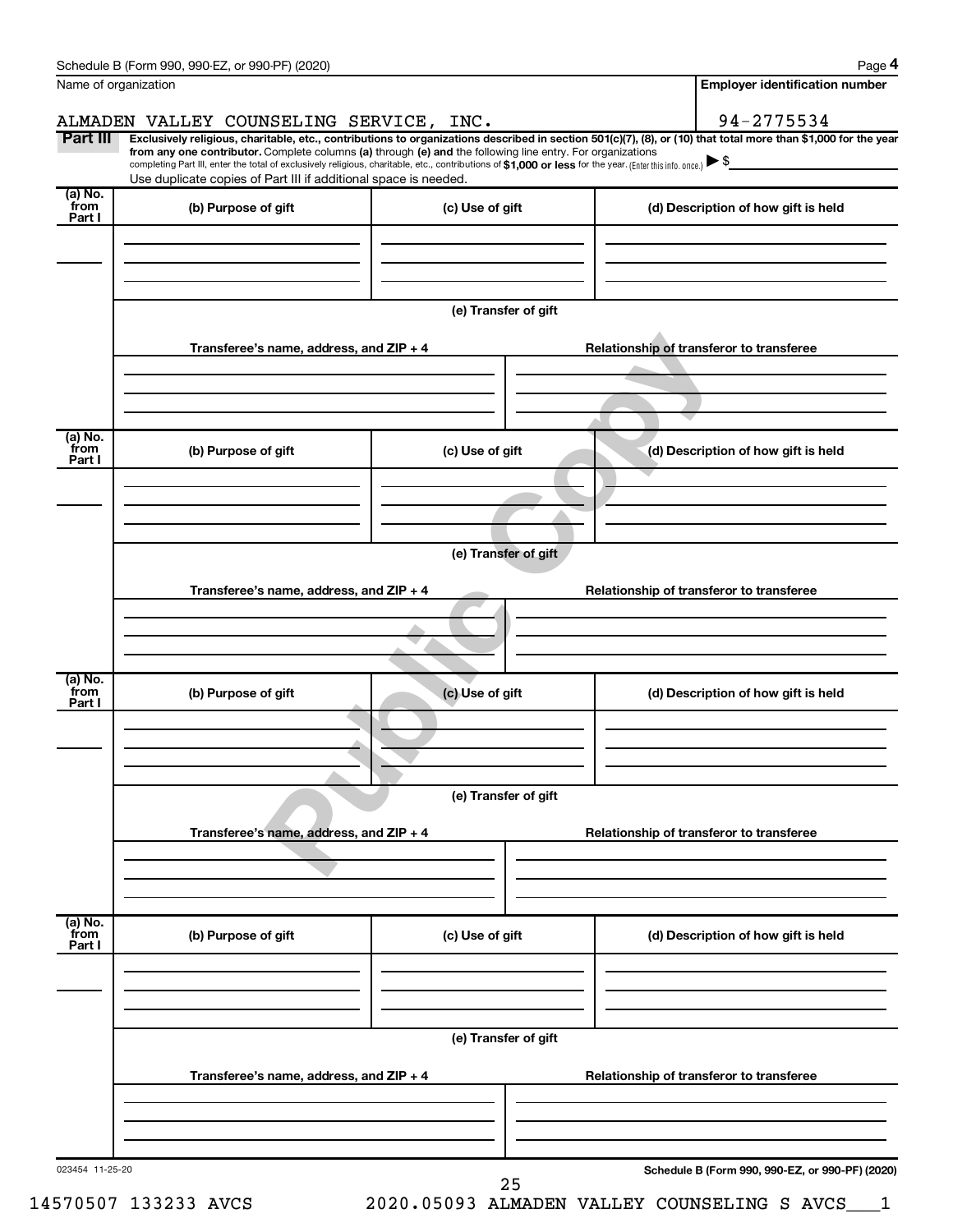| (Form 990) |  |
|------------|--|
|------------|--|

# **SCHEDULE D Supplemental Financial Statements**<br> **Form 990 2020**<br> **Part IV** line 6.7.8.9.10, 11a, 11b, 11d, 11d, 11d, 11d, 11d, 12a, 0r, 12b

**(Form 990) | Complete if the organization answered "Yes" on Form 990, Part IV, line 6, 7, 8, 9, 10, 11a, 11b, 11c, 11d, 11e, 11f, 12a, or 12b.**

**| Attach to Form 990. |Go to www.irs.gov/Form990 for instructions and the latest information.**

ALMADEN VALLEY COUNSELING SERVICE, INC.



Department of the Treasury Internal Revenue Service

Name of the organization<br>**ALMADEN VALLEY COUNSELING SERVICE, INC.** 94-2775534

| 1                      |                                                                                                                                                                           | (a) Donor advised funds | (b) Funds and other accounts                          |
|------------------------|---------------------------------------------------------------------------------------------------------------------------------------------------------------------------|-------------------------|-------------------------------------------------------|
|                        |                                                                                                                                                                           |                         |                                                       |
| 2                      | Aggregate value of contributions to (during year)                                                                                                                         |                         |                                                       |
| З                      | Aggregate value of grants from (during year)                                                                                                                              |                         |                                                       |
| 4                      |                                                                                                                                                                           |                         |                                                       |
| 5                      | Did the organization inform all donors and donor advisors in writing that the assets held in donor advised funds                                                          |                         |                                                       |
|                        |                                                                                                                                                                           |                         | Yes                                                   |
| 6                      | Did the organization inform all grantees, donors, and donor advisors in writing that grant funds can be used only                                                         |                         |                                                       |
|                        | for charitable purposes and not for the benefit of the donor or donor advisor, or for any other purpose conferring                                                        |                         |                                                       |
|                        | impermissible private benefit?                                                                                                                                            |                         | Yes                                                   |
|                        | Conservation Easements. Complete if the organization answered "Yes" on Form 990, Part IV, line 7.<br>Part II                                                              |                         |                                                       |
| 1.                     | Purpose(s) of conservation easements held by the organization (check all that apply).                                                                                     |                         |                                                       |
|                        | Preservation of land for public use (for example, recreation or education)                                                                                                |                         | Preservation of a historically important land area    |
|                        | Protection of natural habitat                                                                                                                                             |                         | Preservation of a certified historic structure        |
|                        | Preservation of open space                                                                                                                                                |                         |                                                       |
| 2                      | Complete lines 2a through 2d if the organization held a qualified conservation contribution in the form of a conservation easement on the last                            |                         |                                                       |
|                        | day of the tax year.                                                                                                                                                      |                         | Held at the End of the Tax Year                       |
|                        |                                                                                                                                                                           |                         | 2a                                                    |
|                        |                                                                                                                                                                           |                         | 2b                                                    |
|                        | Number of conservation easements on a certified historic structure included in (a) manufacture in the structure included in (a)                                           |                         | 2c                                                    |
| d                      | Number of conservation easements included in (c) acquired after 7/25/06, and not on a historic structure                                                                  |                         |                                                       |
|                        |                                                                                                                                                                           |                         | 2d                                                    |
| 3                      | Number of conservation easements modified, transferred, released, extinguished, or terminated by the organization during the tax                                          |                         |                                                       |
|                        | $year \blacktriangleright$                                                                                                                                                |                         |                                                       |
| 4                      | Number of states where property subject to conservation easement is located >                                                                                             |                         |                                                       |
| 5                      | Does the organization have a written policy regarding the periodic monitoring, inspection, handling of                                                                    |                         |                                                       |
|                        | violations, and enforcement of the conservation easements it holds?                                                                                                       |                         | Yes                                                   |
| 6                      | Staff and volunteer hours devoted to monitoring, inspecting, handling of violations, and enforcing conservation easements during the year                                 |                         |                                                       |
|                        |                                                                                                                                                                           |                         |                                                       |
| 7                      | Amount of expenses incurred in monitoring, inspecting, handling of violations, and enforcing conservation easements during the year                                       |                         |                                                       |
|                        | ▶ \$                                                                                                                                                                      |                         |                                                       |
|                        |                                                                                                                                                                           |                         |                                                       |
|                        |                                                                                                                                                                           |                         |                                                       |
|                        | Does each conservation easement reported on line 2(d) above satisfy the requirements of section 170(h)(4)(B)(i)                                                           |                         |                                                       |
|                        |                                                                                                                                                                           |                         | Yes                                                   |
|                        | In Part XIII, describe how the organization reports conservation easements in its revenue and expense statement and                                                       |                         |                                                       |
|                        | balance sheet, and include, if applicable, the text of the footnote to the organization's financial statements that describes the                                         |                         |                                                       |
|                        | organization's accounting for conservation easements.<br>Part III I                                                                                                       |                         |                                                       |
|                        | Organizations Maintaining Collections of Art, Historical Treasures, or Other Similar Assets.<br>Complete if the organization answered "Yes" on Form 990, Part IV, line 8. |                         |                                                       |
|                        |                                                                                                                                                                           |                         |                                                       |
|                        | 1a If the organization elected, as permitted under FASB ASC 958, not to report in its revenue statement and balance sheet works                                           |                         |                                                       |
|                        | of art, historical treasures, or other similar assets held for public exhibition, education, or research in furtherance of public                                         |                         |                                                       |
|                        | service, provide in Part XIII the text of the footnote to its financial statements that describes these items.                                                            |                         |                                                       |
|                        | <b>b</b> If the organization elected, as permitted under FASB ASC 958, to report in its revenue statement and balance sheet works of                                      |                         |                                                       |
|                        | art, historical treasures, or other similar assets held for public exhibition, education, or research in furtherance of public service,                                   |                         |                                                       |
|                        | provide the following amounts relating to these items:                                                                                                                    |                         |                                                       |
|                        |                                                                                                                                                                           |                         | $\blacktriangleright$ s                               |
|                        | (ii) Assets included in Form 990, Part X                                                                                                                                  |                         | $\blacktriangleright$ s                               |
| 8<br>9<br>$\mathbf{2}$ | If the organization received or held works of art, historical treasures, or other similar assets for financial gain, provide                                              |                         |                                                       |
|                        | the following amounts required to be reported under FASB ASC 958 relating to these items:                                                                                 |                         |                                                       |
| а                      |                                                                                                                                                                           |                         | $\blacktriangleright$ \$                              |
|                        | LHA For Paperwork Reduction Act Notice, see the Instructions for Form 990.                                                                                                |                         | $\blacktriangleright$ s<br>Schedule D (Form 990) 2020 |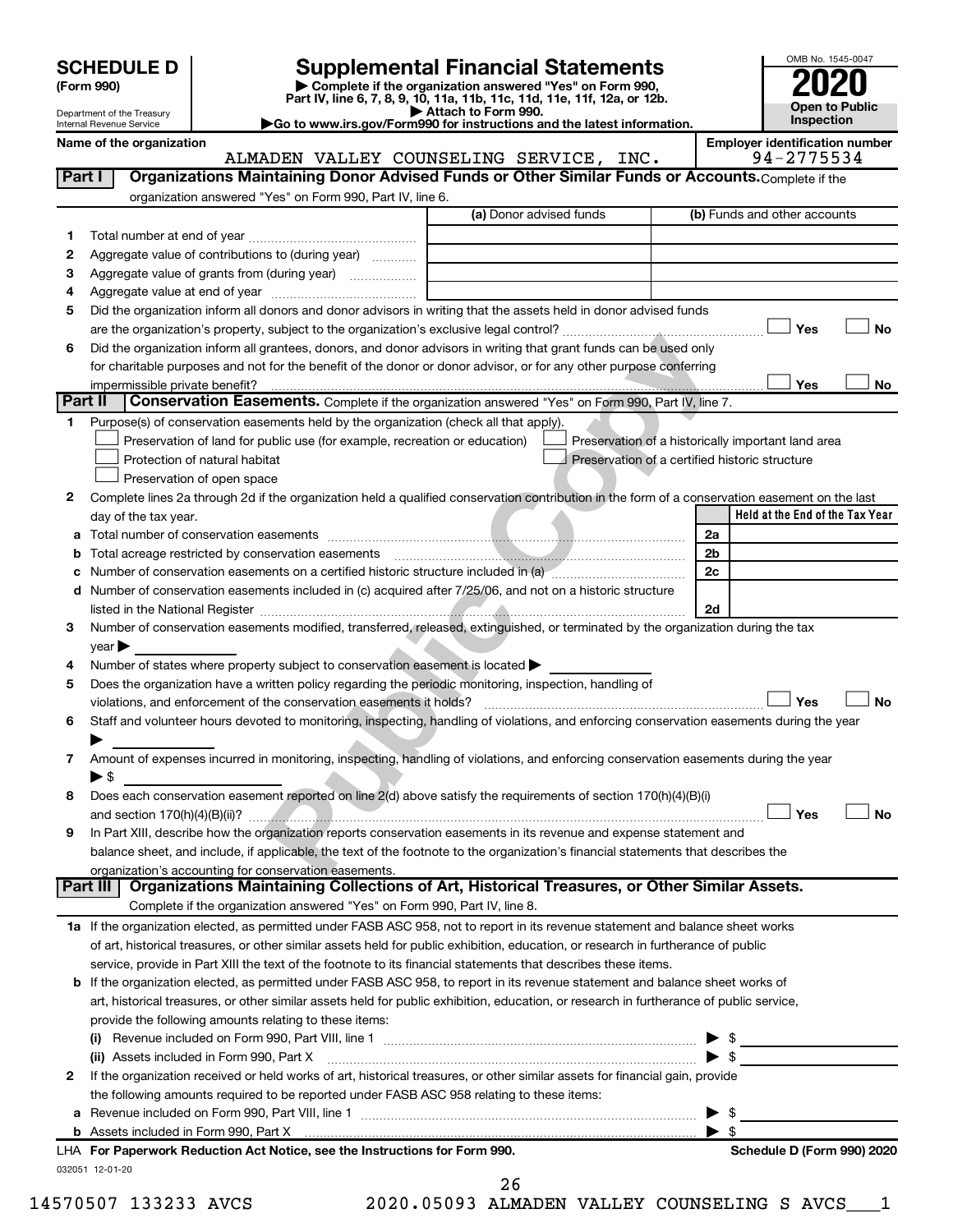|    | Schedule D (Form 990) 2020                                                                                                                                                                                                                | ALMADEN VALLEY COUNSELING SERVICE, INC. |   |                |                                                                                                                                                                                                                               |                                 | 94-2775534 $Page 2$                                      |         |
|----|-------------------------------------------------------------------------------------------------------------------------------------------------------------------------------------------------------------------------------------------|-----------------------------------------|---|----------------|-------------------------------------------------------------------------------------------------------------------------------------------------------------------------------------------------------------------------------|---------------------------------|----------------------------------------------------------|---------|
|    | Part III<br>Organizations Maintaining Collections of Art, Historical Treasures, or Other Similar Assets (continued)                                                                                                                       |                                         |   |                |                                                                                                                                                                                                                               |                                 |                                                          |         |
| 3  | Using the organization's acquisition, accession, and other records, check any of the following that make significant use of its                                                                                                           |                                         |   |                |                                                                                                                                                                                                                               |                                 |                                                          |         |
|    | collection items (check all that apply):                                                                                                                                                                                                  |                                         |   |                |                                                                                                                                                                                                                               |                                 |                                                          |         |
| а  | Public exhibition                                                                                                                                                                                                                         |                                         | d |                | Loan or exchange program                                                                                                                                                                                                      |                                 |                                                          |         |
| b  | Scholarly research                                                                                                                                                                                                                        |                                         | e |                | Other and the contract of the contract of the contract of the contract of the contract of the contract of the contract of the contract of the contract of the contract of the contract of the contract of the contract of the |                                 |                                                          |         |
| c  | Preservation for future generations                                                                                                                                                                                                       |                                         |   |                |                                                                                                                                                                                                                               |                                 |                                                          |         |
| 4  | Provide a description of the organization's collections and explain how they further the organization's exempt purpose in Part XIII.                                                                                                      |                                         |   |                |                                                                                                                                                                                                                               |                                 |                                                          |         |
| 5  | During the year, did the organization solicit or receive donations of art, historical treasures, or other similar assets                                                                                                                  |                                         |   |                |                                                                                                                                                                                                                               |                                 |                                                          |         |
|    |                                                                                                                                                                                                                                           |                                         |   |                |                                                                                                                                                                                                                               |                                 | Yes                                                      | No      |
|    | Part IV<br>Escrow and Custodial Arrangements. Complete if the organization answered "Yes" on Form 990, Part IV, line 9, or                                                                                                                |                                         |   |                |                                                                                                                                                                                                                               |                                 |                                                          |         |
|    | reported an amount on Form 990, Part X, line 21.                                                                                                                                                                                          |                                         |   |                |                                                                                                                                                                                                                               |                                 |                                                          |         |
|    | 1a Is the organization an agent, trustee, custodian or other intermediary for contributions or other assets not included                                                                                                                  |                                         |   |                |                                                                                                                                                                                                                               |                                 |                                                          |         |
|    |                                                                                                                                                                                                                                           |                                         |   |                |                                                                                                                                                                                                                               |                                 | Yes                                                      | No      |
| b  | If "Yes," explain the arrangement in Part XIII and complete the following table:                                                                                                                                                          |                                         |   |                |                                                                                                                                                                                                                               |                                 |                                                          |         |
|    |                                                                                                                                                                                                                                           |                                         |   |                |                                                                                                                                                                                                                               |                                 | Amount                                                   |         |
| с  | Beginning balance entrance contains and the contact of the contact of the contact of the contact of the contact of the contact of the contact of the contact of the contact of the contact of the contact of the contact of th            |                                         |   |                |                                                                                                                                                                                                                               | 1c                              |                                                          |         |
|    | Additions during the year manufactured and an account of the year and year and year and year and year and year                                                                                                                            |                                         |   |                |                                                                                                                                                                                                                               | 1d                              |                                                          |         |
| е  | Distributions during the year measurements and contained a state of the state of the state of the state of the                                                                                                                            |                                         |   |                |                                                                                                                                                                                                                               | 1e<br>1f                        |                                                          |         |
| f  | 2a Did the organization include an amount on Form 990, Part X, line 21, for escrow or custodial account liability?                                                                                                                        |                                         |   |                |                                                                                                                                                                                                                               |                                 | Yes                                                      | No      |
|    | <b>b</b> If "Yes," explain the arrangement in Part XIII. Check here if the explanation has been provided on Part XIII                                                                                                                     |                                         |   |                |                                                                                                                                                                                                                               |                                 |                                                          |         |
|    | Part V<br><b>Endowment Funds.</b> Complete if the organization answered "Yes" on Form 990, Part IV, line 10.                                                                                                                              |                                         |   |                |                                                                                                                                                                                                                               |                                 |                                                          |         |
|    |                                                                                                                                                                                                                                           | (a) Current year                        |   | (b) Prior year | (c) Two years back                                                                                                                                                                                                            |                                 | $\vert$ (d) Three years back $\vert$ (e) Four years back |         |
| 1a | Beginning of year balance <i>manumman</i>                                                                                                                                                                                                 |                                         |   |                |                                                                                                                                                                                                                               |                                 |                                                          |         |
| b  |                                                                                                                                                                                                                                           |                                         |   |                |                                                                                                                                                                                                                               |                                 |                                                          |         |
|    | Net investment earnings, gains, and losses                                                                                                                                                                                                |                                         |   |                |                                                                                                                                                                                                                               |                                 |                                                          |         |
| d  |                                                                                                                                                                                                                                           |                                         |   |                |                                                                                                                                                                                                                               |                                 |                                                          |         |
|    | e Other expenditures for facilities                                                                                                                                                                                                       |                                         |   |                |                                                                                                                                                                                                                               |                                 |                                                          |         |
|    | and programs                                                                                                                                                                                                                              |                                         |   |                |                                                                                                                                                                                                                               |                                 |                                                          |         |
| Ť. | Administrative expenses                                                                                                                                                                                                                   |                                         |   |                |                                                                                                                                                                                                                               |                                 |                                                          |         |
| g  | End of year balance                                                                                                                                                                                                                       |                                         |   |                |                                                                                                                                                                                                                               |                                 |                                                          |         |
| 2  | Provide the estimated percentage of the current year end balance (line 1g, column (a)) held as:                                                                                                                                           |                                         |   |                |                                                                                                                                                                                                                               |                                 |                                                          |         |
|    | Board designated or quasi-endowment                                                                                                                                                                                                       |                                         |   |                |                                                                                                                                                                                                                               |                                 |                                                          |         |
| b  | Permanent endowment                                                                                                                                                                                                                       | %                                       |   |                |                                                                                                                                                                                                                               |                                 |                                                          |         |
| с  | Term endowment $\blacktriangleright$                                                                                                                                                                                                      | %                                       |   |                |                                                                                                                                                                                                                               |                                 |                                                          |         |
|    | The percentages on lines 2a, 2b, and 2c should equal 100%.                                                                                                                                                                                |                                         |   |                |                                                                                                                                                                                                                               |                                 |                                                          |         |
|    | 3a Are there endowment funds not in the possession of the organization that are held and administered for the organization                                                                                                                |                                         |   |                |                                                                                                                                                                                                                               |                                 |                                                          |         |
|    | by:                                                                                                                                                                                                                                       |                                         |   |                |                                                                                                                                                                                                                               |                                 | <b>Yes</b>                                               | No      |
|    | (i)                                                                                                                                                                                                                                       |                                         |   |                |                                                                                                                                                                                                                               |                                 | 3a(i)                                                    |         |
|    |                                                                                                                                                                                                                                           |                                         |   |                |                                                                                                                                                                                                                               |                                 | 3a(ii)                                                   |         |
|    |                                                                                                                                                                                                                                           |                                         |   |                |                                                                                                                                                                                                                               |                                 | 3b                                                       |         |
| 4  | Describe in Part XIII the intended uses of the organization's endowment funds.                                                                                                                                                            |                                         |   |                |                                                                                                                                                                                                                               |                                 |                                                          |         |
|    | <b>Part VI</b><br>Land, Buildings, and Equipment.                                                                                                                                                                                         |                                         |   |                |                                                                                                                                                                                                                               |                                 |                                                          |         |
|    | Complete if the organization answered "Yes" on Form 990, Part IV, line 11a. See Form 990, Part X, line 10.                                                                                                                                |                                         |   |                |                                                                                                                                                                                                                               |                                 |                                                          |         |
|    | Description of property                                                                                                                                                                                                                   | (a) Cost or other<br>basis (investment) |   |                | (b) Cost or other                                                                                                                                                                                                             | (c) Accumulated<br>depreciation | (d) Book value                                           |         |
|    |                                                                                                                                                                                                                                           |                                         |   |                | basis (other)                                                                                                                                                                                                                 |                                 |                                                          |         |
|    | <b>1a</b> Land <b>Executive Contract and Service Contract and Service Contract and Service Contract and Service Contract and Service Contract and Service Contract and Service Contract and Service Contract and Service Contract and</b> |                                         |   |                | 27,301.                                                                                                                                                                                                                       | 23,887.                         |                                                          | 3,414.  |
| b  |                                                                                                                                                                                                                                           |                                         |   |                |                                                                                                                                                                                                                               |                                 |                                                          |         |
|    |                                                                                                                                                                                                                                           |                                         |   |                | 21,007.                                                                                                                                                                                                                       | 12,963.                         |                                                          | 8,044.  |
|    |                                                                                                                                                                                                                                           |                                         |   |                | 8,554.                                                                                                                                                                                                                        | 8,221.                          |                                                          | 333.    |
| е  | Total. Add lines 1a through 1e. (Column (d) must equal Form 990, Part X, column (B), line 10c.)                                                                                                                                           |                                         |   |                |                                                                                                                                                                                                                               |                                 |                                                          | 11,791. |
|    |                                                                                                                                                                                                                                           |                                         |   |                |                                                                                                                                                                                                                               |                                 |                                                          |         |
|    |                                                                                                                                                                                                                                           |                                         |   |                |                                                                                                                                                                                                                               |                                 | Schedule D (Form 990) 2020                               |         |
|    |                                                                                                                                                                                                                                           |                                         |   |                |                                                                                                                                                                                                                               |                                 |                                                          |         |
|    |                                                                                                                                                                                                                                           |                                         |   |                |                                                                                                                                                                                                                               |                                 |                                                          |         |
|    |                                                                                                                                                                                                                                           |                                         |   |                |                                                                                                                                                                                                                               |                                 |                                                          |         |
|    |                                                                                                                                                                                                                                           |                                         |   |                |                                                                                                                                                                                                                               |                                 |                                                          |         |
|    | 032052 12-01-20                                                                                                                                                                                                                           |                                         |   |                |                                                                                                                                                                                                                               |                                 |                                                          |         |

032052 12-01-20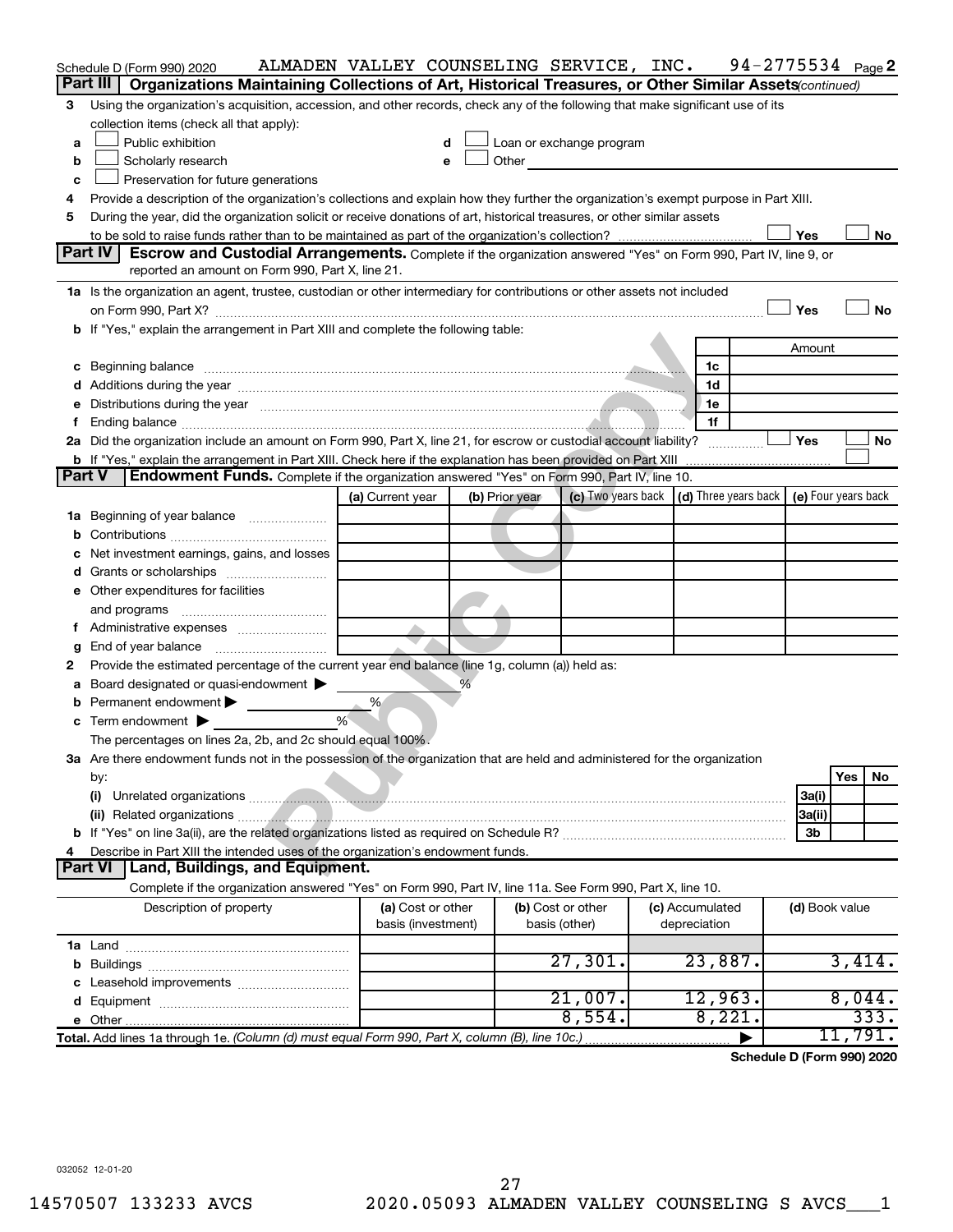|                  | Schedule D (Form 990) 2020    | ALMADEN VALLEY COUNSELING SERVICE, INC.                                                                                                              |                 |                |  | $94 - 2775534$ Page 3                                                                                                                                                 |
|------------------|-------------------------------|------------------------------------------------------------------------------------------------------------------------------------------------------|-----------------|----------------|--|-----------------------------------------------------------------------------------------------------------------------------------------------------------------------|
| <b>Part VIII</b> |                               | <b>Investments - Other Securities.</b>                                                                                                               |                 |                |  |                                                                                                                                                                       |
|                  |                               | Complete if the organization answered "Yes" on Form 990, Part IV, line 11b. See Form 990, Part X, line 12.                                           |                 |                |  |                                                                                                                                                                       |
|                  |                               | (a) Description of security or category (including name of security)                                                                                 |                 | (b) Book value |  | (c) Method of valuation: Cost or end-of-year market value                                                                                                             |
|                  | (1) Financial derivatives     |                                                                                                                                                      |                 |                |  |                                                                                                                                                                       |
|                  |                               |                                                                                                                                                      |                 |                |  |                                                                                                                                                                       |
| $(3)$ Other      |                               |                                                                                                                                                      |                 |                |  |                                                                                                                                                                       |
| (A)              |                               |                                                                                                                                                      |                 |                |  |                                                                                                                                                                       |
| (B)              |                               |                                                                                                                                                      |                 |                |  |                                                                                                                                                                       |
| (C)              |                               |                                                                                                                                                      |                 |                |  |                                                                                                                                                                       |
| (D)              |                               |                                                                                                                                                      |                 |                |  |                                                                                                                                                                       |
| (E)              |                               |                                                                                                                                                      |                 |                |  |                                                                                                                                                                       |
| (F)              |                               |                                                                                                                                                      |                 |                |  |                                                                                                                                                                       |
| (G)              |                               |                                                                                                                                                      |                 |                |  |                                                                                                                                                                       |
| (H)              |                               |                                                                                                                                                      |                 |                |  |                                                                                                                                                                       |
|                  |                               | Total. (Col. (b) must equal Form 990, Part X, col. (B) line 12.)                                                                                     |                 |                |  |                                                                                                                                                                       |
|                  |                               | Part VIII Investments - Program Related.                                                                                                             |                 |                |  |                                                                                                                                                                       |
|                  | (a) Description of investment | Complete if the organization answered "Yes" on Form 990, Part IV, line 11c. See Form 990, Part X, line 13.                                           |                 | (b) Book value |  | (c) Method of valuation: Cost or end-of-year market value                                                                                                             |
|                  |                               |                                                                                                                                                      |                 |                |  |                                                                                                                                                                       |
| (1)              |                               |                                                                                                                                                      |                 |                |  |                                                                                                                                                                       |
| (2)              |                               |                                                                                                                                                      |                 |                |  |                                                                                                                                                                       |
| (3)              |                               |                                                                                                                                                      |                 |                |  |                                                                                                                                                                       |
| (4)              |                               |                                                                                                                                                      |                 |                |  |                                                                                                                                                                       |
| (5)              |                               |                                                                                                                                                      |                 |                |  |                                                                                                                                                                       |
| (6)              |                               |                                                                                                                                                      |                 |                |  |                                                                                                                                                                       |
| (7)              |                               |                                                                                                                                                      |                 |                |  |                                                                                                                                                                       |
| (8)<br>(9)       |                               |                                                                                                                                                      |                 |                |  |                                                                                                                                                                       |
|                  |                               | Total. (Col. (b) must equal Form 990, Part X, col. (B) line 13.)                                                                                     |                 |                |  |                                                                                                                                                                       |
| Part IX          | <b>Other Assets.</b>          |                                                                                                                                                      |                 |                |  |                                                                                                                                                                       |
|                  |                               | Complete if the organization answered "Yes" on Form 990, Part IV, line 11d. See Form 990, Part X, line 15.                                           |                 |                |  |                                                                                                                                                                       |
|                  |                               |                                                                                                                                                      | (a) Description |                |  | (b) Book value                                                                                                                                                        |
| (1)              |                               |                                                                                                                                                      |                 |                |  |                                                                                                                                                                       |
| (2)              |                               |                                                                                                                                                      |                 |                |  |                                                                                                                                                                       |
| (3)              |                               |                                                                                                                                                      |                 |                |  |                                                                                                                                                                       |
| (4)              |                               |                                                                                                                                                      |                 |                |  |                                                                                                                                                                       |
| (5)              |                               |                                                                                                                                                      |                 |                |  |                                                                                                                                                                       |
| (6)              |                               |                                                                                                                                                      |                 |                |  |                                                                                                                                                                       |
| (7)              |                               |                                                                                                                                                      |                 |                |  |                                                                                                                                                                       |
| (8)              |                               |                                                                                                                                                      |                 |                |  |                                                                                                                                                                       |
| (9)              |                               |                                                                                                                                                      |                 |                |  |                                                                                                                                                                       |
|                  |                               | Total. (Column (b) must equal Form 990, Part X, col. (B) line 15.)                                                                                   |                 |                |  |                                                                                                                                                                       |
| Part X           | <b>Other Liabilities.</b>     |                                                                                                                                                      |                 |                |  |                                                                                                                                                                       |
|                  |                               | Complete if the organization answered "Yes" on Form 990, Part IV, line 11e or 11f. See Form 990, Part X, line 25.                                    |                 |                |  |                                                                                                                                                                       |
| 1.               |                               | (a) Description of liability                                                                                                                         |                 |                |  | (b) Book value                                                                                                                                                        |
| (1)              | Federal income taxes          |                                                                                                                                                      |                 |                |  |                                                                                                                                                                       |
| (2)              |                               |                                                                                                                                                      |                 |                |  |                                                                                                                                                                       |
| (3)              |                               |                                                                                                                                                      |                 |                |  |                                                                                                                                                                       |
| (4)              |                               |                                                                                                                                                      |                 |                |  |                                                                                                                                                                       |
| (5)              |                               |                                                                                                                                                      |                 |                |  |                                                                                                                                                                       |
| (6)              |                               |                                                                                                                                                      |                 |                |  |                                                                                                                                                                       |
| (7)              |                               |                                                                                                                                                      |                 |                |  |                                                                                                                                                                       |
| (8)              |                               |                                                                                                                                                      |                 |                |  |                                                                                                                                                                       |
| (9)              |                               |                                                                                                                                                      |                 |                |  |                                                                                                                                                                       |
|                  |                               |                                                                                                                                                      |                 |                |  |                                                                                                                                                                       |
|                  |                               | 2. Liability for uncertain tax positions. In Part XIII, provide the text of the footnote to the organization's financial statements that reports the |                 |                |  |                                                                                                                                                                       |
|                  |                               |                                                                                                                                                      |                 |                |  | $\lfloor x \rfloor$<br>organization's liability for uncertain tax positions under FASB ASC 740. Check here if the text of the footnote has been provided in Part XIII |

032053 12-01-20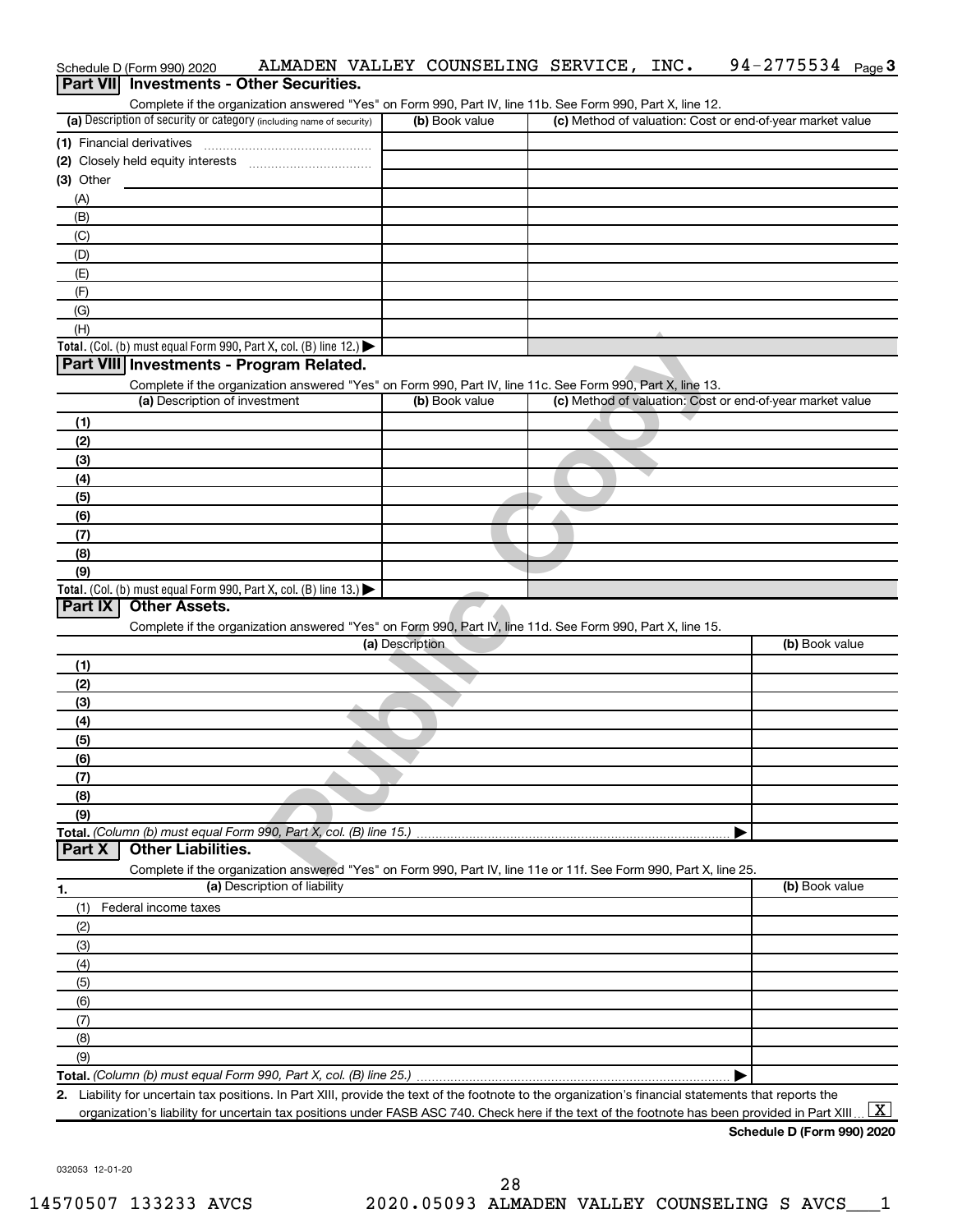|        | ALMADEN VALLEY COUNSELING SERVICE, INC.<br>Schedule D (Form 990) 2020                                                                                                                                                                |                                |              | $94 - 2775534$ Page 4      |                |
|--------|--------------------------------------------------------------------------------------------------------------------------------------------------------------------------------------------------------------------------------------|--------------------------------|--------------|----------------------------|----------------|
|        | Reconciliation of Revenue per Audited Financial Statements With Revenue per Return.<br><b>Part XI</b>                                                                                                                                |                                |              |                            |                |
|        | Complete if the organization answered "Yes" on Form 990, Part IV, line 12a.                                                                                                                                                          |                                |              |                            |                |
| 1      | Total revenue, gains, and other support per audited financial statements [11, 11] matter controller and the support per audited financial statements [11] matter controller and the support of the support of the support of t       |                                | $\mathbf{1}$ | 1,040,013.                 |                |
| 2      | Amounts included on line 1 but not on Form 990, Part VIII, line 12:                                                                                                                                                                  |                                |              |                            |                |
| a      |                                                                                                                                                                                                                                      | 2a<br>2 <sub>b</sub>           |              |                            |                |
| b      |                                                                                                                                                                                                                                      | 2c                             |              |                            |                |
| с<br>d |                                                                                                                                                                                                                                      | 2d                             |              |                            |                |
| е      | Add lines 2a through 2d                                                                                                                                                                                                              |                                | 2e           |                            | $\mathbf{0}$ . |
| З      |                                                                                                                                                                                                                                      |                                | 3            | 1,040,013.                 |                |
| 4      | Amounts included on Form 990, Part VIII, line 12, but not on line 1:                                                                                                                                                                 |                                |              |                            |                |
| а      |                                                                                                                                                                                                                                      | 4a                             |              |                            |                |
| b      |                                                                                                                                                                                                                                      | 4 <sub>b</sub>                 |              |                            |                |
|        | c Add lines 4a and 4b                                                                                                                                                                                                                |                                | 4с           |                            | $0 \cdot$      |
| 5      |                                                                                                                                                                                                                                      |                                | 5            | 1,040,013.                 |                |
|        | Part XII   Reconciliation of Expenses per Audited Financial Statements With Expenses per Return.                                                                                                                                     |                                |              |                            |                |
|        | Complete if the organization answered "Yes" on Form 990, Part IV, line 12a.                                                                                                                                                          | and the company of the company |              |                            |                |
| 1      |                                                                                                                                                                                                                                      |                                | 1            |                            | 840,088.       |
| 2      | Amounts included on line 1 but not on Form 990, Part IX, line 25:                                                                                                                                                                    |                                |              |                            |                |
| а      |                                                                                                                                                                                                                                      | 2a                             |              |                            |                |
| b      |                                                                                                                                                                                                                                      | 2 <sub>b</sub>                 |              |                            |                |
| с      |                                                                                                                                                                                                                                      | 2c                             |              |                            |                |
| d      |                                                                                                                                                                                                                                      | 2d                             |              |                            |                |
| е      | Add lines 2a through 2d <b>contained a contained a contained a contained a contained a contained a contained a contained a contact a contact a contact a contact a contact a contact a contact a contact a contact a contact a c</b> |                                | 2e           |                            | υ.<br>840,088. |
| З      |                                                                                                                                                                                                                                      |                                | 3            |                            |                |
| 4      | Amounts included on Form 990, Part IX, line 25, but not on line 1:                                                                                                                                                                   | 4a                             |              |                            |                |
| а<br>b |                                                                                                                                                                                                                                      | 4 <sub>h</sub>                 |              |                            |                |
|        | c Add lines 4a and 4b                                                                                                                                                                                                                |                                | 4с           |                            | υ.             |
| 5      | Total expenses. Add lines 3 and 4c. (This must equal Form 990, Part I, line 18.) manu-contract manu-controller                                                                                                                       |                                | 5            |                            | 840,088.       |
|        | Part XIII Supplemental Information.                                                                                                                                                                                                  |                                |              |                            |                |
|        | Provide the descriptions required for Part II, lines 3, 5, and 9; Part III, lines 1a and 4; Part IV, lines 1b and 2b; Part V, line 4; Part X, line 2; Part XI,                                                                       |                                |              |                            |                |
|        | lines 2d and 4b; and Part XII, lines 2d and 4b. Also complete this part to provide any additional information.                                                                                                                       |                                |              |                            |                |
|        |                                                                                                                                                                                                                                      |                                |              |                            |                |
|        |                                                                                                                                                                                                                                      |                                |              |                            |                |
|        | PART X, LINE 2:                                                                                                                                                                                                                      |                                |              |                            |                |
|        |                                                                                                                                                                                                                                      |                                |              |                            |                |
|        | GENERALLY ACCEPTED ACCOUNTING PRINCIPLES PROVIDE ACCOUNTING AND DISCLOSURE                                                                                                                                                           |                                |              |                            |                |
|        |                                                                                                                                                                                                                                      |                                |              |                            |                |
|        | GUIDANCE ABOUT POSITIONS TAKEN BY AN ORGANIZATION IN ITS TAX RETURNS THAT                                                                                                                                                            |                                |              |                            |                |
|        |                                                                                                                                                                                                                                      |                                |              |                            |                |
|        | MIGHT BE UNCERTAIN. MANAGEMENT HAS CONSIDERED ITS TAX POSITIONS AND                                                                                                                                                                  |                                |              |                            |                |
|        | BELIEVES THAT ALL THE POSITIONS TAKEN BY THE ORGANIZATION IN ITS FEDERAL                                                                                                                                                             |                                |              |                            |                |
|        |                                                                                                                                                                                                                                      |                                |              |                            |                |
|        | AND STATE EXEMPT ORGANIZATION TAX RETURNS ARE MORE LIKELY THAN NOT TO BE                                                                                                                                                             |                                |              |                            |                |
|        |                                                                                                                                                                                                                                      |                                |              |                            |                |
|        | SUSTAINED UPON EXAMINATION.                                                                                                                                                                                                          |                                |              |                            |                |
|        |                                                                                                                                                                                                                                      |                                |              |                            |                |
|        |                                                                                                                                                                                                                                      |                                |              |                            |                |
|        |                                                                                                                                                                                                                                      |                                |              |                            |                |
|        |                                                                                                                                                                                                                                      |                                |              |                            |                |
|        |                                                                                                                                                                                                                                      |                                |              |                            |                |
|        |                                                                                                                                                                                                                                      |                                |              |                            |                |
|        |                                                                                                                                                                                                                                      |                                |              |                            |                |
|        |                                                                                                                                                                                                                                      |                                |              |                            |                |
|        |                                                                                                                                                                                                                                      |                                |              |                            |                |
|        |                                                                                                                                                                                                                                      |                                |              |                            |                |
|        | 032054 12-01-20                                                                                                                                                                                                                      |                                |              | Schedule D (Form 990) 2020 |                |

| GENERALLY ACCEPTED ACCOUNTING PRINCIPLES PROVIDE ACCOUNTING AND DISCLOSURE |
|----------------------------------------------------------------------------|
| GUIDANCE ABOUT POSITIONS TAKEN BY AN ORGANIZATION IN ITS TAX RETURNS THAT  |
| MIGHT BE UNCERTAIN. MANAGEMENT HAS CONSIDERED ITS TAX POSITIONS AND        |
| BELIEVES THAT ALL THE POSITIONS TAKEN BY THE ORGANIZATION IN ITS FEDERAL   |
| AND STATE EXEMPT ORGANIZATION TAX RETURNS ARE MORE LIKELY THAN NOT TO BE   |
| SUSTAINED UPON EXAMINATION.                                                |

032054 12-01-20

**Schedule D (Form 990) 2020**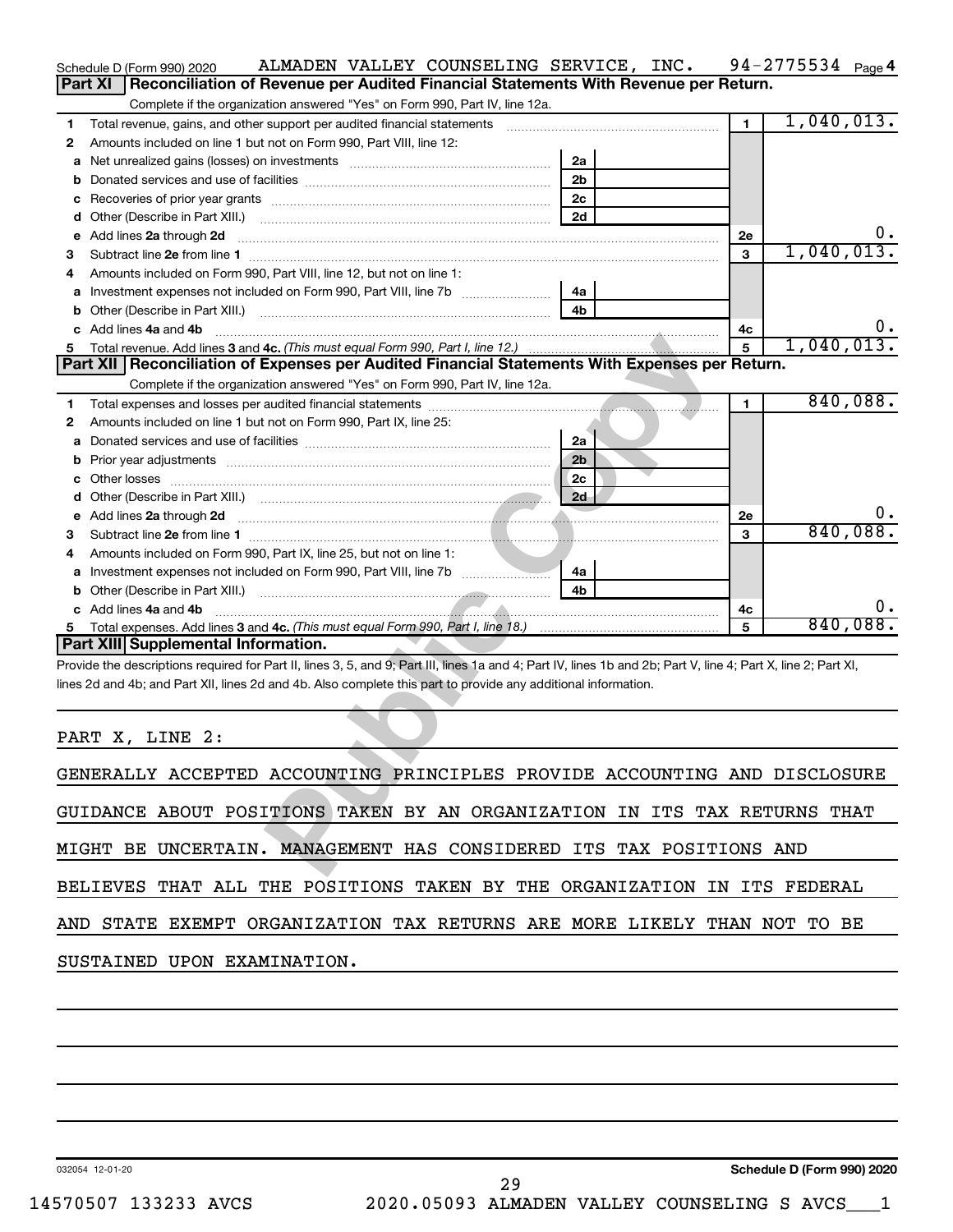**(Form 990 or 990-EZ)**

**Complete to provide information for responses to specific questions on Form 990 or 990-EZ or to provide any additional information. | Attach to Form 990 or 990-EZ. | Go to www.irs.gov/Form990 for the latest information. SCHEDULE O Supplemental Information to Form 990 or 990-EZ 2020**<br>(Form 990 or 990-EZ) Complete to provide information for responses to specific questions on



Department of the Treasury Internal Revenue Service Name of the organization

ALMADEN VALLEY COUNSELING SERVICE, INC.

**Employer identification number**

FORM 990, PART III, LINE 4A, PROGRAM SERVICE ACCOMPLISHMENTS:

PROVIDING SERVICES BY TELEHEALTH. PRESENTLY, THE OPTION IS AVAILABLE

FOR IN-PERSON SERVICES, ALTHOUGH THE MAJORITY OF SESSIONS CONTINUE TO

BE OFFERED BY TELEHEALTH. AS OF FALL, 2021 THE SCHOOLS RETURNED TO

ON-CAMPUS INSTRUCTION. AS A RESULT, OUR COUNSELORS ALSO RETURNED TO THE

SCHOOL CAMPUSES TO OFFER SERVICES. HOWEVER, IF STUDENTS OR COUNSELORS

FIND THEMSELVES IN QUARANTINE, TELEHEALTH IS ALSO AN OPTION.

FORM 990, PART VI, SECTION B, LINE 11B:

EXEMPT RETURNS ARE PREPARED BY THE ORGANIZATION'S CERTIFIED PUBLIC

ACCOUNTANT AND IS FORWARDED TO THE PRIMARY OFFICER FOR REVIEW. IT IS THEN FORWARDED TO THE TREASURER FOR REVIEW AND THEN MADE AVAILABLE TO ALL BOARD MEMBERS PRIOR TO FILING WITH THE AUTHORITIES.

FORM 990, PART VI, SECTION B, LINE 12C:

FIGURE A RESULT, OUR COUNSELORS ALSO RETURN OFFER SERVICES. HOWEVER, IF STUDENTS OR COUNSARANTINE, TELEMEALTH IS ALSO AN OPTION.<br> **PREPARED BY THE ORGANIZATION'S CERTIFIED PLANARDED TO THE PRIMARY OFFICER FOR REVIEW.**<br> **PR** THE ORGANIZATION'S CONFLICT OF INTEREST POLICY REQUIRES ALL BOARD MEMBERS TO DISCLOSE ANY POTENTIAL CONFLICTS OF INTEREST AS THEY ARISE AND EXCUSE THEMSELVES FROM VOTING ON MATTERS SURROUNDING ANY CONFLICTS OF INTEREST

FORM 990, PART VI, SECTION B, LINE 15:

THE EXECUTIVE DIRECTOR'S PERFORMANCE IS REVIEWED ANNUALLY BY THE BOARD OF DIRECTORS HUMAN RESOURCES COMMITTEE AND IS DISCUSSED BY THE BOARD AS A WHOLE. IN ADDITION, A COMPARISON OF WAGES TO A COUNTY WIDE NONPROFIT

COMPENSATION STUDY IS PERFORMED.

032211 11-20-20 **For Paperwork Reduction Act Notice, see the Instructions for Form 990 or 990-EZ. Schedule O (Form 990 or 990-EZ) 2020** LHA FORM 990, PART VI, SECTION C, LINE 19: 30